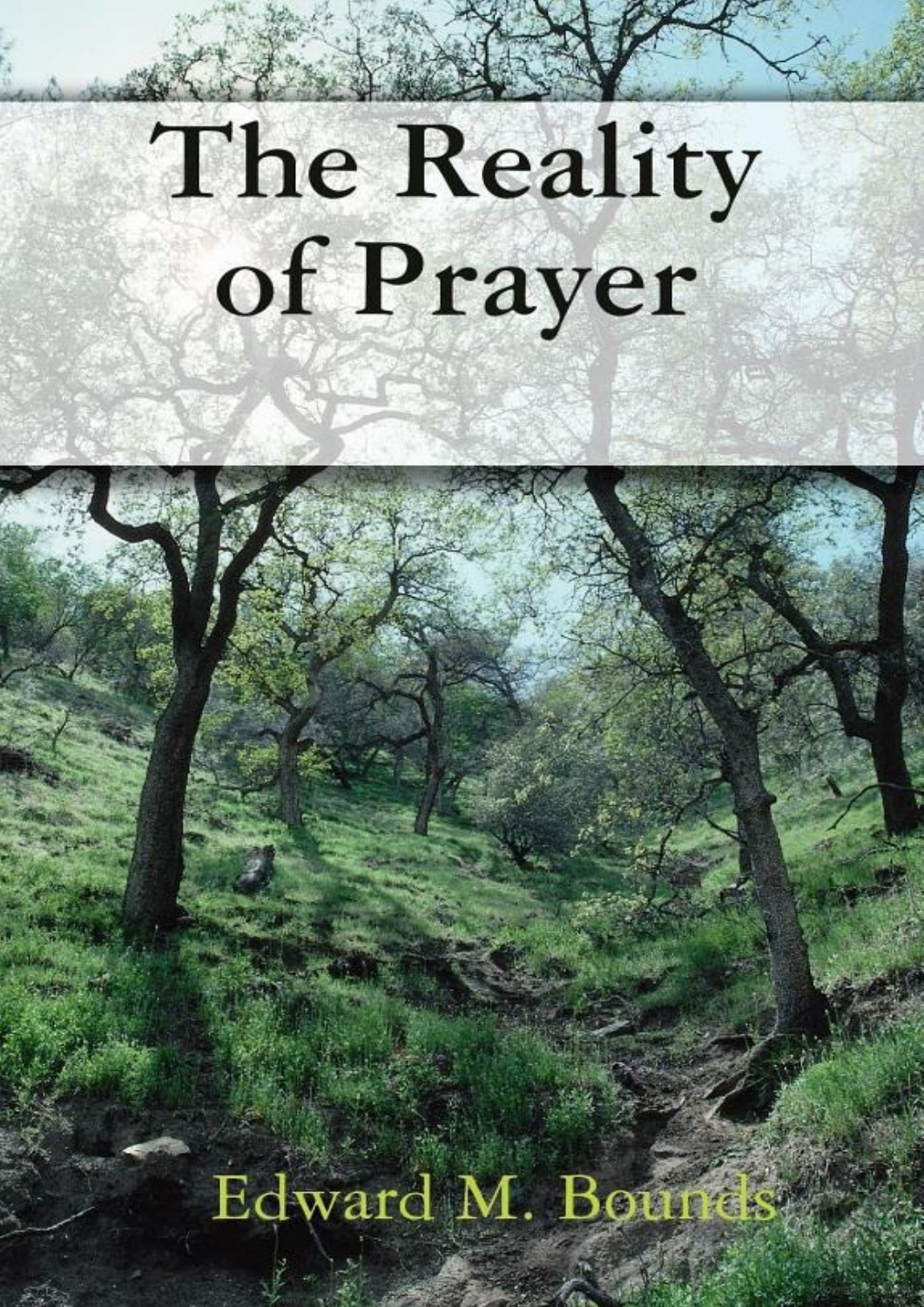**The Reality of Prayer**

**Edward M. Bounds**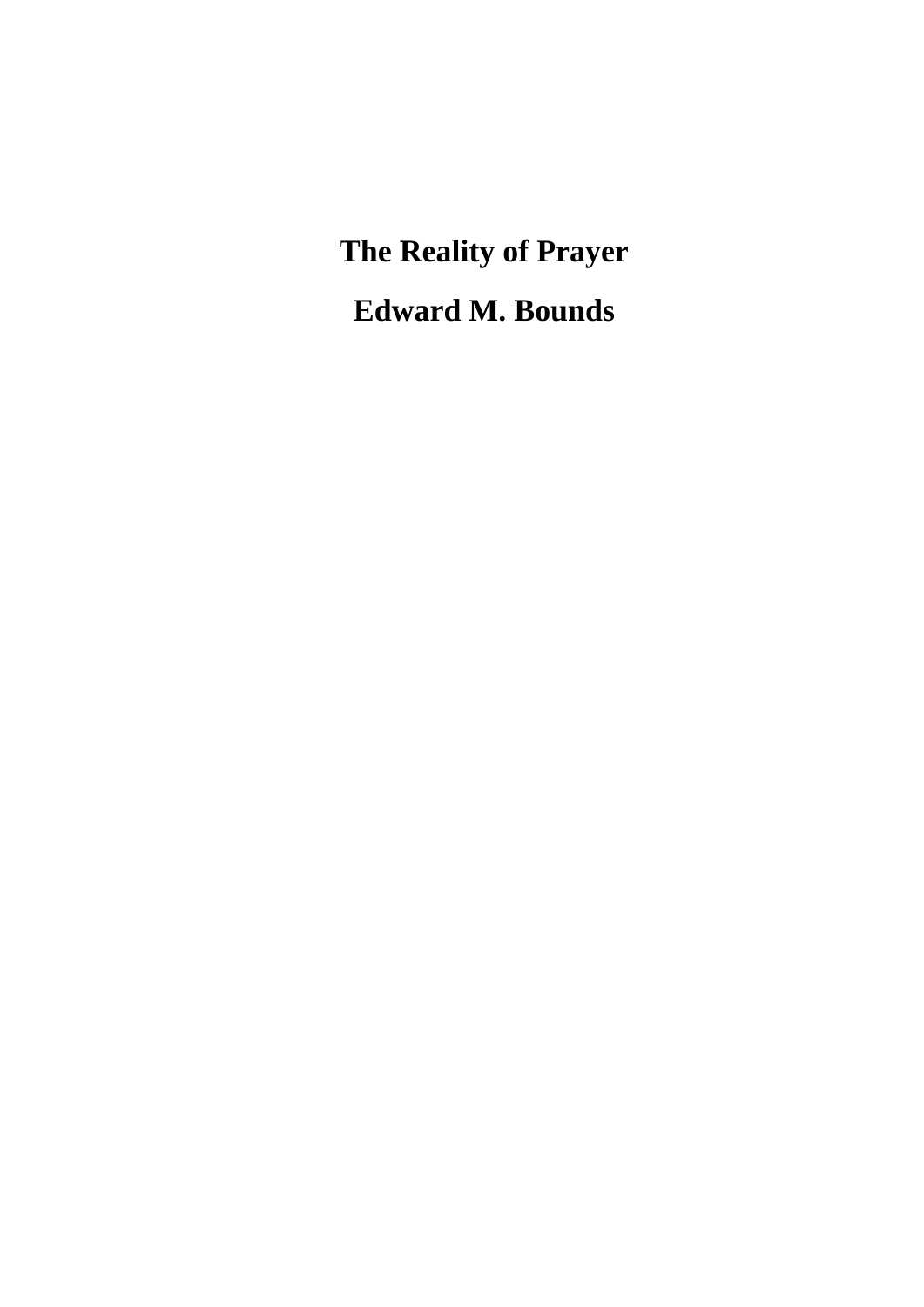#### **About the Author**



Edward McKendree Bounds (August 15, 1835 – August 24, 1913) was a clergyman of the Methodist Episcopal Church South and author of eleven books, nine of which focused on the subject of prayer.

Only two of Bounds' books were published before he died. After his death, Rev. Claudius (Claude) Lysias Chilton, Jr., grandson of William Parish Chilton and admirer of Bounds, worked on preserving and preparing Bounds' collection of manuscripts for publication. By 1921 more editorial work was being done by Rev. Homer W. Hodge.

Chilton said of his books:

" These books are unfailing wells for a lifetime of spiritual water-drawing.They are hidden treasures, wrought in the darkness of dawn and the heat of the noon, on the anvil of experience,and beaten into wondrous form by the mighty stroke of the divine. They are living voices whereby he, being dead, yet speaketh!

#### **Nonfiction**

- Power Through Prayer
- Prayer and Praying Men
- Purpose in Prayer
- The Essentials of Prayer
- The Necessity of Prayer
- The Possibilities of Prayer
- *The Reality of Prayer*
- The Weapon of Prayer
- Preacher and Prayer
- Satan: His Personality, Power and Overthrow
- Heaven: A Place A City A Home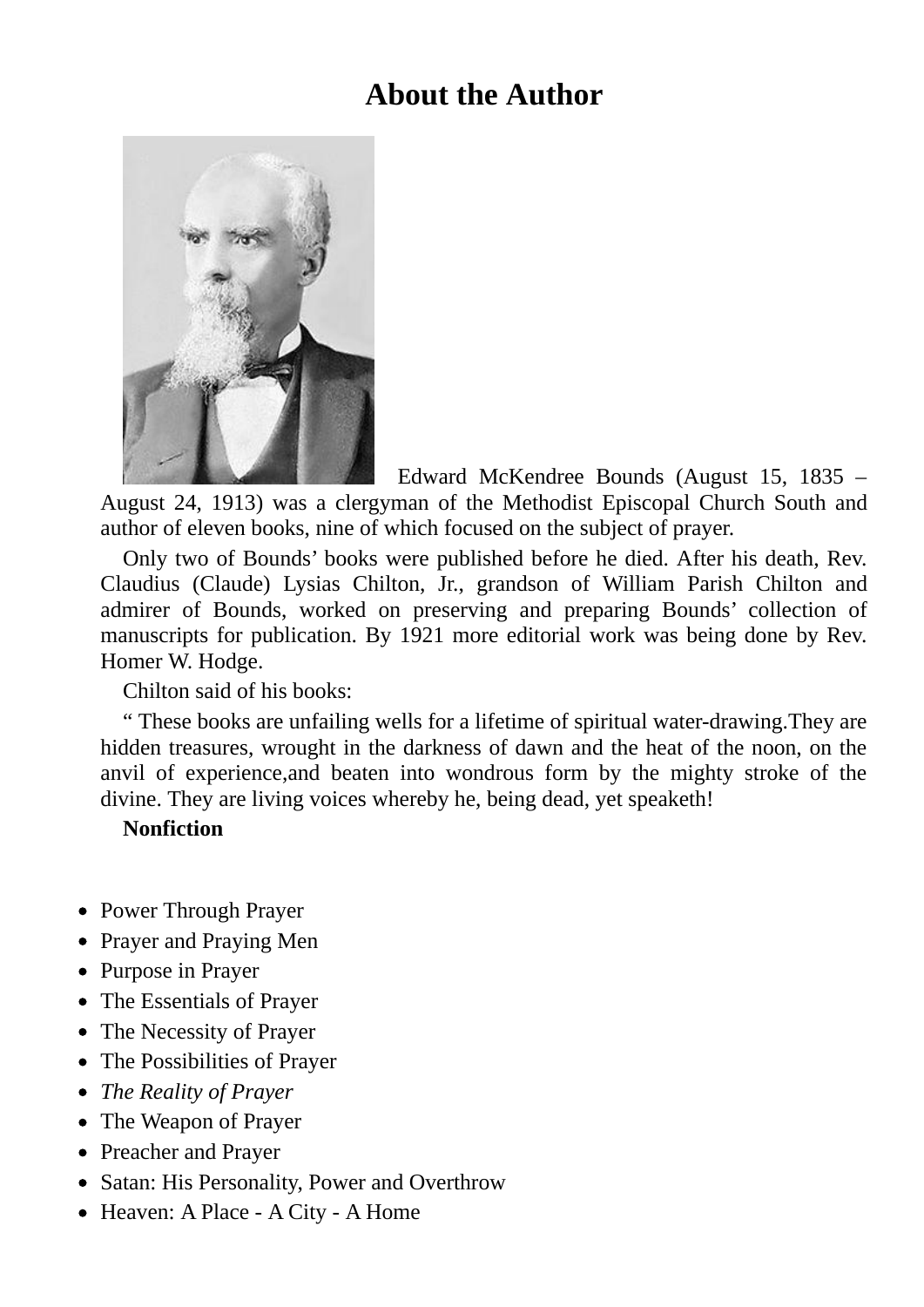Source: *Wikipedia*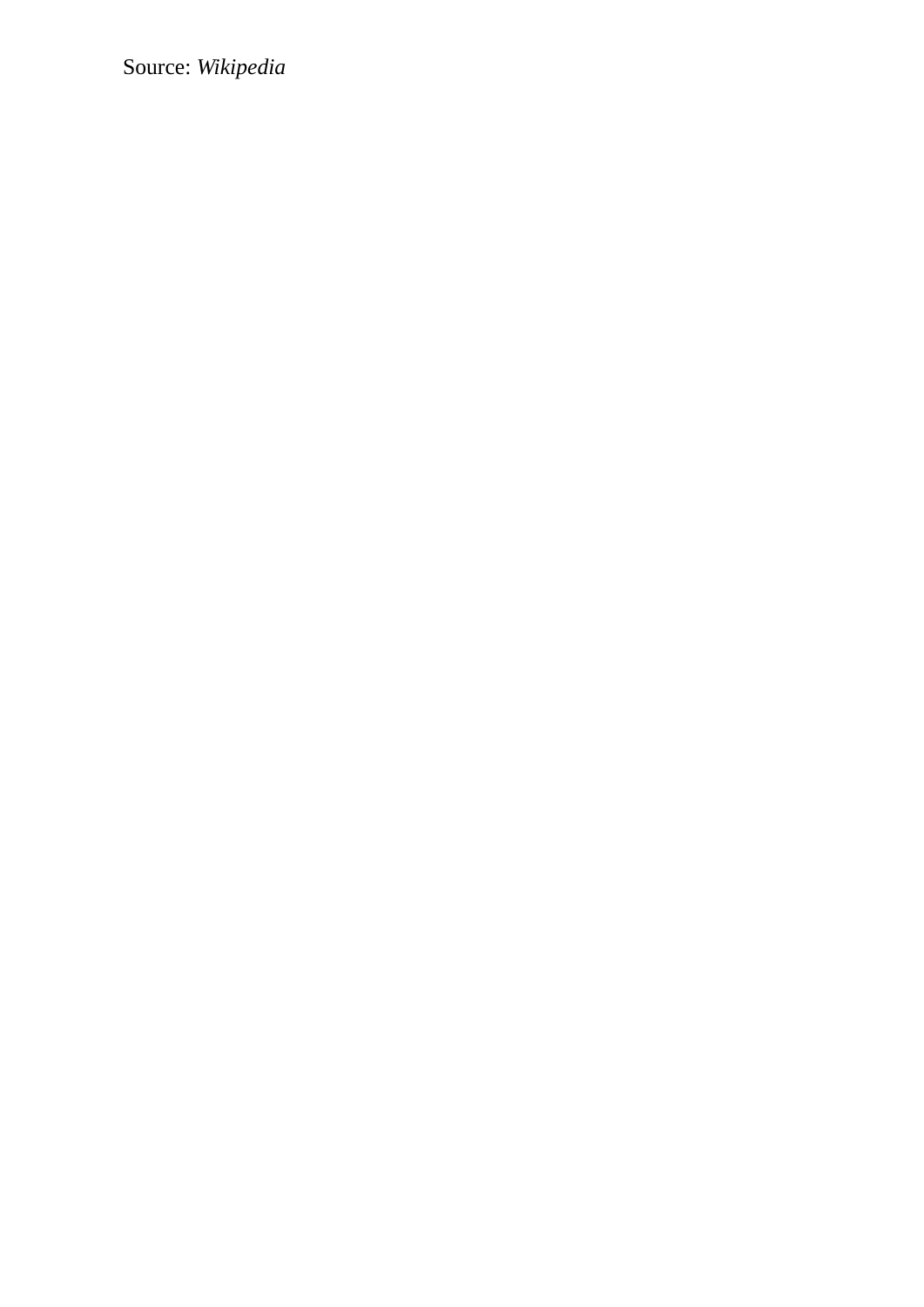#### **FOREWORD**

During the last 25 years of the nineteenth century and a score of years of the twentieth, there lived and died three great men of God whom I knew—men whom God has doubtless numbered among the foremost of His heavenly host. The first was Edward McKendree Bounds, author of this present volume and the other "Spiritual Life" Books. The second was Claud L. Chilton, minister for many years in the Methodist Episcopal Church, South, and a musical composer of religious music of considerable note. The third, Clement C. Cary, preacher and editor, lost his life in an automobile accident in 1922. The fourth was Dr. B. F. Haynes, minister, editor and author, who died in Nashville, in 1923.

What Dr. Thomas Goodwin, the Puritan, was to Strong, Arrowsmith and Sparstow; what John Wesley was to Whitefield, Fletcher and Clark, Bounds was to Chilton, Cary and Haynes. What David Brainerd's Journal did for Cary, Martyn, McCheyne, Bounds' books can do for thousands of God's children. He was a man who lived ever on prayer ground. He walked and talked with the Lord. Prayer was the great weapon in his arsenal, his pathway to the Throne of Grace. None who read what he has written can fail of realising that Edward McKendree Bounds talked with God, as a man talketh to his friend.

> Homer W. Hodge *Flushing, N.Y.*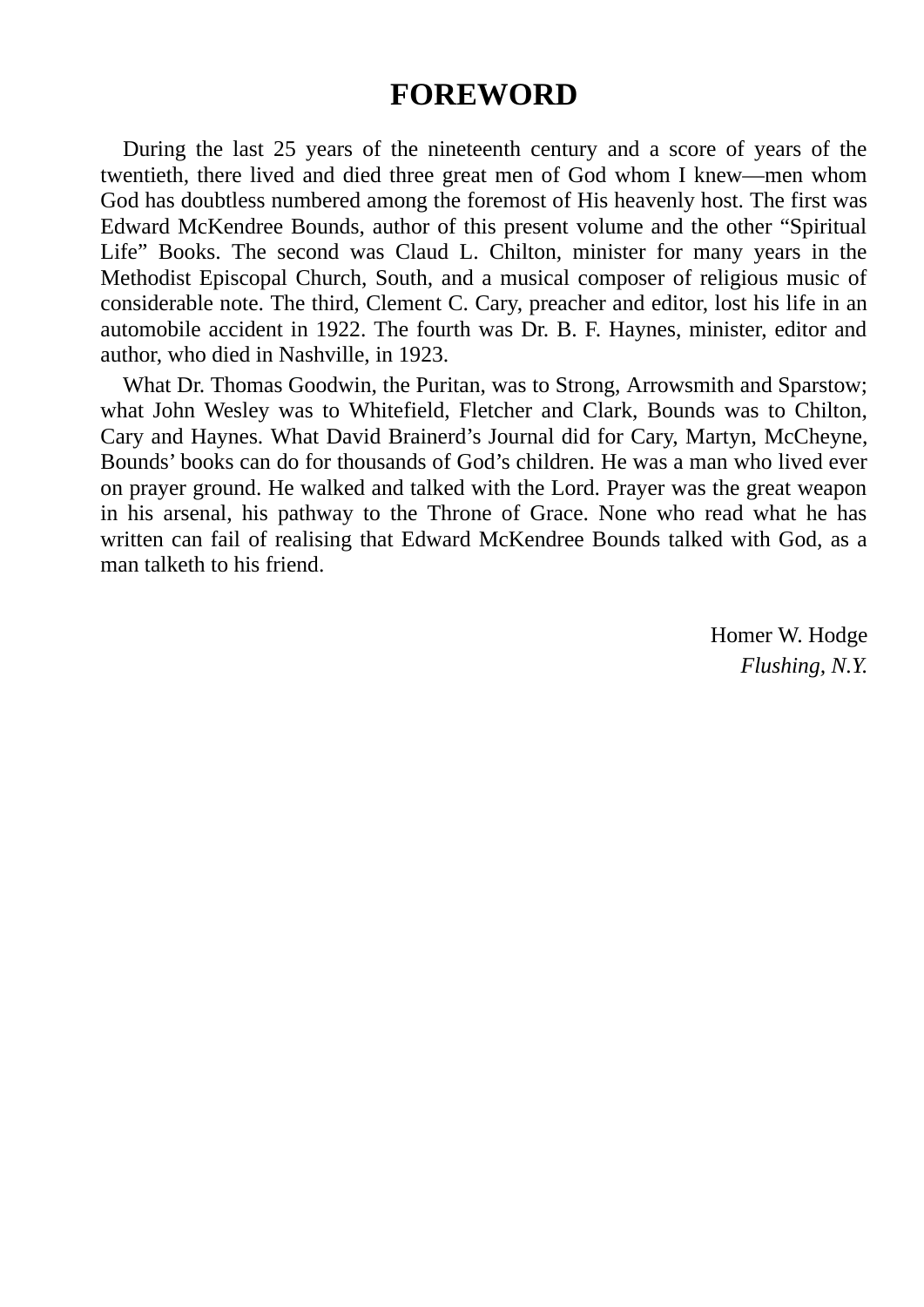#### **I. PRAYER—A PRIVILEGE, PRINCELY, SACRED**

*I am the creature of a day, passing through life as an arrow through the air. I am a spirit come from God and returning to God; just hovering over the great gulf; till a few moments hence I am no more seen; I drop into an unchangeable eternity! I want to know one thing, the way to heaven; how to land safe on that happy shore. God Himself has condescended to teach the way; for this end He came from heaven. He hath written it down in a book. give me that book! At any price give me the Book of God! Lord, is it not Thy word—"If any man lack wisdom, let him ask of God? Thou givest liberally, and upbraidest not. Thou hast said, if any be willing to do Thy will he shall know. I am willing to do; let me know Thy will."*—John **Wesley** 

The word "Prayer" expresses the largest and most comprehensive approach unto God. It gives prominence to the element of devotion. It is communion and intercourse with God. It is enjoyment of God. It is access to God. "Supplication" is a more restricted and more intense form of prayer, accompanied by a sense of personal need, limited to the seeking in an urgent manner of a supply for pressing need.

"Supplication" is the very soul of prayer in the way of pleading for some one thing, greatly needed, and the need intensely felt.

"Intercession" is an enlargement in prayer, a going out in broadness and fullness from self to others. Primarily, it does not centre in praying for others, but refers to the freeness, boldness and childlike confidence of the praying. It is the fullness of confiding influence in the soul's approach to God, unlimited and unhesitating in its access and its demands. This influence and confident trust is to be used for others.

Prayer always, and everywhere is an immediate and confiding approach to, and a request of, God the Father. In the prayer universal and perfect, as the pattern of all praying, it is "Our Father, Who art in Heaven." At the grave of Lazarus, Jesus lifted up His eyes and said, "Father." In His sacerdotal prayer, Jesus lifted up His eyes to Heaven, and said, "Father." Personal, familiar and paternal was all His praying. Strong, tool and touching and tearful, was His praying. Read these words of Paul: "Who in the days of his flesh, when he had offered up prayers and supplications, with strong crying and tears, unto him that was able to save him from death, and was heard in that he feared" (Hebrews 5:7).

So elsewhere (James 1:5) we have "asking" set forth as prayer: "If any of you lack wisdom, let him ask of God, who giveth to all men liberally, and upbraideth not, and it shall be given him."

"Asking of God" and "receiving" from the Lord—direct application to God, immediate connection with God—that is prayer.

In John 5:13 we have this statement about prayer:

*"And this is the confidence that we have in him, that if we ask anything according to his will, he heareth us. And if we know that he heareth us, whatsoever we ask, we know that we have the petitions that we desired of him."*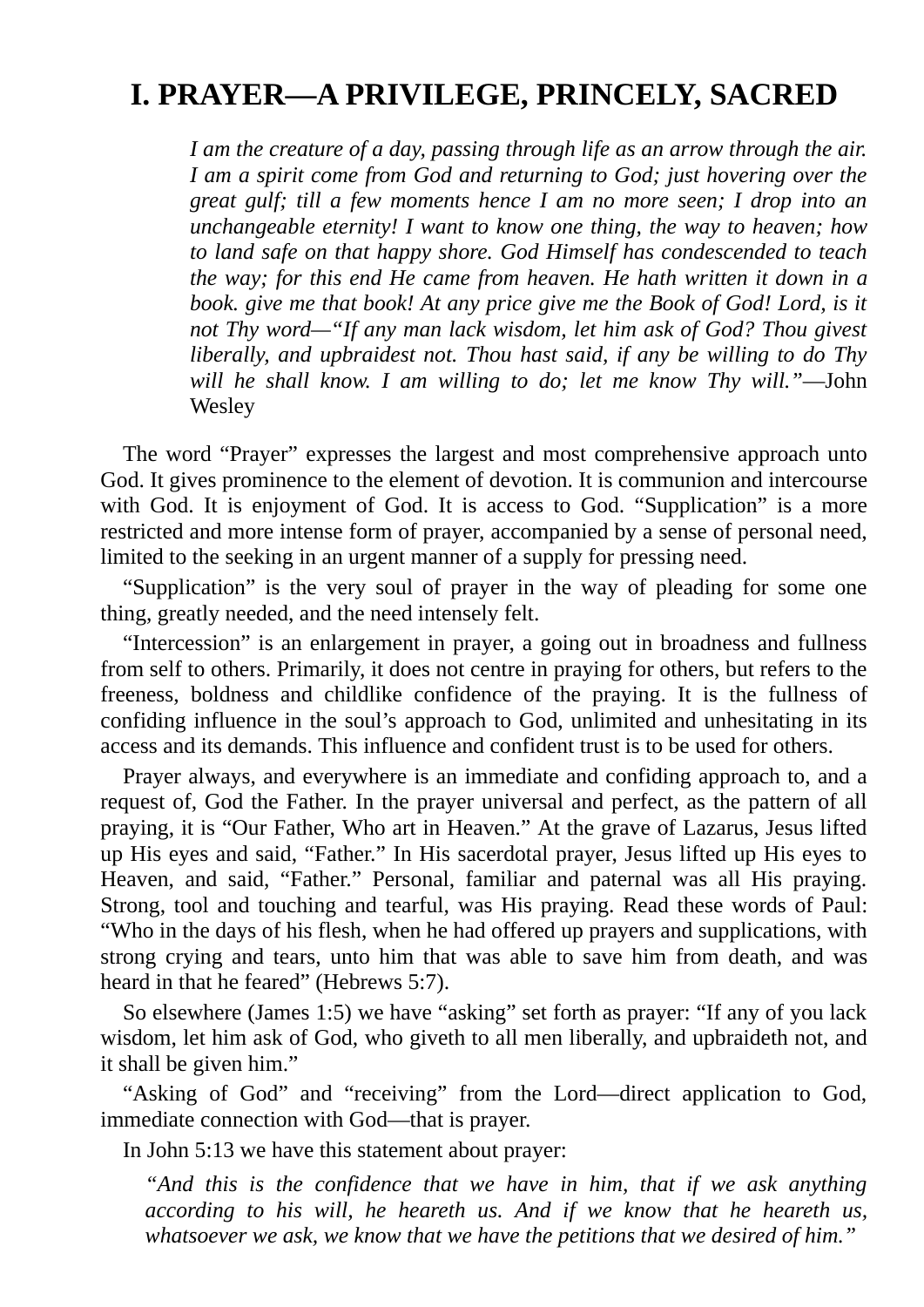In Phil. 4:6 we have these words about prayer:

*"Be careful for nothing, but in everything, by prayer and supplication, with thanksgiving, let your requests be made known unto God."*

What is God's will about prayer? First of all, it is God's will that we pray. Jesus Christ "spake a parable unto them to this end, that men ought always to pray, and not to faint"

Paul writes to young Timothy about the first things which God's people are to do, and first among the first he puts prayer: "I exhort, therefore, that first of all, supplications, prayers, intercessions, and giving of thanks, be made for all men" (1 Tim. 2:1).

In connection with these words Paul declares that the will of God and the redemption and mediation of Jesus Christ for the salvation for all men are all vitally concerned in this matter of prayer. In this his apostolical authority and solicitude of soul conspire with God's will and Christ's intercession to will that "the men pray everywhere."

Note how frequently prayer is brought forward in the New Testament: "Continuing instant in prayer"; "Pray without ceasing"; "Continue in prayer, and watch in the same with thanksgiving"; "Be ye sober and watch unto prayer"; Christ's clarion call was "watch and pray." What are all these and others, if it is not the will of God that men should pray?

Prayer is complement, make efficient and cooperate with God's will, whose sovereign sway is to run parallel in extent and power with the atonement of Jesus Christ. He, through the Eternal Spirit, by the grace of God, "tasted death for every man." We, through the Eternal Spirit, by the grace of God, *pray* for every man.

But how do I know that I am praying by the will of God? Every true attempt to pray is in response to the will of God. Bungling it may be and untutored by human teachers, but it is accept-able to God, because it is in obedience to His will. If I will give myself up to the inspiration of the Spirit of God, who commands me to pray, the details and the petitions of that praying will all fall into harmony with the will of Him who wills that I should pray.

Prayer is no little thing, no selfish and small matter. It does not concern the petty interests of one person. The littlest prayer broadens out by the will of God till it touches all words, conserves all interests, and enhances man's greatest wealth, and God's greatest good. God is so concerned that men pray that He has promised to answer prayer. He has not promised to do something general if we pray, but He has promised to do the very thing for which we pray.

Prayer, as taught by Jesus in its essential features, enters into all the relations of life. It sanctifies brotherliness. To the Jew, the altar was the symbol and place of prayer. The Jew devoted the altar to the worship of God. Jesus Christ takes the altar of prayer and devotes it to the worship of the brotherhood. How Christ purifies the altar and enlarges it! How He takes it out of the sphere of a mere performance, and makes its virtue to consist, not in the mere act of praying, but in the spirit which actuates us toward men. Our spirit toward folks is of the life of prayer. We must be at peace with men, and, if possible, have them at peace with us, before we can be at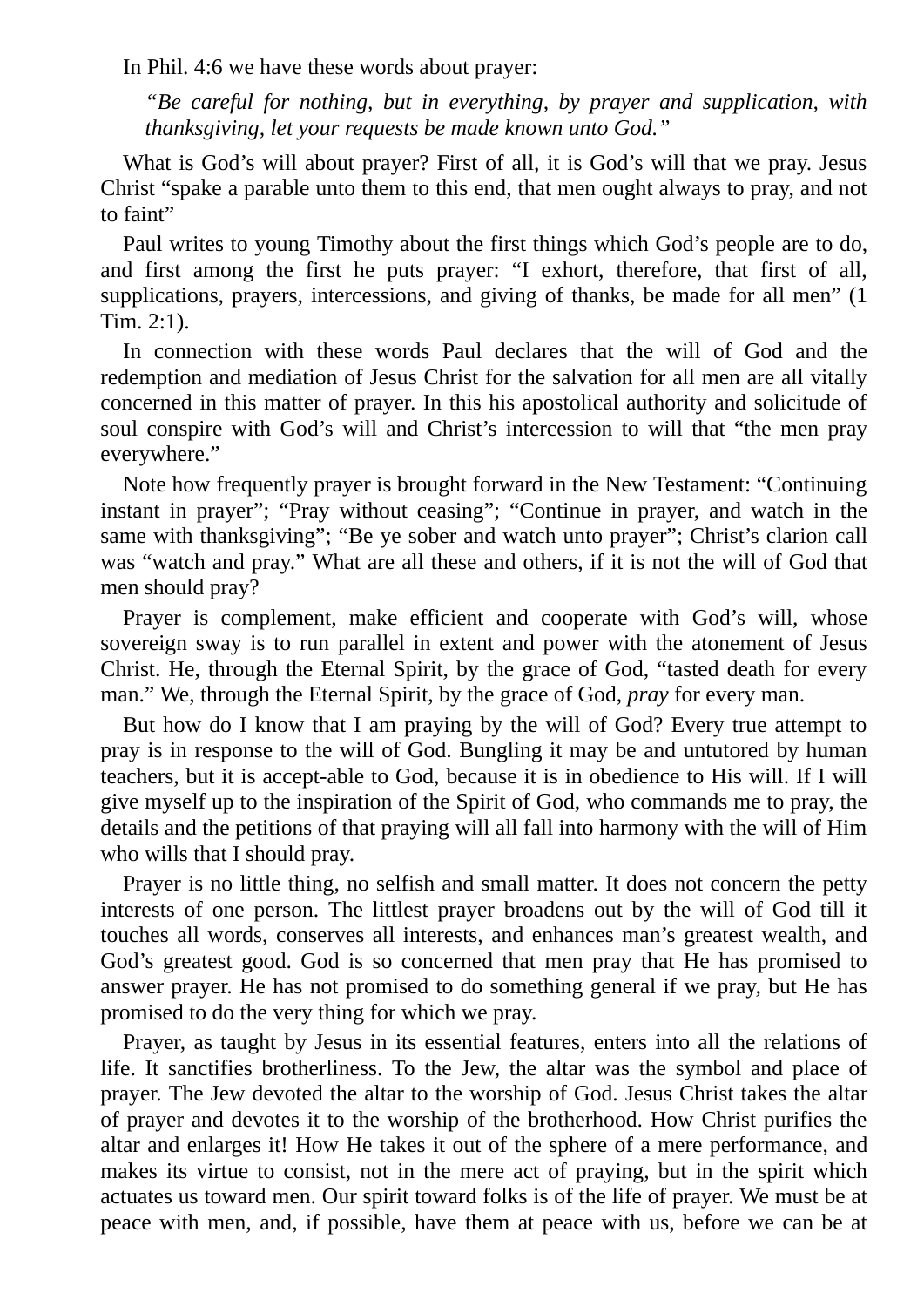peace with God. Reconciliation with men is the forerunner of reconciliation with God. Our spirit and words must embrace men before they can embrace God. Unity with the brotherhood goes before unity with God. "Therefore, if thou bring thy gift to the altar, and there rememberest that thy brother hath aught against thee; leave there thy gift before the altar, and go thy way. First, be reconciled to thy brother, and then come and offer thy gift" (Matthew 5:23).

Non-praying is lawlessness, discord, anarchy. Prayer, in the moral government of God, is as strong and far-reaching as the law of gravitation in the material world, and it is as necessary as gravitation to hold things in their proper sphere and in life.

The space occupied by prayer in the Sermon on the Mount bespeaks its estimate by Christ and the importance it holds in His system. Many important principles are discussed in a verse or two. The Sermon consists of one hundred and eleven verses, and eighteen are about prayer directly, and others indirectly.

Prayer was one of the cardinal principles of piety in every dispensation and to every child of God. It did not pertain to the business of Christ to originate duties, but to recover, to recast, to spiritualise, and to reinforce those duties which are cardinal and original.

With Moses the great features of prayer are prominent. He never beats the air nor fights a sham battle. The most serious and strenuous business of his serious and strenuous life was prayer. He is much at it with the intensest earnestness of his soul. Intimate as he was with God, his intimacy did not abate the necessity of prayer. This intimacy only brought clearer insight into the nature and necessity of prayer, and led him to see the greater obligations to pray, and to discover the larger results of praying. In reviewing one of the crises through which Israel passed, when the very existence of the nation was imperilled, he writes: "I fell down before the Lord forty days and forty nights." Wonderful praying and wonderful results! Moses knew how to do wonderful praying, and God knew how to give wonderful results.

The whole force of Bible statement is to increase our faith in the doctrine that prayer affects God, secures favors from God, which can be secured in no other way, and which will not be bestowed by God if we do not pray. The whole canon of Bible teaching is to illustrate the great truth that God hears and answers prayer. One of the great purposes of God in His book is to impress upon us indelibly the great importance, the priceless value, and the absolute necessity of asking God for the things which we need for time and eternity. He urges us by every consideration, and presses and warns us by every interest. He points us to His own Son, turned over to us for our good, as His pledge that prayer will be answered, teaching us that God is our Father, able to do all things for us and to give all things to us, much more than earthly parents are able or willing to do for their children.

Let us thoroughly understand ourselves and understand, also, this great business of prayer. Our one great business is prayer, and we will never do it well without we fasten to it by all binding force. We will never do it well without arranging the best conditions of doing it well. Satan has suffered so much by good praying that all his wily, shrewd and ensnaring devices will be used to cripple its performances.

We must, by all the fastenings we can find, cable ourselves to prayer. To be loose in time and place is to open the door to Satan. To be exact, prompt, unswerving, and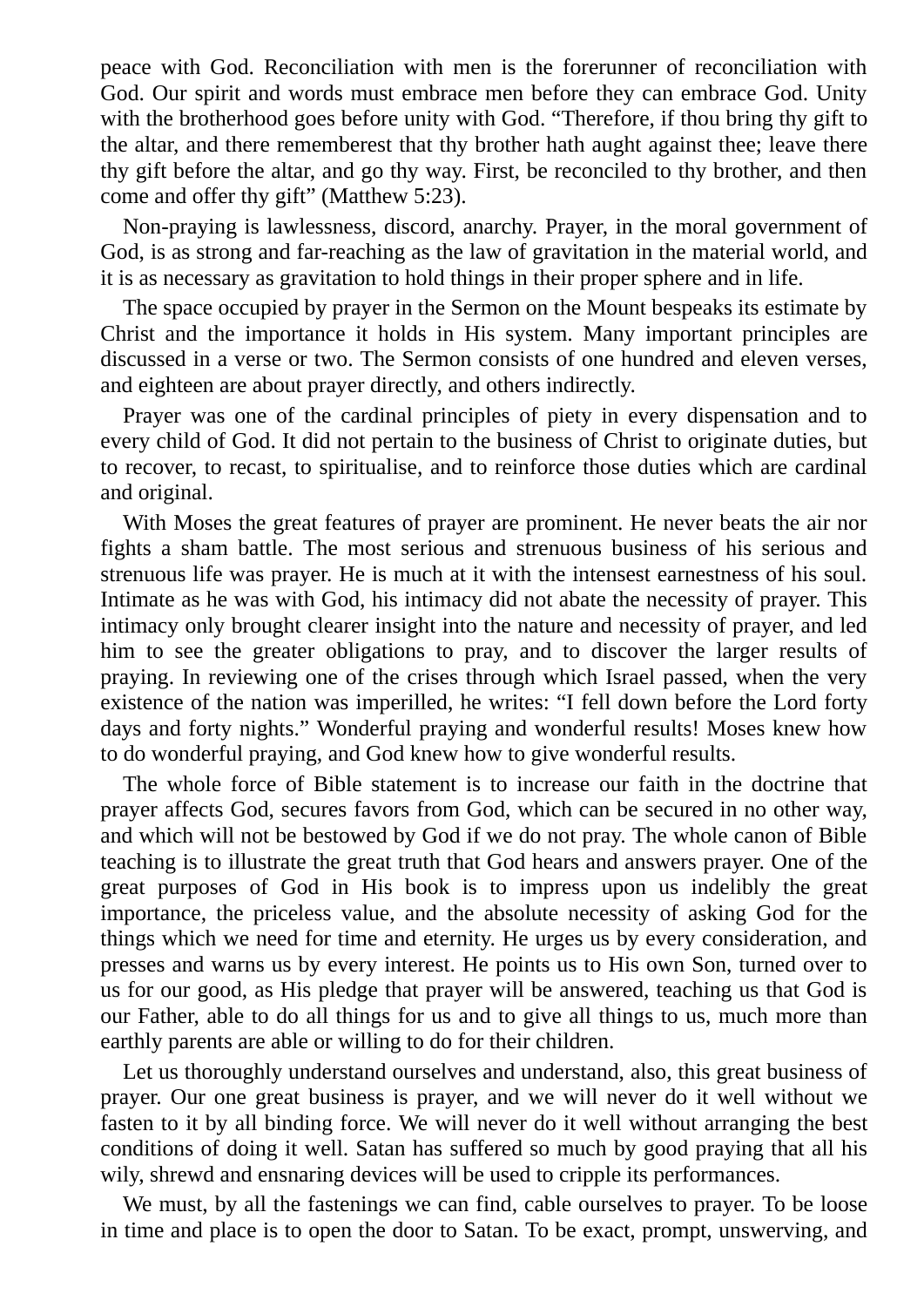careful in even the little things, is to buttress ourselves against the Evil One.

Prayer, by God's very oath, is put in the very stones of God's foundations, as eternal as its companion, "And men shall pray for him continually." This is the eternal condition which advances His cause, and makes it powerfully aggressive. Men are to always pray for it. Its strength, beauty and aggression lie in their prayers. Its power lies simply in its power to pray. No power is found elsewhere but in its ability to pray. "For my house shall be called the house of prayer for all people." It is based on prayer, and carried on by the same means.

Prayer is a privilege, a sacred, princely privilege. Prayer is a duty, an obligation most binding, and most imperative, which should hold us to it. But prayer is more than a privilege, more than a duty. It is a means, an instrument, a condition. Not to pray is to lose much more than to fail in the exercise and enjoyment of a high, or sweet privilege. Not to pray is to fail along lines far more important than even the violation of an obligation.

Prayer is the appointed condition of getting God's aid. This aid is as manifold and illimitable as God's ability, and as varied and exhaustless is this aid as man's need. Prayer is the avenue through which God supplies man's wants. Prayer is the channel through which all good flows from God to man, and all good from men to men. God is the Christian's father. Asking and giving are in that relation.

Man is the one more immediately concerned in this great work of praying. It ennobles man's reason to employ it in prayer. The office and work of prayer is the divinest engagement of man's reason. Prayer makes man's reason to shine. Intelligence of the highest order approves prayer. He is the wisest man who prays the most and the best. Prayer is the school of wisdom as well as of piety.

Prayer is not a picture to handle, to admire, to look at. It is not beauty, coloring, shape, attitude, imagination, or genius. These things do not pertain to its character or conduct. It is not poetry nor music. Its inspiration and melody come from Heaven. Prayer belongs to the spirit, and at times it possesses the spirit and stirs the spirit with high and holy purposes and resolves.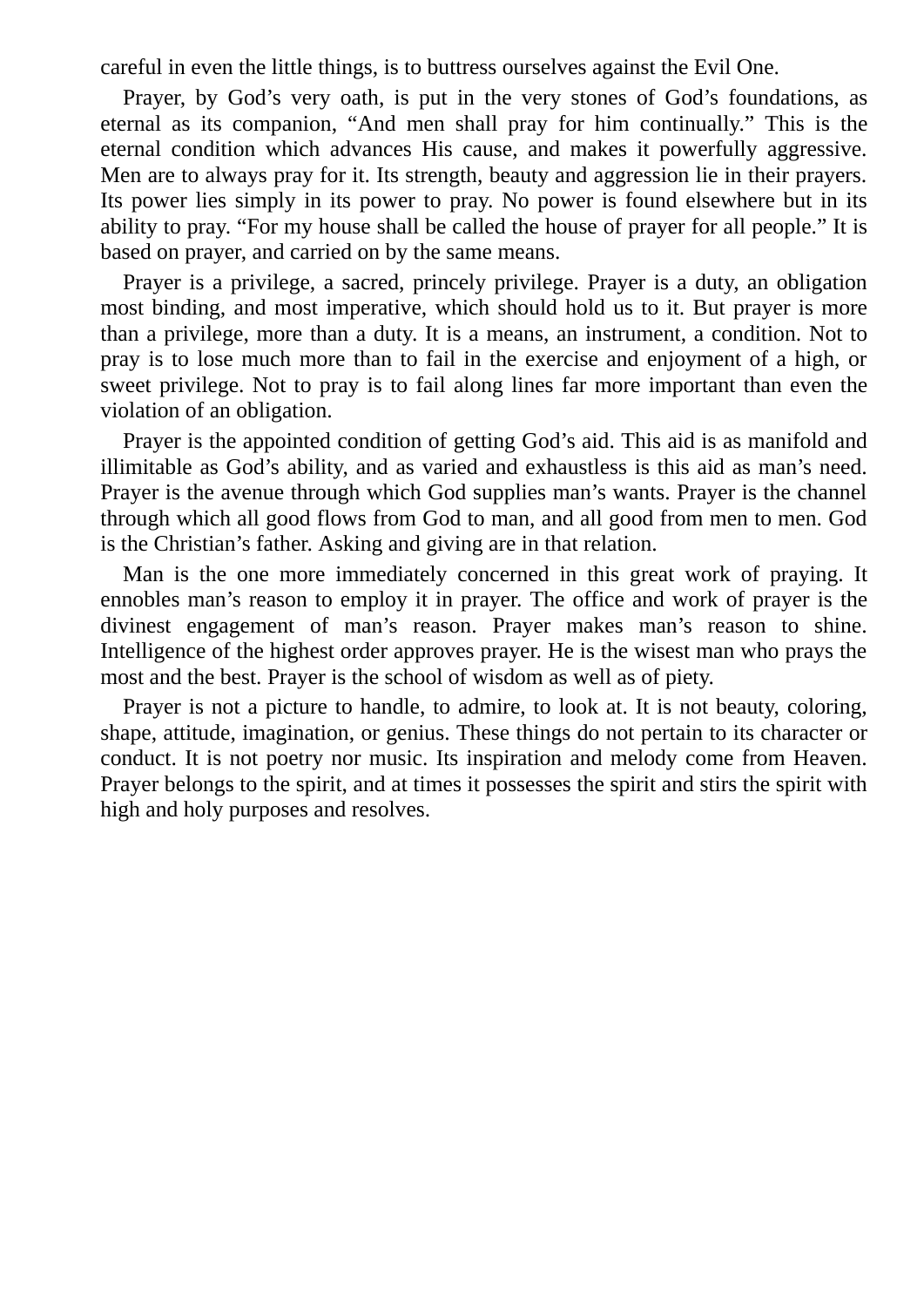#### **II. PRAYER—FILLS MAN'S POVERTY WITH GOD'S RICHES**

*For two hours I struggled on, forsaken of God, and met neither God nor man, all one chilly afternoon. When at last, standing still and looking at Schiehallion clothed in white from top to bottom, this of David shot up into my heart: "Wash me, and I shall be whiter than snow!" In a moment I was with God, or rather God was with me. I walked home with my heart in a flame of fire.*—Alexander Whyte, D.D.

We have much fine writing and learned talk about the subjective benefits of prayer; how prayer secures its full measure of results, not by affecting God, but by affecting us, by becoming a training school for those who pray. We are taught by such teachers that the province of prayer is not to get, but to train. Prayer thus becomes a mere performance, a drill-sergeant, a school, in which patience, tranquility and dependence are taught. In this school, denial of prayer is the most valuable teacher. How well all this may look, and how reasonable soever it may seem, there is nothing of it in the Bible. The clear and oftrepeated language of the Bible is that prayer is to be answered by God; that God occupies the relation of a father to us, and that as Father He gives to us when we ask the things for which we ask. The best praying, therefore, is the praying that gets an answer.

The possibilities and necessity of prayer are graven in the eternal foundations of the Gospel. The relation that is established between the Father and the Son and the decreed covenant between the two, has prayer as the base of its existence, and the conditions of the advance and success of the Gospel. Prayer is the condition by which all foes are to be overcome and all the inheritance is to be possessed.

These are axiomatic truths, though they may be very homely ones. But these are the times when Bible axioms need to be stressed, pressed, iterated and reiterated. The very air is rife with influences, practices and theories which sap foundations, and the most veritable truths and the most self-evident axioms go down by insidious and invisible attacks.

More than this: the tendency of these times is to an ostentatious parade of doing, which enfeebles the life and dissipates the spirit of praying. There may be kneeling, and there may be standing in prayerful attitude. There may be much bowing of the head, and yet there may be no serious, real praying. Prayer is real work. Praying is vital work. Prayer has in its keeping the very heart of worship. There may be the exhibit, the circumstance, and the pomp of praying, and yet no real praying. There may be much attitude, gesture, and verbiage, but no praying.

Who can approach into God's presence in prayer? Who can come before the great God, Maker of all worlds, the God and Father of our Lord Jesus Christ, who holds in His hands all good, and who is all powerful and able to do all things? Man's approach to this great God—what lowliness, what truth, what cleanness of hands, and purity of heart is needed and demanded!

Definition of prayer scarcely belongs to Bible range at any point. Everywhere we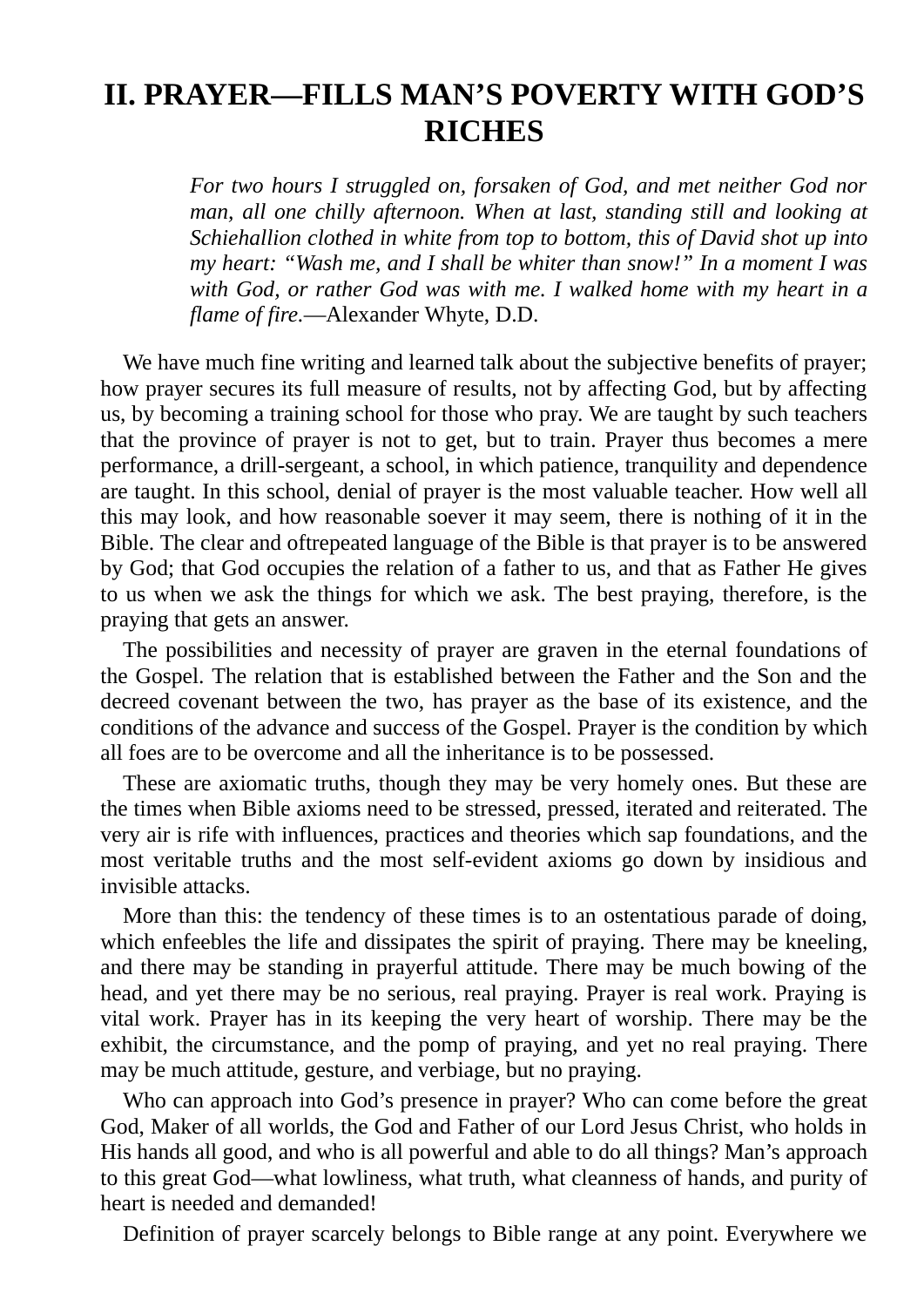are impressed that it is more important and urgent that men pray, than that they be skilled in the homiletic didactics of prayer. That is a thing of the heart, not of the schools. It is more of feeling than of words. Praying is the best school in which to learn to pray, prayer the best dictionary to define the art and nature of praying.

We repeat and reiterate. Prayer is not a mere habit, riveted by custom and memory, something which must be gone through with, its value depending upon the decency and perfection of the performance. Prayer is not a duty which must be performed, to ease obligation and to quiet conscience. Prayer is not mere privilege, a sacred indulgence to be taken advantage of, at leisure, at pleasure, at will, and no serious loss attending its omission.

Prayer is a solemn service due to God, an adoration, a worship, an approach to God for some request, the presenting of some desire, the expression of some need to Him, who supplies all need, and who satisfies all desires; who, as a Father, finds His greatest pleasure in relieving the wants and granting the desires of His children. Prayer is the child's request, not to the winds nor to the world, but to the Father. Prayer is the outstretched arms of the child for the Father's help. Prayer is the child's cry calling to the Father's ear, the Father's heart, and to the Father's ability, which the Father is to hear, the Father is to feel, and which the Father is to relieve. Prayer is the seeking of God's great and greatest good, which will not come if we do not pray.

Prayer is an ardent and believing cry to God for some specific thing. God's rule is to answer by giving the specific thing asked for. With it may come much of other gifts and graces. Strength, serenity, sweetness, and faith may come as the bearers of the gifts. But even they come because God hears and answers prayer.

We do but follow the plain letter and spirit of the Bible when we affirm that God answers prayer, and answers by giving us the very things we desire, and that the withholding of that which we desire and the giving of something else is not the rule, but rare and exceptional. When His children cry for bread He gives them bread.

Revelation does not deal in philosophical subtleties, nor verbal niceties and hairsplitting distinctions. It unfolds relationships, declares principles, and enforces duties. The heart must define, the experience must realise. Paul came on the stage too late to define prayer. That which had been so well done by patriarchs and prophets needed no return to dictionaries. Christ is Himself the illustration and definition of prayer. He prayed as man had never prayed. He put prayer on a higher basis, with grander results and simpler being than it had ever known. He taught Paul how to pray by the revelation of Himself, which is the first call to prayer, and the first lesson in praying. Prayer, like love, is too ethereal and too heavenly to be held in the gross arms of chilly definitions. It belongs to Heaven, and to the heart, and not to words and ideas only.

Prayer is no petty invention of man, a fancied relief for fancied ills. Prayer is no dreary performance, dead and death-dealing, but is God's enabling act for man, living and life-giving, joy and joy-giving. Prayer is the contact of a living soul with God. In prayer, God stoops to kiss man, to bless man, and to aid man in everything that God can devise or man can need. Prayer fills man's emptiness with God's fullness. It fills man's poverty with God's riches. It puts away man's weakness with God's strength. It banishes man's littleness with God's greatness. Prayer is God's plan to supply man's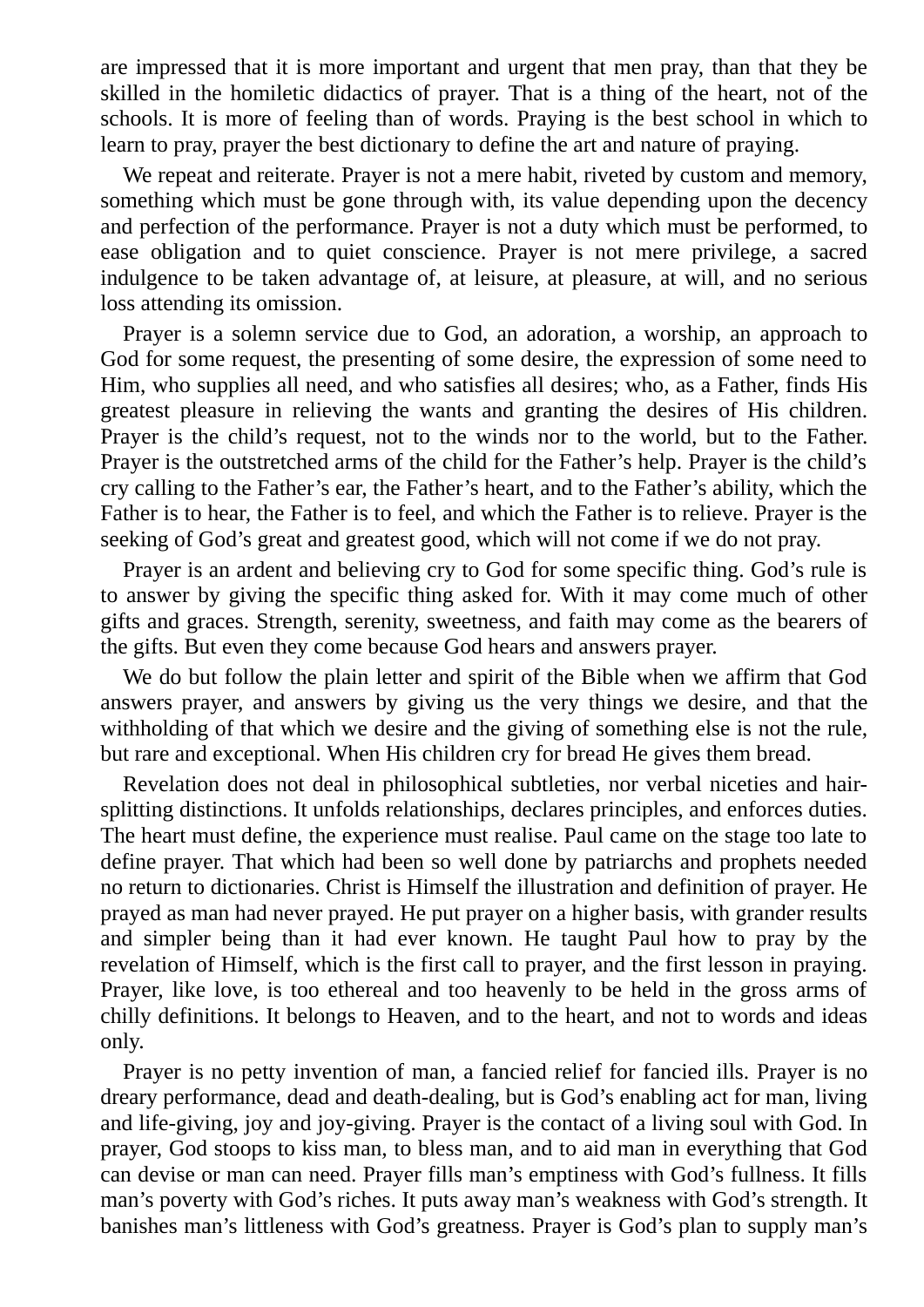great and continuous need with God's great and continuous abundance.

What is this prayer to which men are called? It is not a mere form, a child's play. It is serious, difficult work, the manliest, the mightiest work, the divinest work which man can do. Prayer lifts men out of the earthliness and links them with the heavenly. Men are never nearer Heaven, nearer God, never more God-like, never in deeper sympathy and truer partnership with Jesus Christ, than when praying. Love, philanthropy, holy affiances,—all of them helpful and tender for men—are born and perfected by prayer.

Prayer is not merely a question of duty, but of salvation. Are men saved who are not men of prayer? Is not the gift, the inclination, the habit of prayer, one of the elements or characteristics of salvation? Can it be possible to be in affinity with Jesus Christ and not be prayerful? Is it possible to have the Holy Spirit and not have the spirit of prayer? Can one have the new birth and not be born to prayer? Is not the life of the Spirit and the life of prayer coordinate and consistent? Can brotherly love be in the heart which is unschooled in prayer?

We have two kinds of prayer named in the New Testament—prayer and supplication. Prayer denotes prayer in general. Supplication is a more intense and more special form of prayer. These two, supplication and prayer, ought to be combined. Then we would have devotion in its widest and sweetest form, and supplication with its most earnest and personal sense of need.

In Paul's Prayer Directory, found in Ephes. 6, we are taught to be always in prayer, as we are always in the battle. The Holy Spirit is to be sought by intense supplication, and our supplications are to be charged by His vitalising, illuminating and ennobling energy. Watchfulness is to fit us for this intense praying and intense fighting. Perseverance is an essential element in successful praying, as in every other realm of conflict. The saints universal are to be helped on to victory by the aid of our prayers. Apostolic courage, ability and success are to be gained by the prayers of the soldier saints everywhere.

It is only those of deep and true vision who can administer prayer. These "Living Creatures," in Rev. 4:6, are described as "full of eyes before and behind," "full of eyes within." Eyes are for seeing. Clearness, intensity,[ ]and perfection of sight are in it. Vigilance and profound insight are in it, the faculty of knowing. It is by prayer that the eyes of our hearts are opened. Clear, profound knowledge of the mysteries of grace is secured by prayer. These "Living Creatures" had eyes "within and without" They were "full of eyes." The highest form of life is intelligent. Ignorance is degrading and low, in the spiritual realm as it is in other realms. Prayer gives us eyes to see God. Prayer is seeing God. The prayer life is knowledge without and within. All vigilance without, all vigilance within. There can be no intelligent prayer without knowledge within. Our inner condition and our inner needs must be felt and known.

It takes prayer to minister. It takes life, the highest form of life, to minister. Prayer is the highest intelligence, the profoundest wisdom, the most vital, the most joyous, the most efficacious, the most powerful of all vocations. It is life, radiant, transporting, eternal life. Away with dry forms, with dead, cold habits of prayer! Away with sterile routine, with senseless performances and petty playthings in prayer! Let us get at the serious work, the chief business of men, that of prayer. Let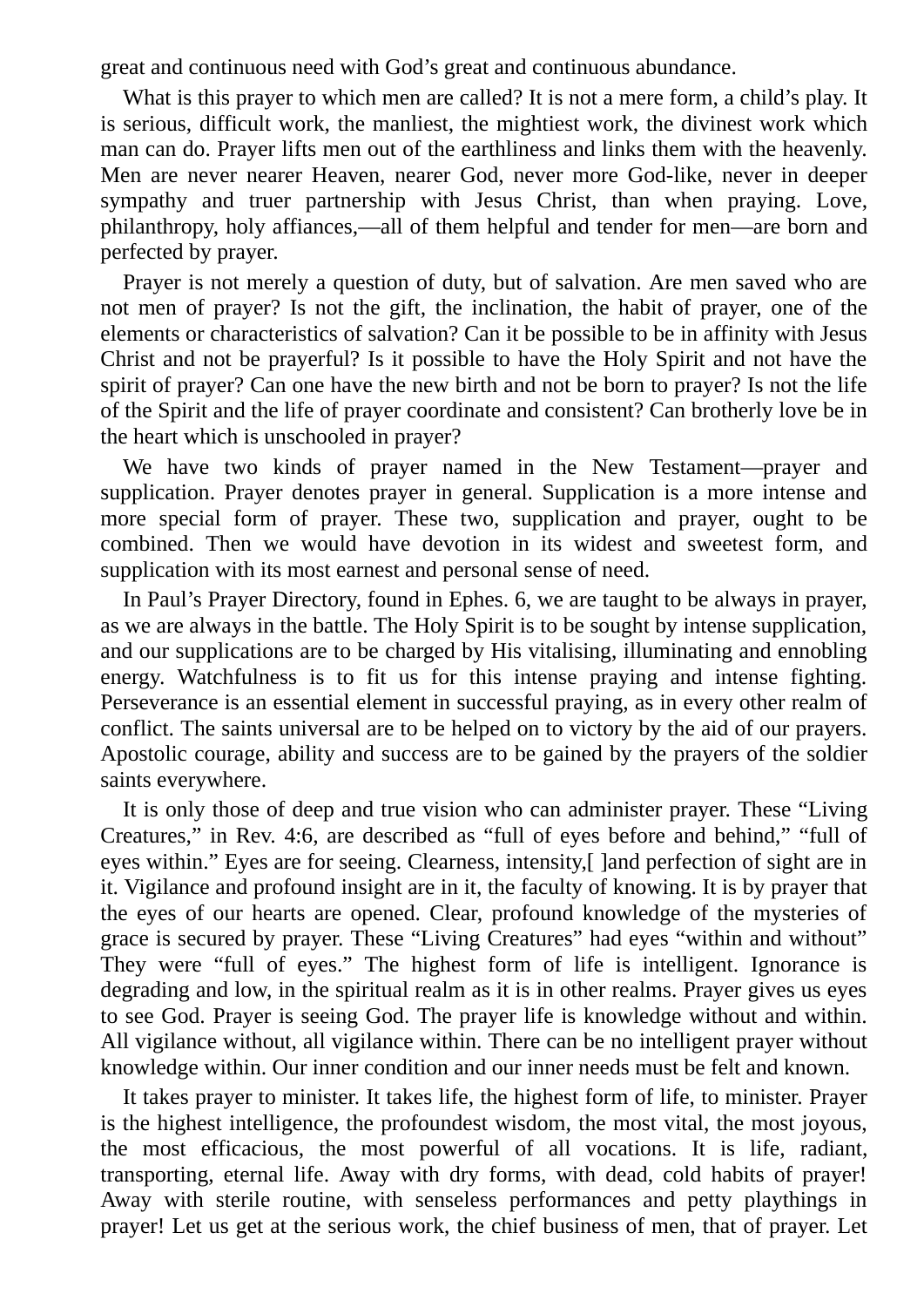us work at it skillfully. Let us seek to be adepts in this great work of praying. Let us be master-workmen, in this high art of praying. Let us be so in the habit of prayer, so devoted to prayer, so filled with its rich spices, so ardent by its holy flame, that all Heaven and earth will be perfumed by its aroma, and nations yet in the womb will be blest by our prayers. Heaven will be fuller and brighter in glorious inhabitants, earth will be better prepared for its bridal day, and hell robbed of many of its victims, because we have lived to pray.

There is not only a sad and ruinous neglect of any attempt to pray, but there is an immense waste in the seeming praying which is done, as official praying, state praying, mere habit praying. Men cleave to the form and semblance of a thing after the heart and reality have gone out of it. This finds illustrations in many who seem to pray. Formal praying has a strong hold and a strong following.

Hannah's statement to Eli and her defense against his charge of hypocrisy was: "I have poured out my soul before the Lord." God's serious promise to the Jews was, "Then shall ye call upon me, and ye shall go and pray unto me, and I will hearken unto you. And ye shall seek me and find me when ye shall search for me with all your heart."

Let all the present day praying be measured by these standards "Pouring out the soul before God," and "Seeking with all the heart," and how much of it will be found to be mere form, waste, worthless. James says of Elijah that he "prayed with prayer."

In Paul's directions to Timothy about prayer, (1 Tim. 1:8) we have a comprehensive verbal description of prayer in its different departments, or varied manifestations. They are all in the plural form, supplications, prayers and intercessions. They declare the many-sidedness, the endless diversity, and the necessity of going beyond the formal simplicity of a single prayer, and press and add prayer upon prayer, supplication to supplication, intercession over and over again, until the combined force of prayers in their most superlative modes, unite their aggregation and pressure with cumulative power to our praying. The unlimited superlative and the unlimited plural are the only measures of prayer. The one term of "prayer" is the common and comprehensive one for the act, the duty, the spirit, and the service we call prayer. It is the condensed statement of worship. The heavenly worship does not have the element of prayer so conspicuous. Prayer is the conspicuous, all-important essence and the all-colouring ingredient of earthly worship, while praise is the pre-eminent, comprehensive, all-colouring, all-inspiring element of the heavenly worship.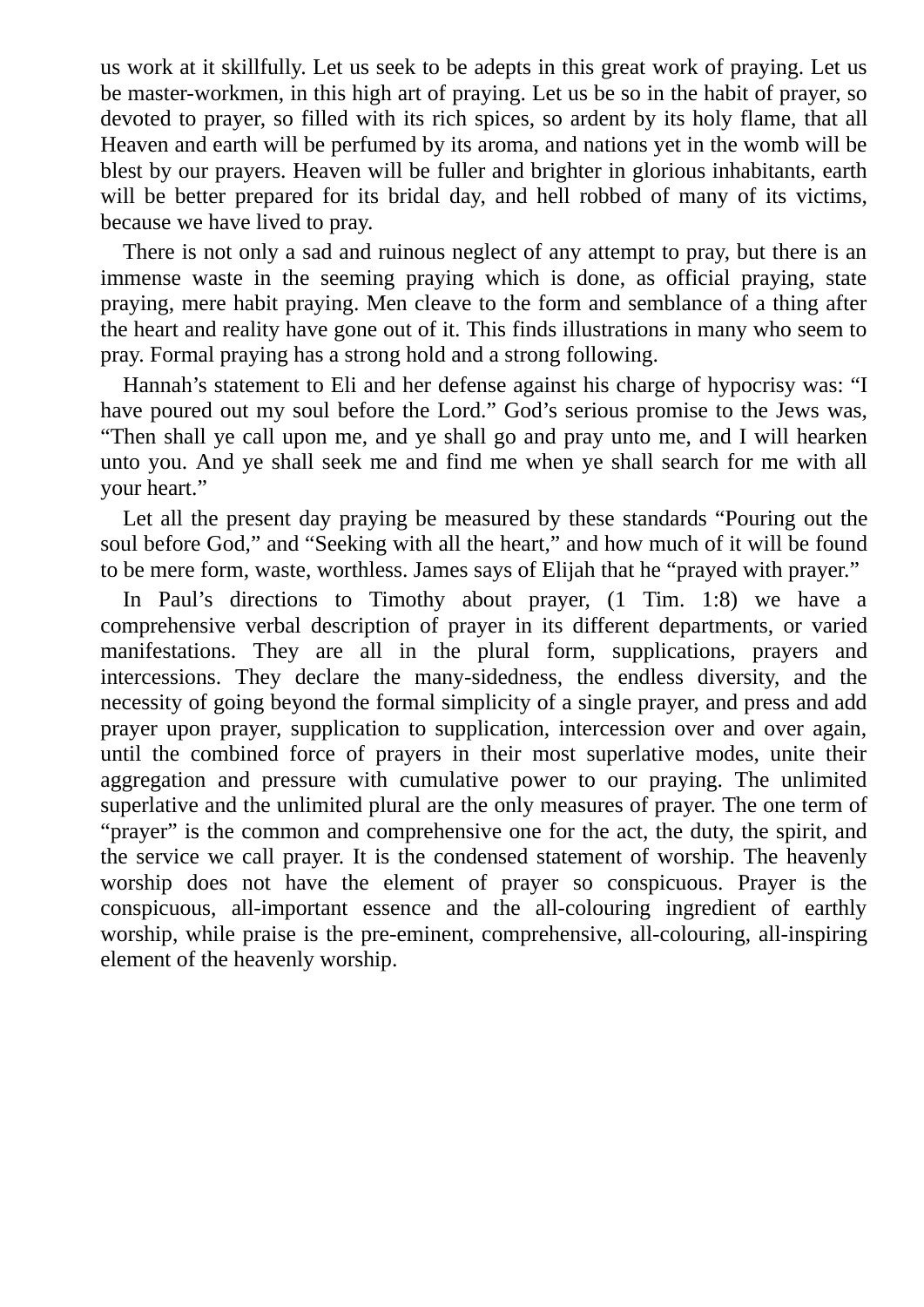#### **III. PRAYER—THE ALL-IMPORTANT ESSENCE OF EARTHLY WORSHIP**

*Where the spiritual consciousness is concerned—the department which asks the question and demands the evidence—no evidence is competent or relevant except such as is spiritual. Only that which is above matter and above logic can be heard, because the very question at issue is the existence and personality of a spiritual and supernatural God. Only the Spirit himself beareth witness with our spirit. This must be done in a spiritual or supernatural way, or it cannot be done at all.*—C.L. Chilton

The Jewish law and the prophets know something of God as a Father. Occasional and imperfect, yet comforting glimpses they had of the great truth of God's Fatherhood, and of our sonship. Christ lays the foundation of prayer deep and strong with this basic principle. The law of prayer, the right to pray, rests on sonship. "Our Father" brings us into the closest relationship to God. Prayer is the child's approach, the child's plea, the child's right. It is the law of prayer that looks up, that lifts up the eye to "Our Father, Who art in Heaven." Our Father's house is our home in Heaven. Heavenly citizenship and heavenly homesickness are in prayer; Prayer is an appeal from the lowness, from the emptiness, from the need of earth, to the highness, the fullness and to the all-sufficiency of Heaven. Prayer turns the eye and the heart heavenward with a child's longings, a child's trust and a child's expectancy. To hallow God's Name, to speak it with bated breath, to hold it sacredly, this also belongs to prayer.

In this connection it might be said that it is requisite to dictate to children the necessity of prayer in order to their salvation. But alas! Unhappily it is thought sufficient to tell them there is a Heaven and a hell; that they must avoid the latter place and seek to reach the former. Yet they are not taught the easiest way to arrive at salvation. The only way to Heaven is by the route of prayer, such prayer of the heart which every one is capable of. It is prayer, not of reasonings which are the fruits of study, or of the exercise of the imagination, which fills the mind with wondering objects, but which fails to settle salvation, but the simple, confidential prayer of the child to his Father in Heaven.

Poverty of spirit enters into true praying. "Blessed are the poor in spirit, for theirs is the kingdom of Heaven." "The poor" means paupers, beggars, those who live on the bounties of others, who live by begging. Christ's people live by asking. "Prayer is the Christian's vital breath." It is his affluent inheritance, his daily annuity.

In His own example, Christ illustrates the nature and necessity of prayer. Everywhere He declares that he who is on God's mission in this world will pray. He is an illustrious example of the principle that the more devoted the man is to God, the more prayerful will he be. The diviner the man, the more of the Spirit of the Father and of the Son he has, the more prayerful will he be. And, conversely, it is true that the more prayerful he is, the more of the Spirit of the Father and of the Son will he receive.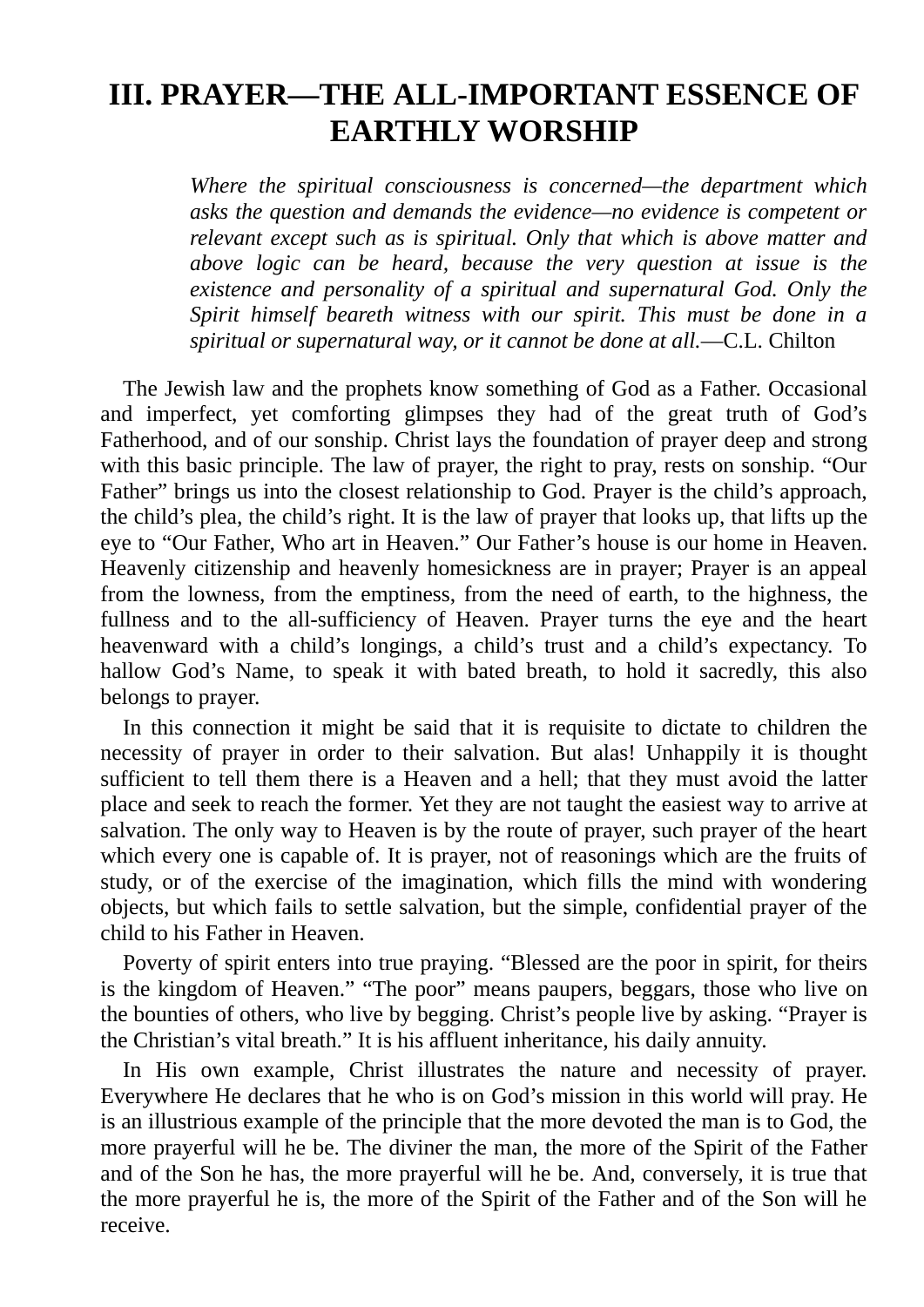The great events and crowning periods of the life of Jesus we find Him in prayer at the beginning of His ministry, at the fords of the Jordan, when the Holy Spirit descended upon Him; just prior to the transfiguration, and in the garden of Gethsemane. Well do the words of Peter come in here: "Leaving us an example that ye should follow His steps."

There is an important principle of prayer found in some of the miracles of Christ. It is the progressive nature of the answer to prayer. Not at once does God always give the full answer to prayer, but rather progressively, step by step. Mark 8:22 describes a case which illustrates this important truth, too often overlooked.

*"And he cometh to Bethsaida; and they bring a blind man unto him, and besought him to touch him.*

*"And he took the blind man by the hand, and led him out of the town; and when he had spit on his eyes, and put His hands upon him, he asked him if he saw aught.*

*"And he looked up, and said, I see men as trees, walking.'*

*"After that he put his hands again upon his eyes, and made him look up; and he was restored, and saw every man clearly."*

Alone He has to take us at times, aside from the world, where He can have us all to Himself, and there speak to and deal with us.

We have three cures in blindness in the life of our Lord, which illustrate the nature of God's working in answering prayer, and show the exhaustless variety and the omnipotence of His working.

In the first case Christ came incidentally on a blind man at Jerusalem, made clay, softened it by spittle, and smeared it on the eyes and then commanded the man to go and wash in the pool of Siloam. The gracious results lay at the end of his action washing. The failure to go and wash would have been fatal to the cure. No one, not even the blind man, in this instance, requested the cure.

In the second case the parties who bring the blind man, back their bringing with earnest prayer for cure; they beseech Christ to simply touch him, as though their faith would relieve the burden of a heavy operation. But He took the man by the hand and led him out of the town and apart from the people. Alone, and in secret, this work was to be done. He spat on his eyes and put his hands on them. The response was not complete, a dawning of light, a partial recovery; the first gracious communication but gave him a disordered vision, the second stroke perfected the cure. The man's submissive faith in giving himself up to Christ to be led away into privacy and alone, were prominent features of the cure, as also the gradual reception of sight, and the necessity of a second stroke to finish the perfect work.

The third was the case of blind Bartimæus. It was the urgency of faith declaring itself in clamourous utterances, rebuked by those who were following Christ, but intensified and emboldened by opposition.

The first case comes on Christ unawares; the second was brought with specific intent to Him; the last goes after Christ with irresistible urgency, met by the resistance of the multitude and the seeming indifference of Christ. The cure, though,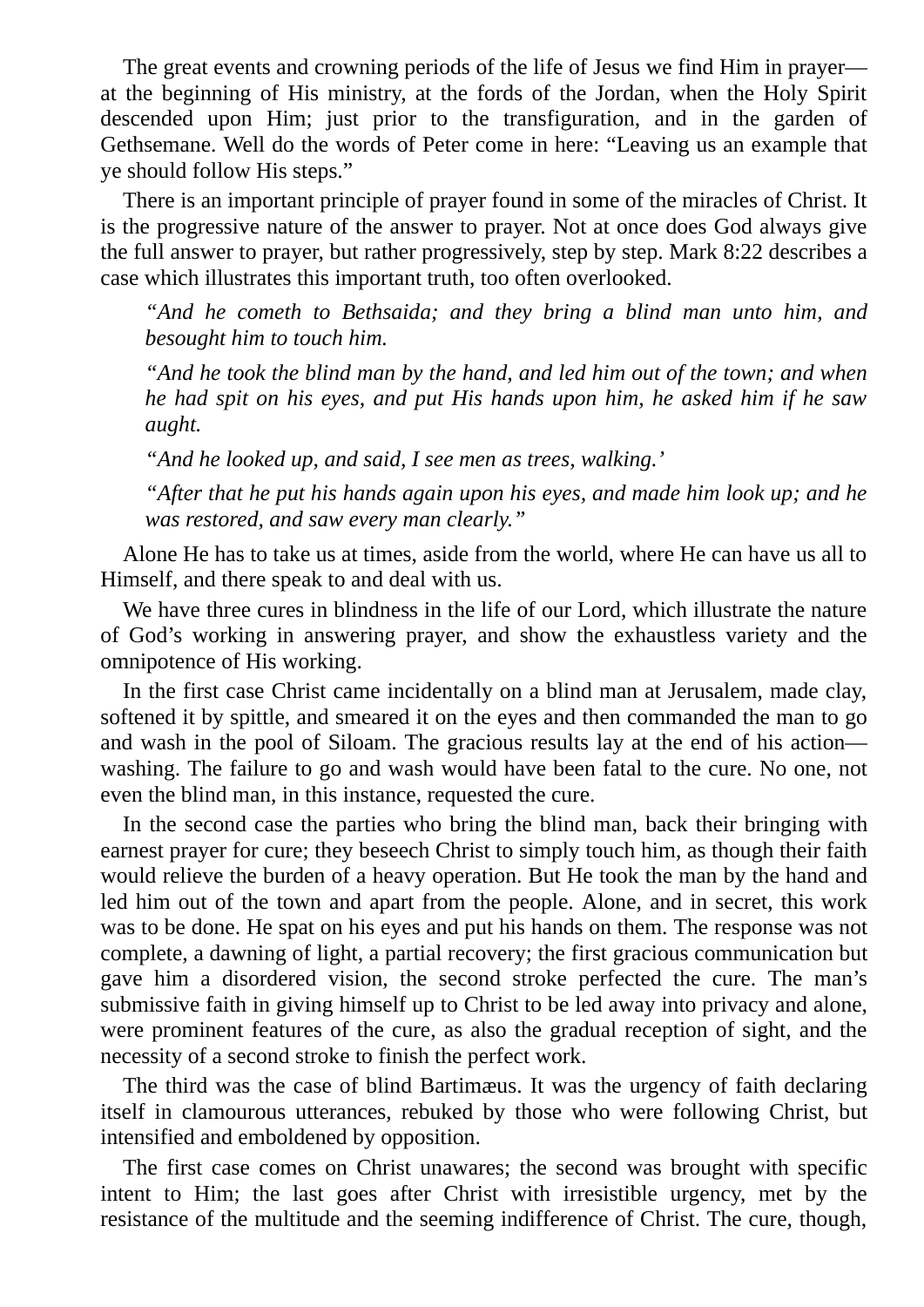was without the interposition of any agent, no taking by the hand, no gentle or severe touch, no spittle, nor clay, nor washing—a word only and his sight, full-orbed, came instantly. Each one had experienced the same divine power, the same blessed results, but with marked diversity in the expression of their faith and the mode of their cure. Suppose, at their meeting, the first had set up the particulars and process of his cure, the spittle, the clay, the washing in Siloam as the only Divine process, as the only genuine credentials of a Divine work, how far from the truth, how narrow and misleading such a standard of decision! Not methods, but results, are the tests of the Divine work.

Each one could say: "This one thing I know, whereas I was blind I now see." The results were conscious results; that Christ did the work they knew; faith was the instrument, but its exercise different; the method of Christ's working different; the various steps that brought them to the gracious end on their part and on His part at many points strikingly dissimilar.

What are the limitations of prayer? How far do its benefits and possibilities reach? What part of God's dealing with man, and with man's world, is unaffected by prayer? Do the possibilities of prayer cover all temporal and spiritual good? The answers to these questions are of transcendental importance. The answer will gauge the effort and results of our praying. The answer will greatly enhance the value of prayer, or will greatly depress prayer. The answer to these important questions are fully covered by Paul's words on prayer: "Be careful for nothing, but in everything, by prayer and supplication, with thanksgiving, let your requests be made known unto God" (Phil. 4:6).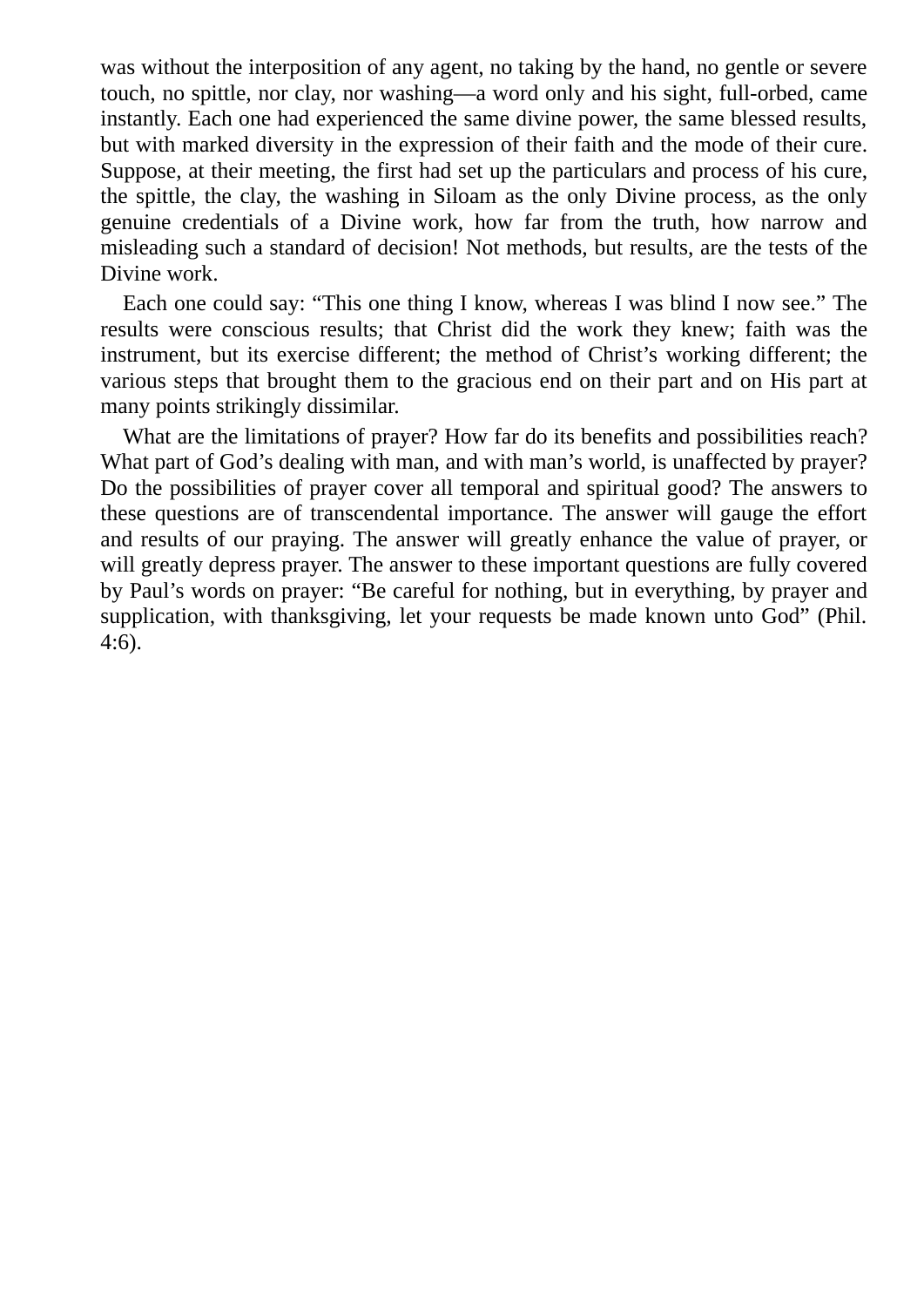#### **IV. GOD HAS EVERYTHING TO DO WITH PRAYER**

*Christ is all. We are complete in Him. He is the answer to every need, the perfect Savior. He needs no decoration to heighten His beauty, no prop to increase His stability, no girding to perfect His strength. Who can gild refined gold, whiten the snow, perfume the rose or heighten the colors of the summer sunset? Who will prop the mountains or help the great deep? It is not Christ and philosophy, nor Christ and money, nor civilization, nor diplomacy, nor science, nor organisation. It is Christ alone. He trod the winepress alone. His own arm brought salvation. He is enough. He is the comfort, the strength, the wisdom, the righteousness, the sanctification of all man.*—C. L. Chilton.

Prayer is God's business to which men can attend. Prayer is God's necessary business, which men only can do, and that men must do. Men who belong to God are obliged to pray. They are not obliged to grow rich, nor to make money. They are not obliged to have large success in business. These are incidental, occasional, merely nominal, as far as integrity to Heaven and loyalty to God are concerned. Material successes are immaterial to God. Men are neither better nor worse with those things or without them. They are not sources of reputation nor elements of character in the heavenly estimates. But to pray, to really pray, is the source of revenue, the basis of reputation, and the element of character in the estimation of God. Men are obliged to pray as they are obliged to be religious. Prayer is loyalty to God. Non-praying is to reject Christ and to abandon Heaven. A life of prayer is the only life which Heaven counts.

God is vitally concerned that men should pray. Men are bettered by prayer, and the world is bettered by praying. God does His best work for the world through prayer. God's greatest glory and man's highest good are secured by prayer. Prayer forms the godliest men and makes the godliest world.

God's promises lie like giant corpses without life, only for decay and dust unless men appropriate and vivify these promises by earnest and prevailing prayer.

Promise is like the unsown seed, the germ of life in it, but the soil and culture of prayer are necessary to germinate and culture the seed. Prayer is God's life-giving breath. God's purposes move along the pathway made by prayer to their glorious designs. God's purposes are always moving to their high and benignant ends, but the movement is along the way marked by unceasing prayer. The breath of prayer in man is from God.

God has everything to do with prayer, as well as everything to do with the one who prays. To him who prays, and as he prays, the hour is sacred because it is God's hour. The occasion is sacred because it is the occasion of the soul's approach to God, and of dealing with God. No hour is more hallowed because it is the occasion of the soul's mightiest approach to God, and of the fullest revelation from God. Men are Godlike and men are blessed, just as the hour of prayer has the most of God in it. Prayer makes and measures the approach of God. He knows not God who knows not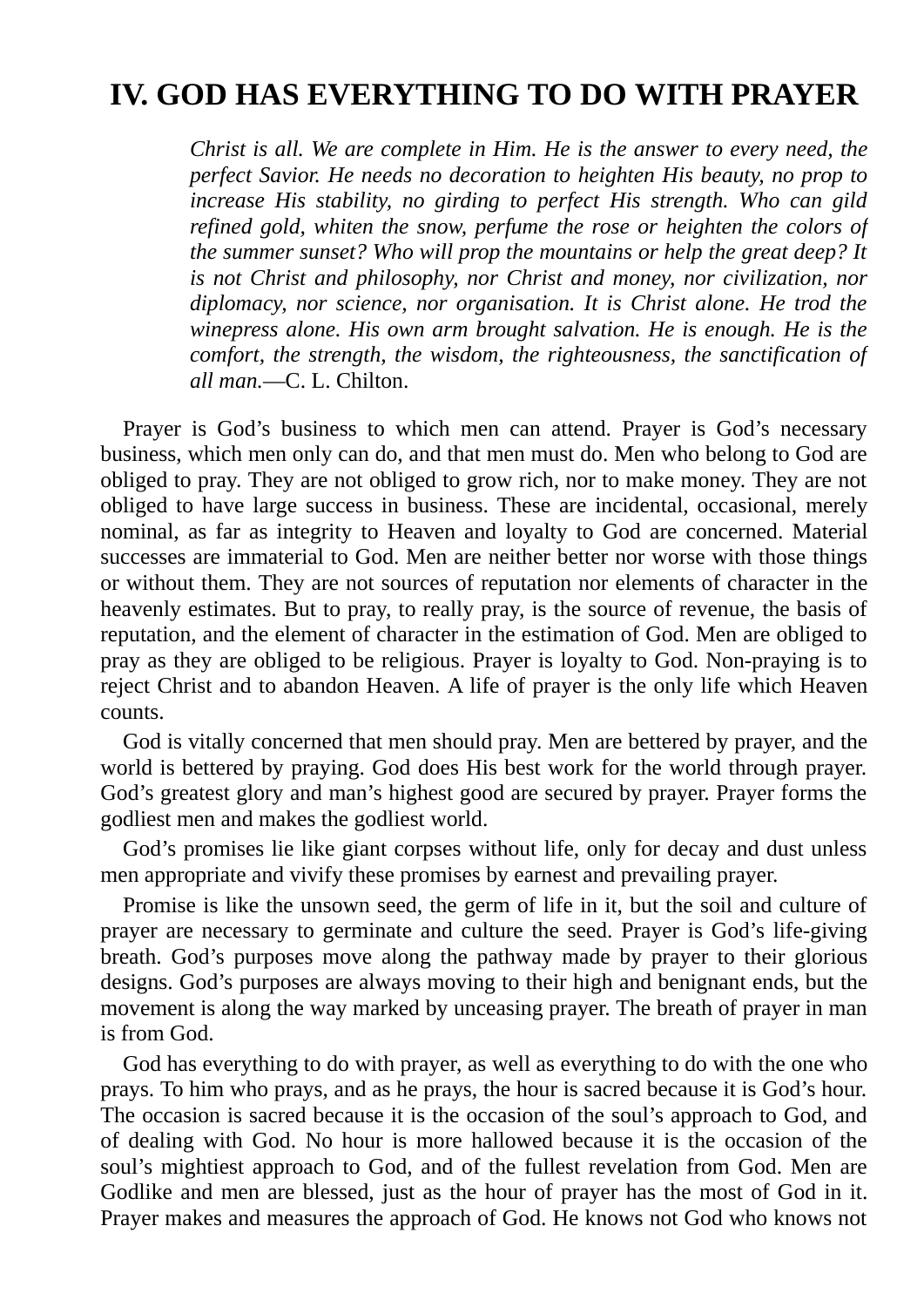how to pray. He has never seen God whose eye has not been couched for God in the closet. God's vision place is the closet. His dwelling place is in secret. "He that dwelleth in the secret place of the most High shall abide under the shadow of the Almighty."

He has never studied God who has not had his intellect broadened, strengthened, clarified and uplifted by prayer. Almighty God commands prayer, God waits on prayer to order His ways, and God delights in prayer. To God, prayer is what the incense was to the Jewish Temple. It impregnates everything, perfumes everything and sweetens everything.

The possibilities of prayer cover the whole purposes of God through Christ. God conditions all gifts in all dispensations to His Son on prayer: "Ask of me," saith God the Father to the Son, as that Son was moving earthward on the stupendous enterprise for a world's salvation, "and I will give thee the heathen for thy inheritance, and the uttermost parts of the earth for thy possession." Hinging on prayer were all the means and results and successes of that wonderful and Divine movement for man's salvation. Broad and profound, mysterious and wonderful was the scheme.

The answer to prayer is assured not only by the promises of God, but by God's relation to us as a Father.

*"But thou, when thou prayest, enter into thy closet, and when thou has shut thy door, pray to thy Father, which is in secret; and thy Father, which seeth in secret, shall reward thee openly."*

Again, we have these words: "If ye, being evil, know how to give good gifts unto your children, how much more shall your Father, which is in heaven, give good things to them that ask him?"

God encourages us to pray, not only by the certainty of the answer, but by the munificence of the promise, and the bounty of the Giver. How princely the promise! "All things whatsoever." And when we superadd to that "whatsoever" the promise which covers all things and everything, without qualification, exception or limitation, "anything," this is to expand and make minute and specific the promise. The challenge of God to us is "Call unto me, and I will answer thee, and show thee great arid mighty things which thou knowest not." This includes, like the answer to Solomon's prayer, that which was specifically prayed for, but embraces vastly more of great value and of great necessity.

Almighty God seems to fear we will hesitate to ask largely, apprehensive that we will strain His ability. He declares that He is "able to do exceeding abundantly above all that we can ask or think." He almost paralyses us by giving us a *carte blanche*, "Ask of me things to come concerning my sons, and concerning the work of my hands, command ye me." How He charges, commands and urges us to pray! He goes beyond promise and says: "Behold my Son! I have given Him to you." "He that spared not his own Son, but delivered him up for us all, how shall he not with him freely give us all things?"

God gave us all things in prayer by promise because He had given us all things in His Son. Amazing gift—His Son! Prayer is as illimitable as His own Blessed Son. There is nothing on earth nor in Heaven, for time or eternity, that God's Son did not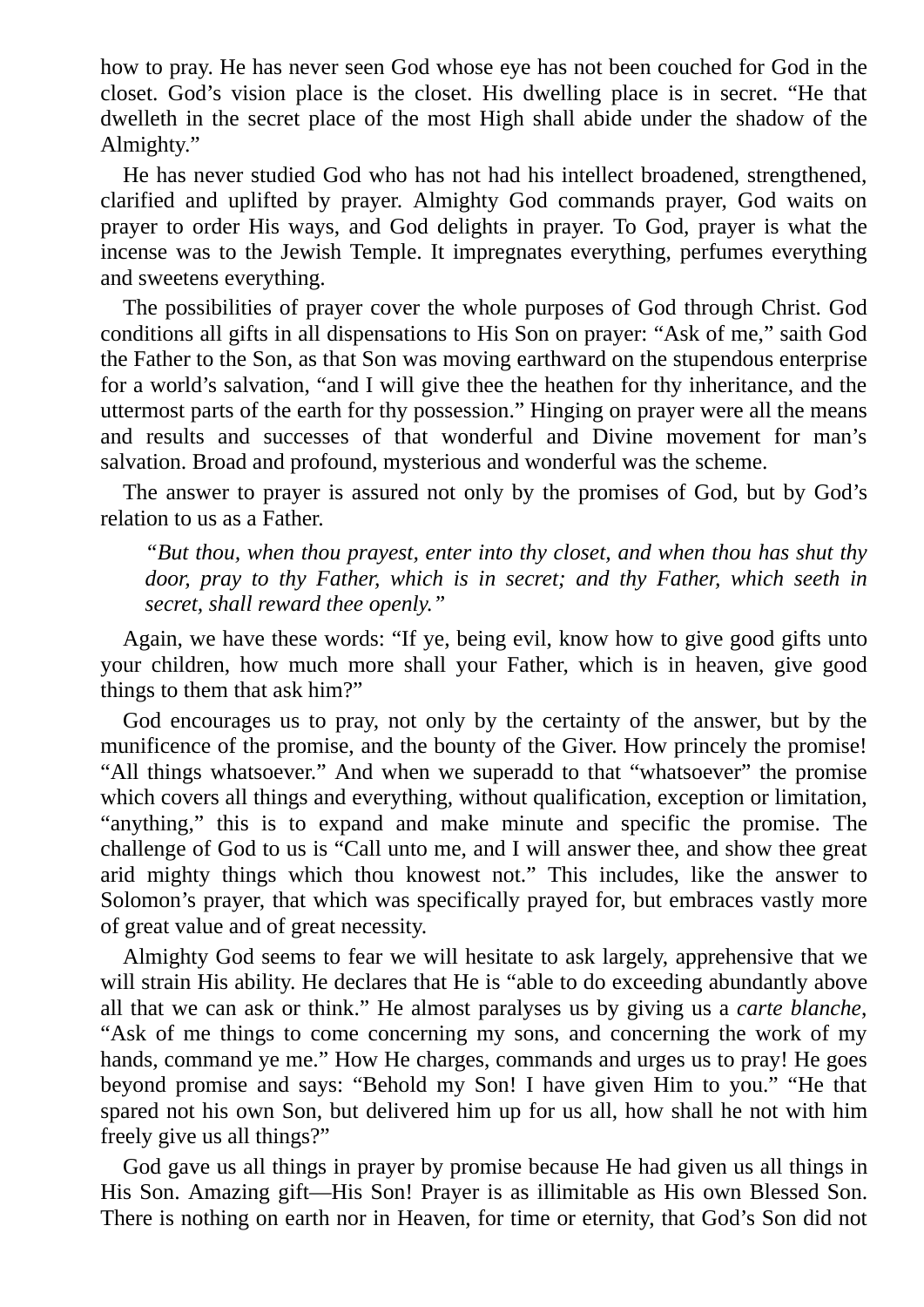secure for us. By prayer God gives us the vast and matchless inheritance which is ours by virtue of His Son. God charges us to "come boldly to the throne of grace." God is glorified and Christ is honoured by large asking.

That which is true of the promises of God is equally true of the purposes of God. We might say that God does nothing without prayer. His most gracious purposes are conditioned on prayer. His marvelous promises in Ezekiel 36 are subject to this qualification and condition: "Thus saith the Lord God: I will yet for this be inquired of by the house of Israel to do it for them."

In the second Psalm the purposes of God to His enthroned Christ are decreed on prayer, as has been previously quoted. That decree which promises to Him the heathen for His inheritance relies on prayer for its fulfillment: "Ask of me." We see how sadly the decree has failed in its operation, not because of the weakness of God's purpose, but by the weakness of man's praying. It takes God's mighty decree and man's mighty praying to bring to pass these glorious results.

In the seventy-second Psalm, we have an insight into the mighty potencies of prayer as the force which God moves on the conquest of Christ: "Prayer shall be made for him continually." In this statement Christ's movements are put into the hands of prayer.

When Christ, with a sad and sympathising heart, looked upon the ripened fields of humanity, and saw the great need of labourers, His purposes were for more labourers, and so He charged them, "Pray ye therefore the Lord of the harvest that he will send forth labourers into his harvest."

In Ephes. 3, Paul reminds those believers of the eternal purposes of God, and how he was bowing his knees to God in order that that eternal purpose might be accomplished, and also that they "might be filled with all the fullness of God."

We see in Job how God conditioned His purposes for Job's three friends on Job's praying, and God's purposes in regard to Job were brought about by the same means.

In the first part of Rev. 8 the relation and necessity of saintly prayers to God's plans and operations in executing the salvation of men is set forth in rich, expressive symbol, wherein the angels have to do with the prayers of the saints.

Prayer gives efficiency and utility to the promises. The mighty ongoing of God's purposes rests on prayer. The representatives of the Church in Heaven and of all creation before the throne of God "have every one of them golden vials of odours which are the prayers of the saints."

We have said before, and repeat it, that prayer is based not simply upon a promise, but on a relationship. The returning penitent sinner prays on a promise. The Child of God prays on the relation of a child. What the father has belongs to the child for present and prospective uses. The child asks, the father gives. The relationship is one of asking and answering, of giving and receiving. The child is dependent upon the father, must look to the father, must ask of the father, and must receive of the father.

We know how with earthly parents asking and giving belong to this relation, and how in the very act of asking and giving, the relationship of parent and child is cemented, sweetened and enriched. The parent finds his wealth of pleasure and satisfaction in giving to an obedient child, and the child finds his wealth in the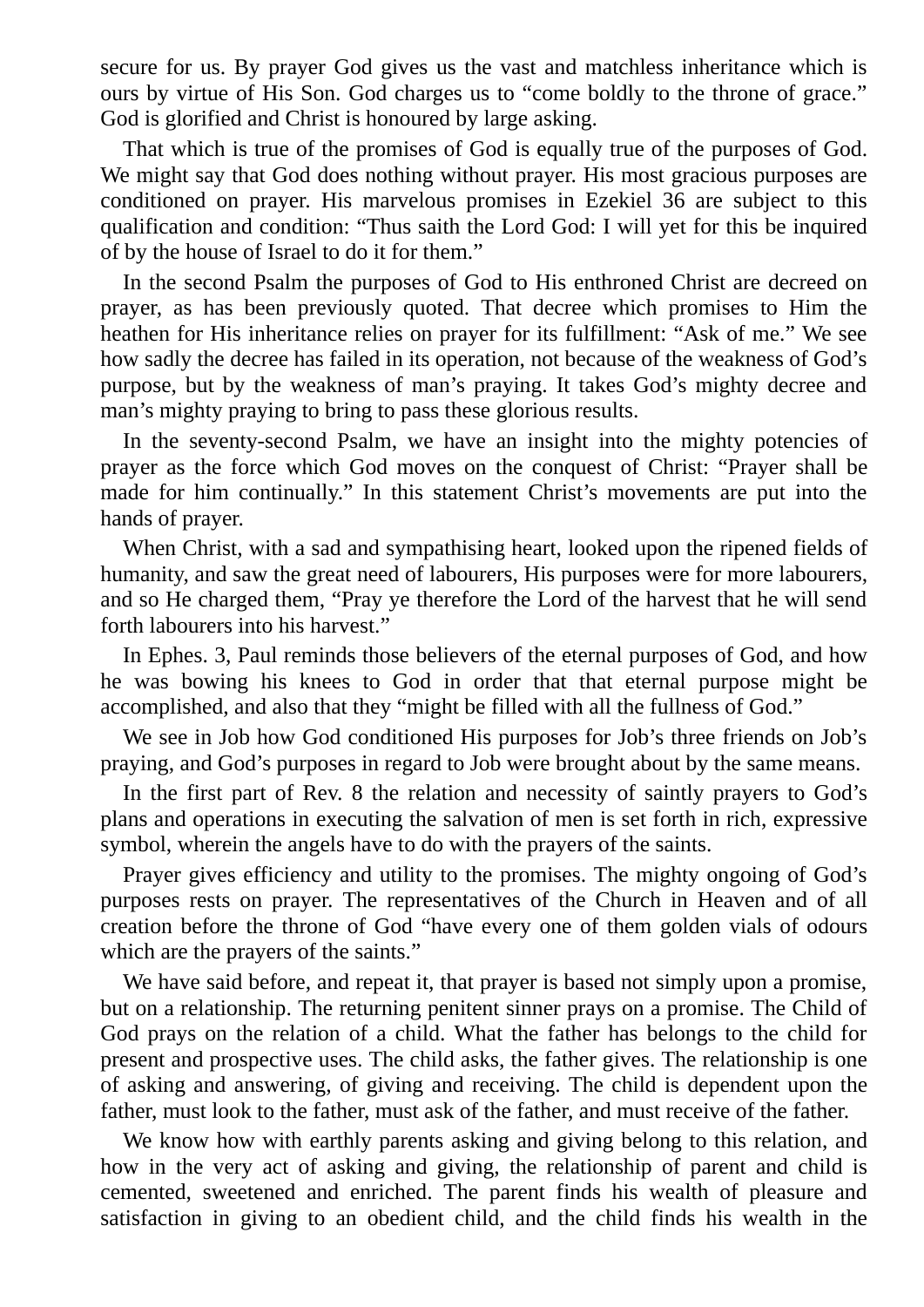father's loving and continuous giving.

Prayer affects God more powerfully than His own purposes. God's will, words and purposes are all subject to review when the mighty potencies of prayer come in. How mighty prayer is with God may be seen as he readily sets aside His own fixed and declared purposes in answer to prayer. The whole plan of salvation had been blocked had Jesus Christ prayed for the twelve legions of angels to carry dismay and ruin to His enemies.

The fasting and prayers of the Ninevites changed Gods purposes to destroy that wicked city. after Jonah had gone there and cried unto the people, "Yet forty days and Ninevah shall be destroyed."

Almighty God is concerned in our praying. He wills it, He commands it, He inspires it. Jesus Christ in Heaven is ever praying. Prayer is His law and His life. The Holy Spirit teaches us how to pray. He prays for us "with groanings which cannot be uttered." All these show the deep concern of God in prayer. It discloses very dearly how vital it is to His work in this world, and how far-reaching are its possibilities. Prayer forms the very center of the heart and will of God concerning men. "Rejoice evermore, pray without ceasing, and in everything give thanks. For this is the will of God in Christ Jesus concerning you." Prayer is the pole star around which rejoicing and thanksgiving revolve. Prayer is the heart sending its full and happy pulsations up to God through the glad currents of joy and thanksgiving.

By prayer God's Name is hallowed. By prayer God's kingdom comes. By prayer is His kingdom established in power and made to move with conquering force swifter than the light. By prayer God's will is done till earth rivals Heaven in harmony and beauty. By prayer daily toil is sanctified and enriched, and pardon is secured, and Satan is defeated. Prayer concerns God, and concerns man in every way.

God has nothing too good to give in answer to prayer. There is no vengeance pronounced by God so dire which does not yield to prayer. There is no justice so flaming that is not quenched by prayer.

Take the record and attitude of Heaven against Saul of Tarsus. That attitude is changed and that record is erased when the astonishing condition is announced, "Behold he prayeth." The recreant Jonah is alive, and on dry ground, with scarce the taste of the sea or the smell of its weeds about him, as he prays. "Out of the belly of hell cried I, and thou heardst my voice."

*"The waters compassed me about, even to the soul; the depth closed me round about, the weeds were wrapped about my head.*

*"I went down to the bottoms of the mountains; the earth with her bars was about me for ever; yet hast thou brought up my life from corruption, O Lord my God.*

*"When my soul fainted within me I remembered the Lord: and my prayer came in unto thee, into thine holy temple.*

*"And the Lord spake unto the fish, and it vomited out Jonah upon the dry land."*

Prayer has all the force of God in it. Prayer can get anything which God has. Thus prayer has all of its plea and its claim in the name of Jesus Christ, and there is nothing too good or great for God to give that name.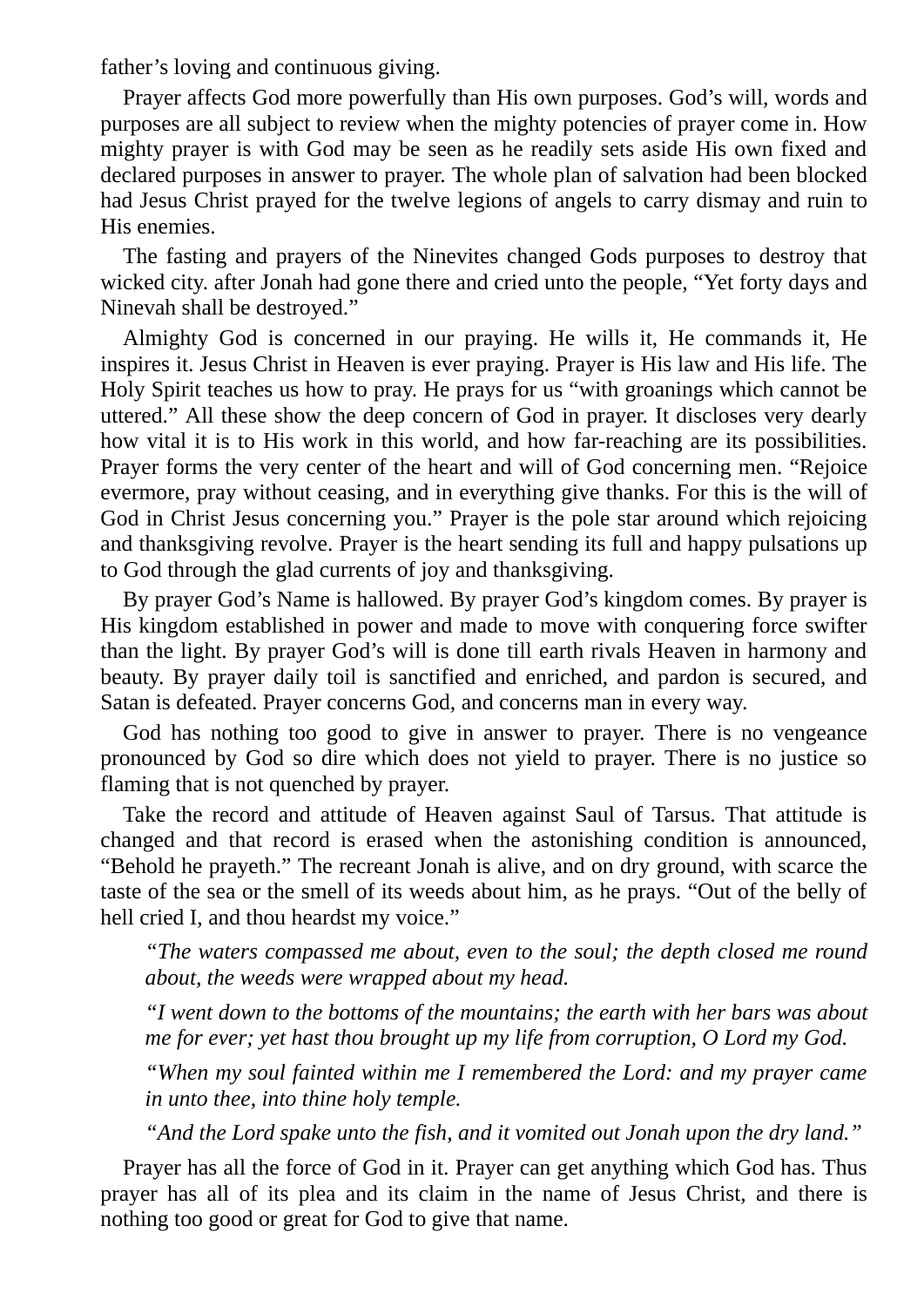It must be borne in mind that there is no test surer than this thing of prayer of our being in the family of God. God's children pray. They repose in Him for all things. They ask Him for all things—for everything. The faith of the child in the father is evinced by the child's asking. It is the answer to prayer which convinces men not only that there is a God, but that He is a God who concerns Himself about men, and about the affairs of this world. Answered prayer brings God nigh, and assures men of His being. Answered prayer is the credentials of our relation to and our representative of Him. Men cannot represent God who do not get answers to prayer from Him.

The possibilities of prayer are found in the illimitable promise, the willingness and the power of God to answer prayer, to answer all prayer, to answer every prayer, and to supply fully the illimitable need of man. None are so needy as man, none are so able and anxious to supply every need and any need as God.

Preaching should no more fully declare and fulfill the will of God for the salvation of all men, than should the prayers of God's saints declare the same great truth' as they wrestle in their closet for this sublime end. God's heart is set on the salvation of all men. This concerns God. He has declared this in the death of His Son by an unspeakable voice, and every movement on earth for this end pleases God. And so He declares that our prayers for the salvation of all men are well pleasing in His sight. The sublime and holy inspiration of pleasing God should ever move us to prayer for all men. God eyes the closet, and nothing we can do pleases Him better than our large-hearted, ardent praying for all men. It is the embodiment and test of our devotion to God's will and of our sympathetic loyalty to God.

In 1 Tim. 2:13 the apostle Paul does not descend to a low plane, but presses the necessity of prayer by the most forceful facts. Jesus Christ, a man, the God-man, the highest illustration of manhood, is the Mediator between God and man. Jesus Christ, this Divine man, died for all men. His life is but an intercession for all men. His death is but a prayer for all men. On earth, Jesus Christ knew no higher law, no holier business, no diviner life, than to plead for men. In Heaven He knows no more royal estate, no higher theme, than to intercede for men. On earth He lived and prayed and died for men. His life, His death and His exaltation in Heaven all plead for men.

Is there any work, higher work for the disciple to do than His Lord did? Is there any loftier employment, more honourable, more divine, than to pray for men? To take their woes, their sins, and their perils before God; to be one with Christ? To break the thrall which binds them, the hell which holds them and lift them to immortality and eternal life?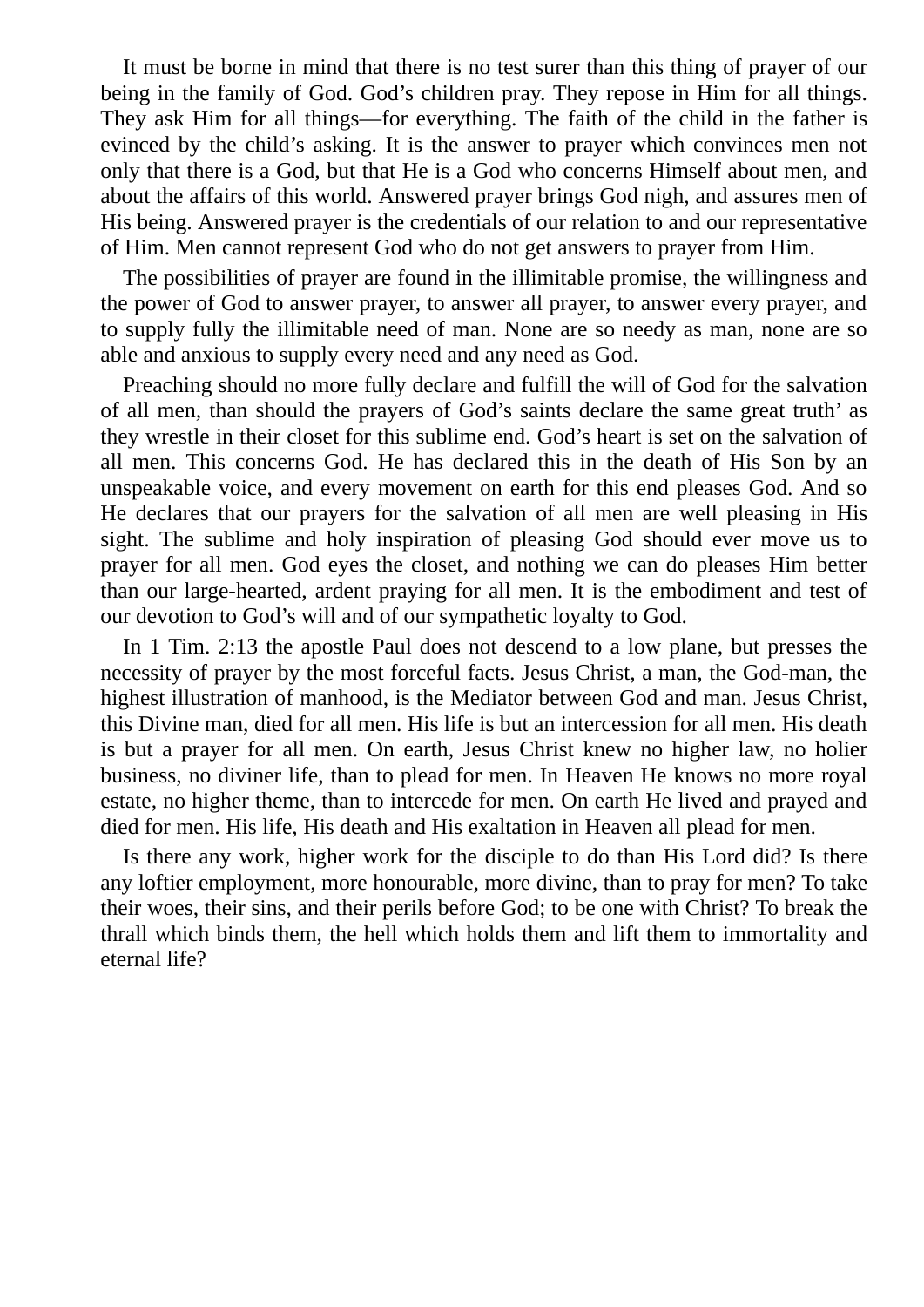## **V. JESUS CHRIST, THE DIVINE TEACHER OF PRAYER**

*A friend of mine in his journey is come to me, and I have nothing to set before him! He knocks again. "Friend! lend me three loaves?" He waits a while and then knocks again. "Friend! I must have three loaves!" "Trouble me not: the door is now shut; I cannot rise and give thee!" He stands still. He turns to go home. He comes back. He knocks again. "Friend!" he cries. He puts his ear to the door. There is a sound inside, and then the light of a candle shines through the hole of the door. The bars of the door are drawn back, and he gets not three loaves only, but as many as he needs. "And I say unto you, Ask and it shall be given you; seek and ye shall find; knock and it shall be opened unto you."*—Alexander Whyte, D.D.

Jesus Christ was the Divine Teacher of prayer. Its power and nature had been illustrated by many a saint and prophet in olden times, but modern sainthood and modern teachers of prayer had lost their inspiration and life. Religiously dead, teachers and superficial ecclesiastics had forgotten what it was to pray. They did much of saying prayers, on state occasions, in public, with much ostentation and parade, but pray they did not. To them it was almost a lost practice. In the multiplicity of saying prayers they had lost the art of praying.

The history of the disciples during the earthly life of our Lord was not marked with much devotion. They were much enamoured by their personal association with Christ. They were charmed by His words, excited by His miracles, and were entertained and concerned by the hopes which a selfish interest aroused in His person and mission. Taken up with the superficial and worldly views of His character, they neglected and overlooked the deeper and weightier things which belonged to Him and His mission. The neglect of the most obliging and ordinary duties by them was a noticeable feature in their conduct. So evident and singular was their conduct in this regard, that it became a matter of grave inquiry on one occasion and severe chiding on another.

*"And they said unto him, Why do the disciples of John fast often, and make prayers, and likewise the disciples of the Pharisees; but thine eat and drink? And he said unto them, Can ye make the children of the bridechamber fast, while the bridegroom is with them? But the days will come, when the bridegroom shall be taken away from them, and then shall they fast in those days."*

In the example and the teaching of Jesus Christ, prayer assumes its normal relation to God's person, God's movements and God's Son. Jesus Christ was essentially the teacher of prayer by precept and example. We have glimpses of His praying which, like indices, tell how full of prayer the pages, chapters and volumes of His life were. The epitome which covers not one segment only, but the whole circle of His life, and character, is pre-eminently that of prayer! "In the days of his flesh," the Divine record reads, "when he had offered up prayers and supplications, with strong crying and tears." The suppliant of all suppliants He was, the intercessor of all intercessors. In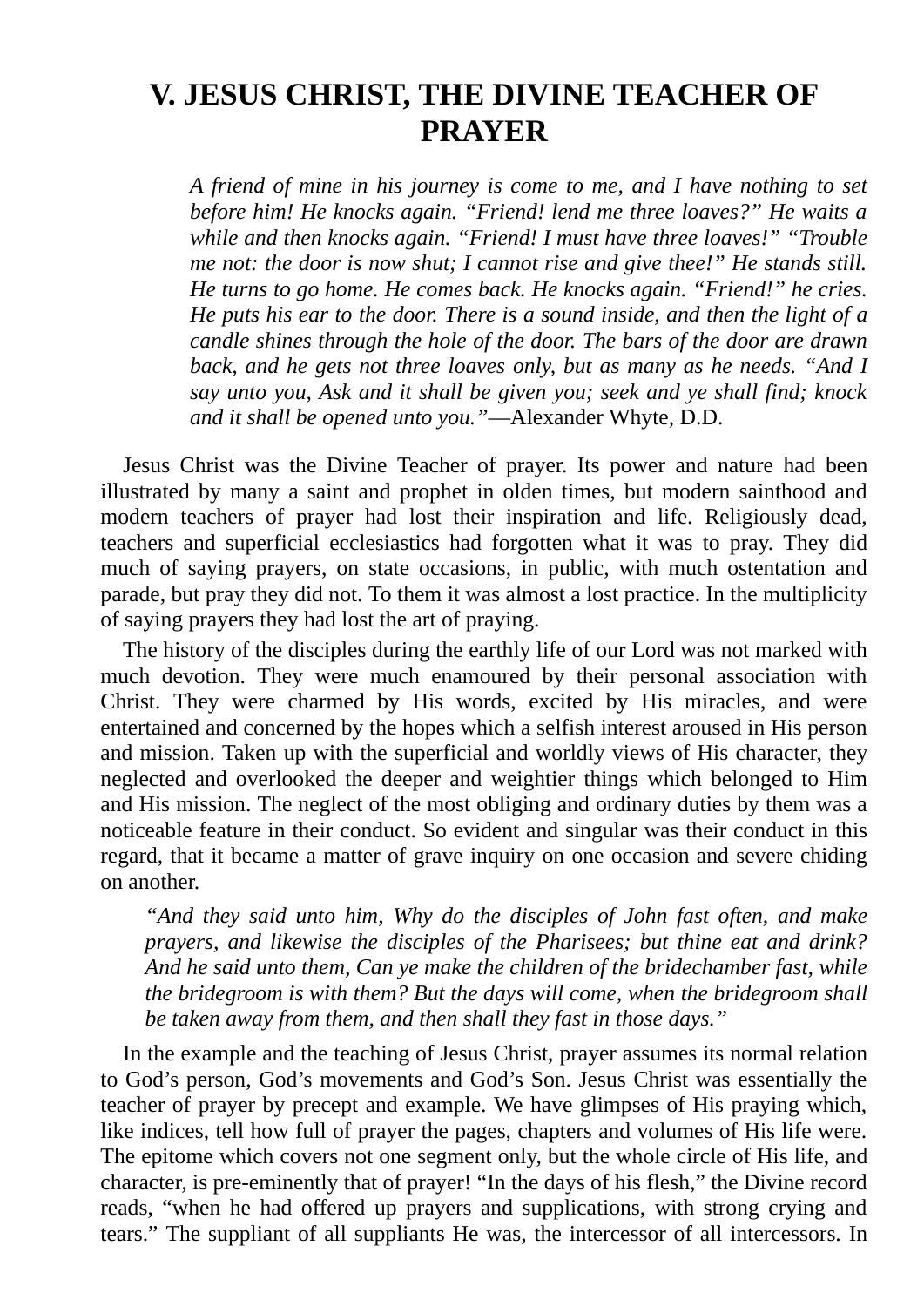lowliest form He approached God, and with strongest pleas He prayed and supplicated.

Jesus Christ teaches the importance of prayer by His urgency to His disciples to pray. But He shows us more than that. He shows how far prayer enters into the purposes of God. We must ever keep in mind that the relation of Jesus Christ to God is the relation of asking and giving, the Son ever asking, the Father ever giving. We must never forget that God has put the conquering, inheriting and expanding forces of Christ's cause in prayer. "ask of me, and I will give thee the heathen for thy inheritance, and the uttermost part of the earth for thy possession."

This was the clause embodying the royal proclamation and the universal condition when the Son was enthroned as the world's Mediator, and when He was sent on His mission of receiving grace and power. We very naturally learn from this how Jesus would stress praying as the one sole condition of His receiving His possession and inheritance.

Necessarily in this study on prayer, lines of thought will cross each other, and the same Scripture passage or incident will be mentioned more than once, simply because a passage may teach one or more truths. This is the case when we speak of the vast comprehensiveness of prayer. How all-inclusive Jesus Christ makes prayer! It has no limitations in extent or things! The promises to prayer are Godlike in their magnificence, wideness and universality. In their nature these promises have to do with God—with Him in their inspiration, creation and results. Who but God could say, "All things whatsoever ye ask in prayer, believing, ye shall receive?" Who can command and direct "All things whatsoever" but God? Neither man nor chance nor the law of results are so far lifted above change, limitations or condition, nor have in them mighty forces which can direct and result all things, as to promise the bestowment and direction of all things.

Whole sections, parables and incidents were used by Christ to enforce the necessity and importance of prayer. His miracles are but parables of prayer. In nearly all of them prayer figures distinctly, and some features of it are illustrated. The Syrophoenician woman is a pre-eminent illustration of the ability and the success of importunity in prayer. The case of blind Bartimæus has points of suggestion along the same line. Jairus and the Centurion illustrate and impress phases of prayer. The parable of the Pharisee and the publican enforce humility in prayer, declare the wondrous results of praying, and show the vanity and worthlessness of wrong praying. The failure to enforce church discipline and the readiness of violating the brotherhood, are all used to make an exhibit of far-reaching results of agreed praying, a record of which we have in Matthew 18:19.

It is of prayer in concert that Christ is speaking. Two agreed ones, two whose hearts have been keyed into perfect symphony by the Holy Spirit. Anything that they shall ask, it shall be done. Christ had been speaking of discipline in the Church, how things were to be kept in unity, and how the fellowship of the brethren was to be maintained, by the restoration of the offender or by his exclusion. Members who had been true to the brotherhood of Christ, and who were laboring to preserve that brotherhood unbroken, would be the agreed ones to make appeals to God in united prayer.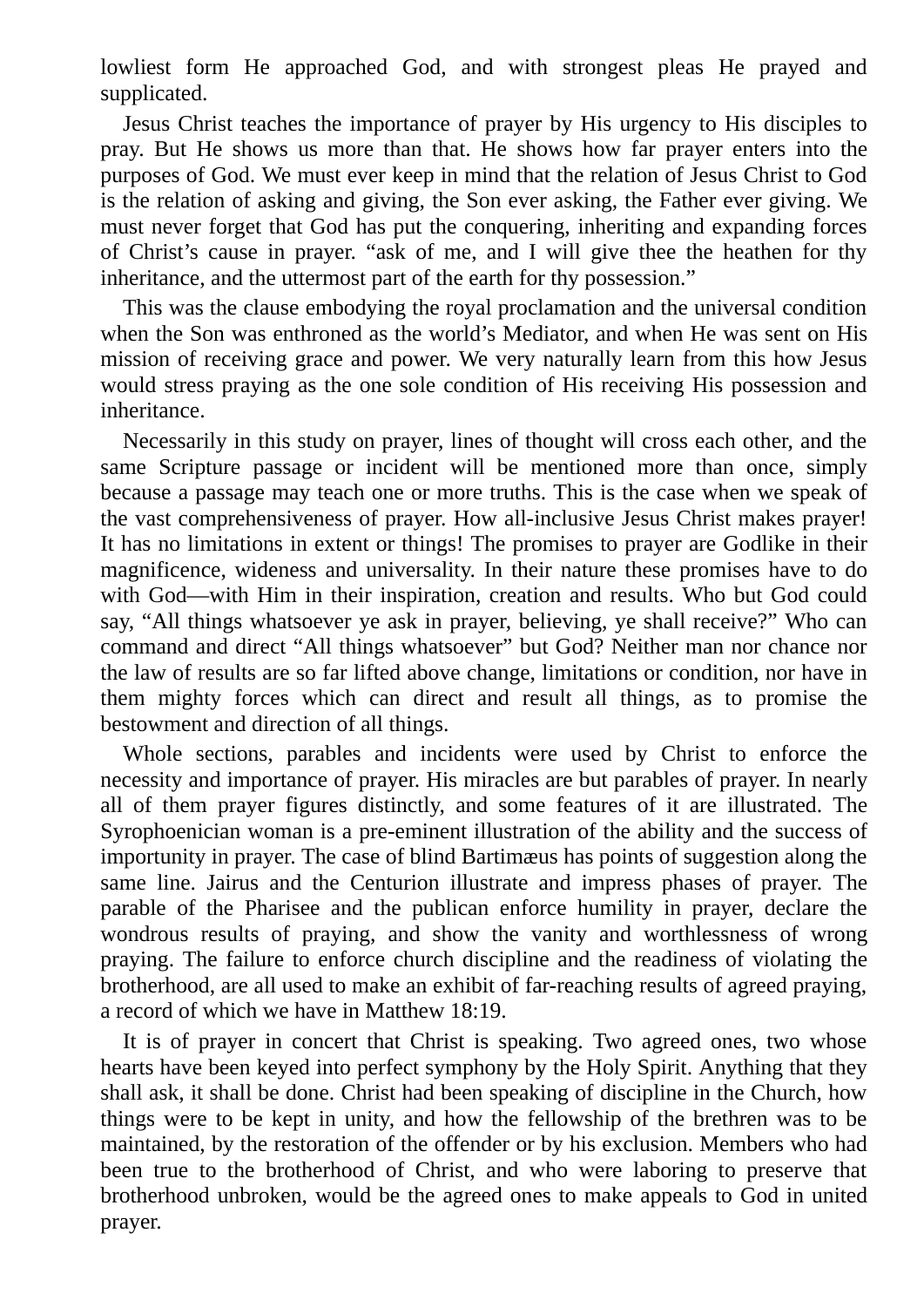In the Sermon on the Mount, Christ lays down constitutional principles. Types and shadows are retired, and the law of spiritual life is declared. In this foundation law of the Christian system prayer assumes a conspicuous, if not a paramount, position It is not only wide, all-commanding and comprehensive in its own sphere of action and relief, but it is ancillary to all duties. Even the one demanding kindly and discriminating judgment toward others, and also the royal injunction, the Golden Rule of action, these owe their being to prayer.

Christ puts prayer among the statutory promises. He does not leave it to natural law. The law of need, demand and supply, of helplessness, of natural instincts, or the law of sweet, high, attractive privilege—these howsoever strong as motives of action, are not the basis of praying. Christ puts it as spiritual law. Men must pray. Not to pray is not simply a privation, an omission, but a positive violation of law, of spiritual life, a crime, bringing disorder and ruin. Prayer is law world-wide and eternity-reaching.

In the Sermon on the Mount many important utterances are dismissed with a line or a verse, while the subject of prayer occupies a large space. To it Christ returns again and again. He bases the possibilities and necessities of prayer on the relation of father and child, the child crying for bread, and the father giving that for which the child asks. Prayer and its answer are in the relation of a father to his child. The teaching of Jesus Christ on the nature and necessity of prayer as recorded in His life, is remarkable. He sends men to their closets. Prayer must be a holy exercise, untainted by vanity, or pride. It must be in secret. The disciple must live in secret. God lives there, is sought there and is found there. The command of Christ as to prayer is that pride and publicity should be shunned. Prayer is to be in private. "But thou when thou prayest, enter into thy closet, and shut thy door, and pray to thy Father in secret. And thy Father, which seeth in secret, shall reward thee openly."

The Beatitudes are not only to enrich and adorn, but they are the material out of which spiritual character is built. The very first one of these fixes prayer in the very foundation of spiritual character, not simply to adorn, but to compose. "Blessed are the poor in spirit." The word "poor" means a pauper, one who lives by begging. The real Christian lives on the bounties of another, whose bounties he gets by asking. Prayer then becomes the basis of Christian character, the Christian's business, his life and his living. This is Christ's law of prayer, putting it into the very being of the Christian. It is his first step, and his first breath, which is to color and to form all his after life. Blessed are the poor ones, for they only can pray.

*Prayer is the Christian's vital breath, The Christian's native air; His watchword at the gates of death; He enters Heaven with prayer.*

From praying Christ eliminates all self-sufficiency, all pride; and all spiritual values. The poor in spirit are the praying ones. Beggars are God's princes. They are God's heirs. Christ removes the rubbish of Jewish traditions and glosses from the regulations of the prayer altar.

*"Ye have heard that it was said by them of old time, Thou shalt not kill; and whosoever shall kill shall be in danger of the judgment:*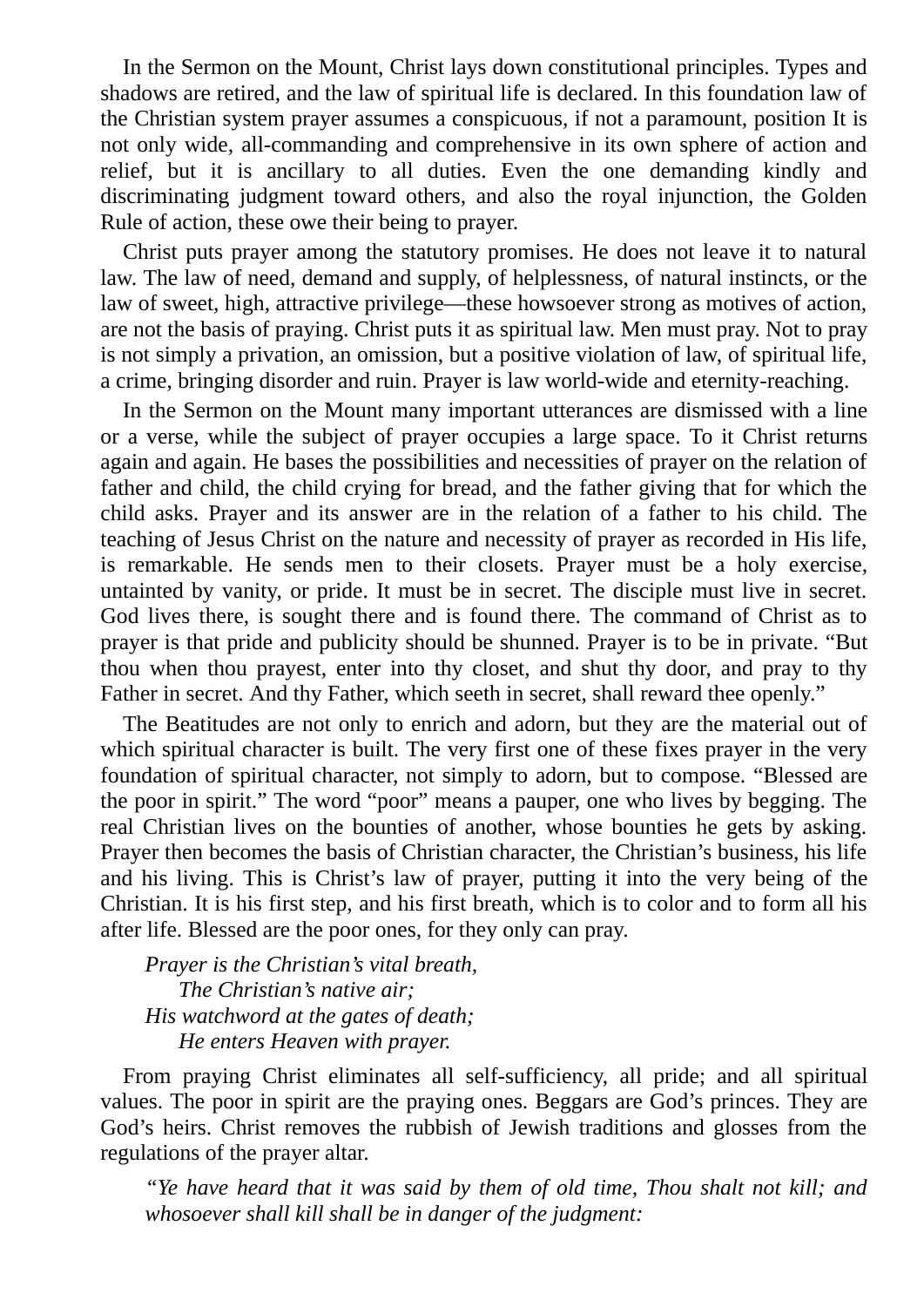*"But I say unto you, that whosoever is angry with his brother shall be in danger of the judgment: and whosoever shall say to his brother, Raca, shall be in danger of the council: but whosoever shall say, thou fool, shall be in danger of hell fire.*

*"Therefore if thou bring thy gift to the altar and there rememberest that thy brother has aught against thee:*

*"Leave there thy gift before the altar, and go thy way; first, be reconciled to thy brother, and then come and offer thy gift."*

He who essays to pray to God with an angry spirit, with loose and irreverent lips, with an irreconciled heart, and with unsettled neighbourly scores, spends his labour for that which is worse than naught, violates the law of prayer, and adds to his sin.

How rigidly exacting is Christ's law of prayer! It goes to the heart, and demands that love be enthroned there, love to the brotherhood. The sacrifice of prayer must be seasoned and perfumed with love, by love in the inward parts. The law of prayer, its creator and inspirer, is love.

Praying must be done. God wants it done. He commands it. Man needs it and man must do it. Something must surely come of praying, for God engages that something shall come out of it, if men are in earnest and are persevering in prayer.

After Jesus teaches "Ask and it shall be given you," etc., He encourages real praying, and more praying. He repeats and avers with redoubled assurance, " for every one that asketh receiveth." No exception. "Every one." "He that seeketh, findeth." Here it is again, sealed and stamped with infinite veracity. Then closed and signed, as well as sealed, with Divine attestation, "To him that knocketh it shall be opened." Note how we are encouraged to pray by our relation to God!

*"If ye then, being evil, know how to give good gifts unto your children, how much more shall your Father which is in Heaven give good things to them that ask him?"*

The relation of prayer to God's work and God's rule in this world is most fully illustrated by Jesus Christ in both His teaching and His practice. He is first in every way and in everything. Among the rulers of the Church He is primary in a preeminent way. He has the throne. The golden crown is His in eminent preciousness. The white garments enrobe Him in pre-eminent whiteness and beauty. In the ministry of prayer He is a Divine example as well as the Divine Teacher. His example is affluent, and His prayer teaching abounds. How imperative the teaching of our Lord when He affirms that "men ought always to pray and not to faint!" and then presents a striking parable of an unjust judge and a poor widow to illustrate and enforce His teaching. It is a necessity to pray. It is exacting and binding for men always to be in prayer. Courage, endurance and perseverance are demanded that men may never faint in prayer. "And shall not God avenge his own elect that cry day and night unto him?"

This is His strong and indignant questioning and affirmation. Men must pray according to Christ's teaching. They must not get tired nor grow weary in praying. God's character is the assured surety that much will come of the persistent praying of true men.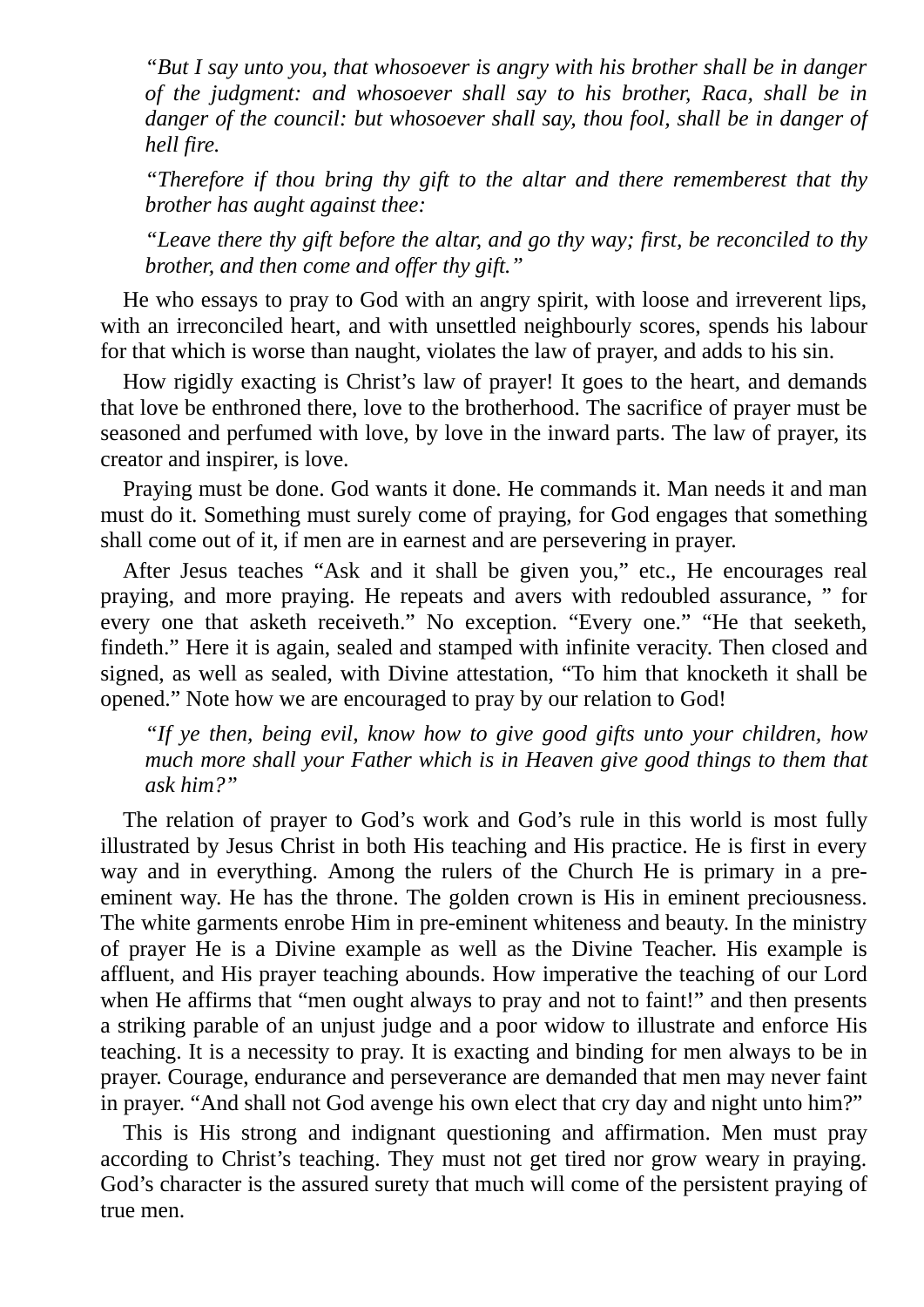Doubtless the praying of our Lord had much to do with the revelation made to Peter and the confession he made to Christ, "Thou art the Christ, the Son of the Living god." Prayer mightily affects and molds the circle of our associates. Christ made disciples and kept them disciples by praying. His twelve disciples were much impressed by His praying. Never man prayed like this man. How different His praying from the cold, proud, self-righteous praying which they heard and saw on the streets, in the synagogue, and in the Temple.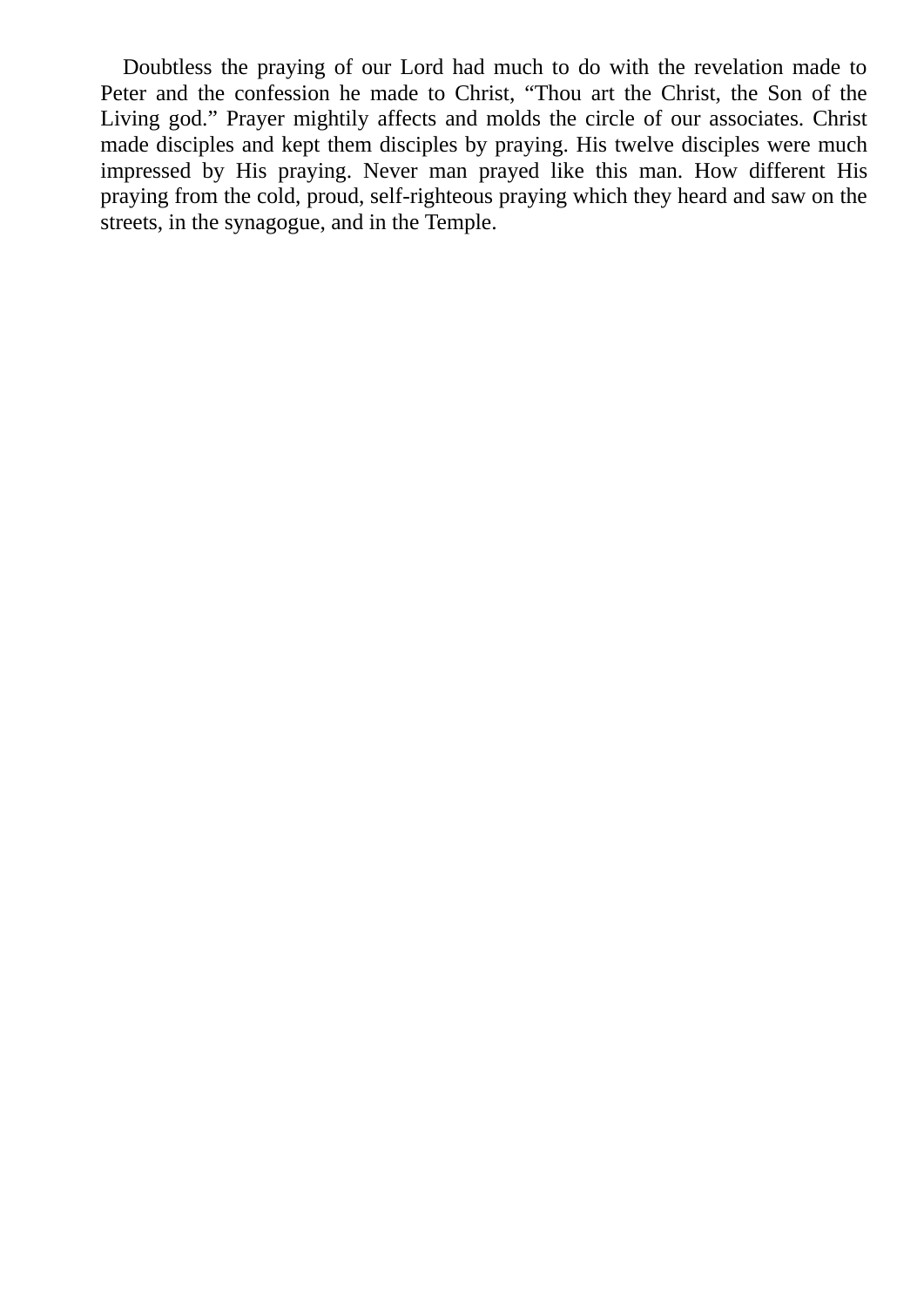## **VI. JESUS CHRIST, THE DIVINE TEACHER OF PRAYER** *(Continued)*

*Luke tells us that as Jesus was praying in a certain place, when He ceased, one of His disciples said unto Him, "Lord, teach us to pray." This disciple had heard Jesus preach, but did not feel like saying, "Lord, teach us to preach." He could learn to preach by studying the methods of the Master. But there was something about the praying of Jesus that made the disciple feel that he did not know how to pray; that he had never prayed, and that he could not learn by listening even to the Master as He prayed. There is a profound something about prayer which never lies upon the surface. To learn it, one must go to the depths of the soul, and climb to the heights of God.*—A. C. Dixon, D.D.

Let it not be forgotten that prayer was one of the great truths which He came into the world to teach and illustrate. It was worth a trip from Heaven to earth to teach men this great lesson of prayer. A great lesson it was, a very difficult lesson for men to learn. Men are naturally averse to learning this lesson of prayer. The lesson is a very lowly one. None but God can teach it. It is a despised beggary, a sublime and heavenly vocation. The disciples were very stupid scholars, but were quickened to prayer by hearing Him pray and talk about prayer.

The dispensation of Christ's personality, while it was not and could not be the dispensation in its fullest and highest sense of need and dependence, yet Christ did try to impress on His disciples not alone a deep necessity of the necessity of prayer in general, but the importance of prayer to them in their personal and spiritual needs. And there came moments to them when they felt the need of a deeper and more thorough schooling in prayer and of their grave neglect in this regard. One of these hours of deep conviction on their part and of eager inquiry was when He was praying at a certain place and time, and they saw Him, and they said to Him, "Lord, teach us to pray, as John also taught his disciples."

As they listened to Him praying, they felt very keenly their ignorance and deficiency in praying. Who has not felt the same deficiency and ignorance? Who has not longed for a teacher in the Divine art of praying?

The conviction which these twelve men had of their defect in prayer arose from hearing their Lord and Master pray, but likewise from a sense of serious defect even when compared with John the Baptist's training of his disciples in prayer. As they listened to their Lord pray (for unquestionably He must have been seen and heard by them as He prayed, who prayed with marvelous simplicity, and power, so human and so Divine) such praying had a stimulating charm for them. In the presence and hearing of His praying, very keenly they felt their ignorance and deficiency in prayer. Who has not felt the same ignorance and deficiency?

We do not regret the schooling our Lord gave these twelve men, for in schooling them He schools us. The lesson is one already learned in the law of Christ. But so dull were they, that many a patient iteration and reiteration was required to instruct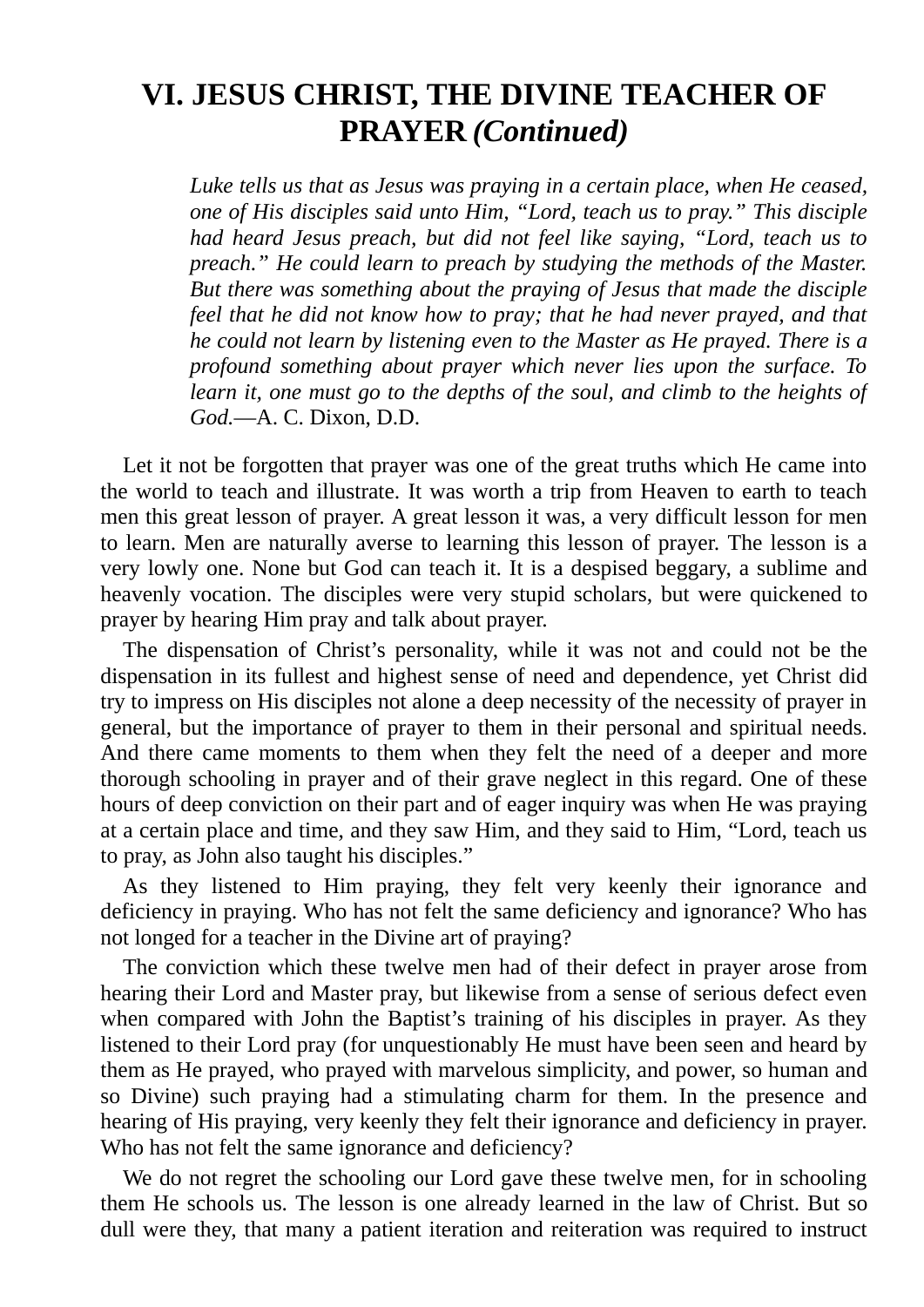them in this Divine art of prayer. And likewise so dull are we and inapt that many a wearying patient repetition must be given us before we will learn any important lesson in the all-important school of prayer.

This Divine Teacher of prayer lays Himself out to make it clear and strong that God answers prayer, assuredly, certainly, inevitably; that it is the duty of the child to ask, and to press, and that the Father is obliged to answer, and to give for the asking. In Christ's teaching, prayer isno sterile, vain performance, not a mere rite, a form, but a request for an answer, a plea to gain, the seeking of a great good from God. It is a lesson of getting that for which we ask, of finding that for which we seek, and of entering the door at which we knock.

A notable occasion we have as Jesus comes down from the Mount of Transfiguration. He finds His disciples defeated, humiliated and confused in the presence of their enemies. A father has brought his child possessed with a demon to have the demon cast out. They essayed to do it but failed. They had been commissioned by Jesus and sent to do that very work, but had signally failed. "And when he was come into the house, his disciples asked him privately, saying, Why could not we cast him out? And he said unto them, This kind can come forth by nothing but by prayer and fasting." Their faith had not been cultured by prayer. They failed in prayer before they failed in ability to do their work. They failed in faith because they had failed in prayer. That one thing which was necessary to do God's work was prayer. The work which God sends us to do cannot be done without prayer.

In Christ's teaching on prayer we have another pertinent statement. It was in connection with the cursing of the barren fig tree:

"Jesus answered and said unto them, Verily I say unto you, if ye have faith, and doubt not, ye shall not only do this which is done to the fig tree, but also if ye shall say unto this mountain, Be thou removed and be thou cast into the sea; it shall be done.

#### *"And all things whatsoever ye shall ask in prayer, believing, ye shall receive."*

In this passage we have faith and prayer, their possibilities and powers conjoined. A fig tree had been blasted to the roots by the word of the Lord Jesus. The power and quickness of the result surprised the disciples. Jesus says to them that it need be no surprise to them or such a difficult work to be done. "If ye have faith" its possibilities to affect will not be confined to the little fig tree, but the gigantic, rock-ribbed, rockfounded mountains can be uprooted and moved into the sea. Prayer is leverage of this great power of faith.

It is well to refer again to the occasion when the heart of our Lord was so deeply moved with compassion as he beheld the multitudes because they fainted and were scattered as having no shepherd. Then it was He urged upon His disciples the injunction, "Pray ye the Lord of the harvest that he would send forth labourers into his harvest," dearly teaching them that it belonged to God to call into the ministry men whom He will, and that in answer to prayer the Holy Spirit does this very work.

Prayer is as necessary now as it was then to secure the needed labourers to reap earthly harvests for the heavenly garners. Has the Church of God ever learned this lesson of so vital and exacting import? God alone can choose the labourers and thrust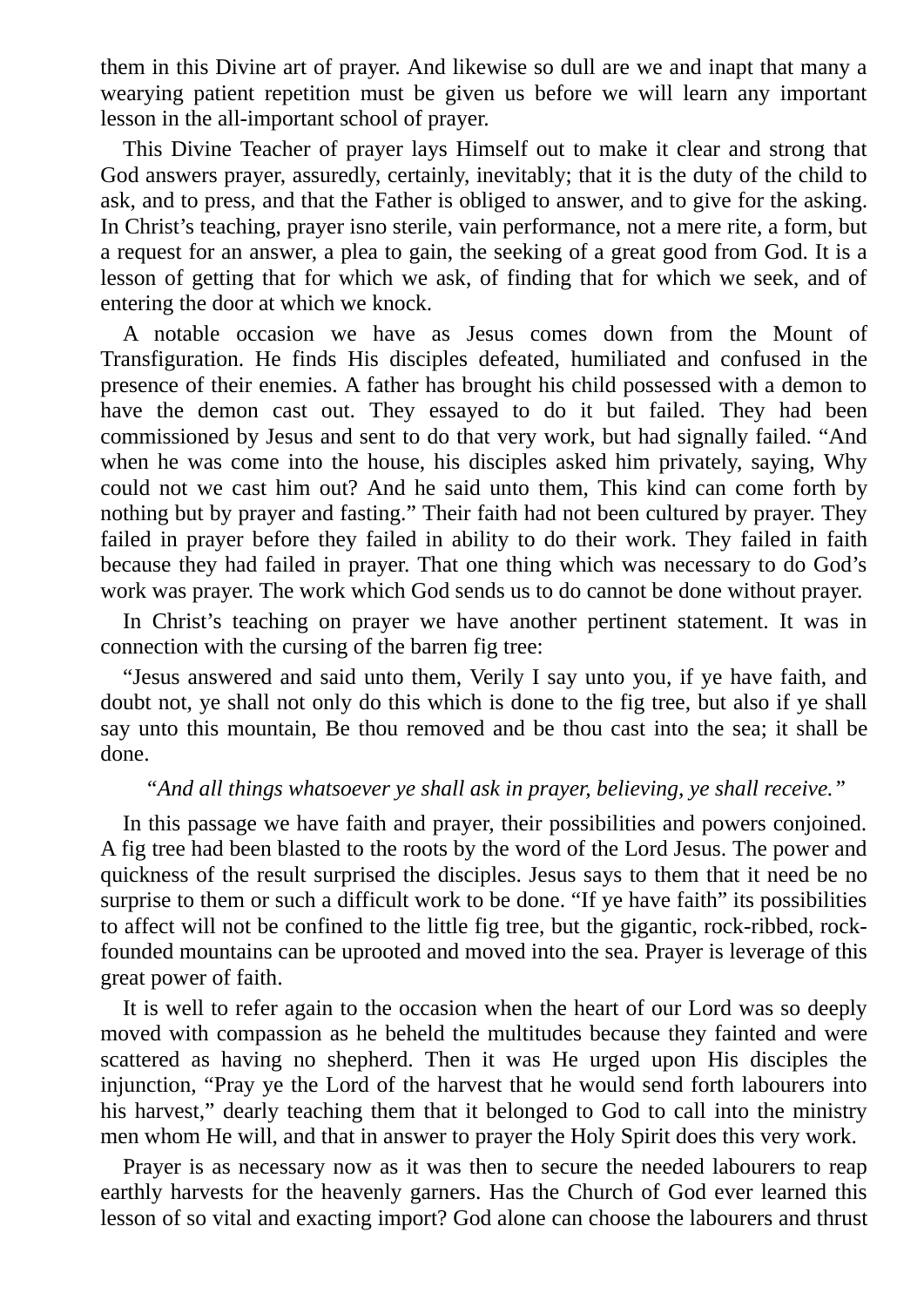them out, and this choosing He does not delegate to man, or church, convocation or synod, association or conference. And God is moved to this great work of calling men into the ministry by prayer. Earthly fields are rotting. They are untilled because prayer is silent. The labourers are few. Fields are unworked because prayer has not worked with God.

We have the prayer promise and the prayer ability put in a distinct form in the higher teachings of prayer by our Lord: "If ye abide in me, and my words abide in you, ye shall ask what ye will, and it shall be done unto you."

Here we have a fixed attitude of life as the condition of prayer. Not simply a fixed attitude of life toward some great principles or purposes, but the fixed attitude and unity of life with Jesus Christ. To live in Him, to dwell there, to be one with Him, to draw all life from Him, to let all life from Him flow through us—this is the attitude of prayer and the ability to pray. No abiding in Him can be separated from His Word abiding in us. It must live in us to give birth to and food for prayer. The attitude of the Person of Christ is the condition of prayer.

The Old Testament saints had been taught that "God had magnified his word above all his name." New Testament saints must learn fully how to exalt by perfect obedience that Word issuing from the lips of Him who is the Word. Praying ones under Christ must learn what praying ones under Moseshad already learned, that "man shall not live by bread alone, but by every word that proceedeth out of the mouth of God." The life of Christ flowing through us and the words of Christ living in us, these give potency to prayer. They breathe the spirit of prayer, and make the body, blood and bones of prayer. Then it is Christ praying in me and through me, and all things which "I will" are the will of God. My will becomes the law and the answer, for it is written "Ye shall ask what ye will, and it shall be done unto you."

Fruit bearing our Lord puts to the front in our praying:

*"Ye have not chosen me, but I have chosen you, and ordained you, that ye shall go and bring forth fruit and that your fruit shall remain, that whatsoever ye shall ask of the Father in my name, he may give it you."*

Barrenness cannot pray. Fruit bearing capacity and reality only can pray. It is not past fruitfulness, but present: "That your fruit should remain." Fruit, the product of life, is the condition of praying. A life vigourous enough to bear fruit, much fruit, is the condition and the source of prayer. "And in that day ye shall ask me nothing. Verily, verily, I say unto you, Whatsoever ye shall ask the Father in my name, he will give it you. Hitherto have ye asked nothing in my name: ask and ye shall receive, that your joy may be full." "In that day ye shall ask me nothing." It is not solving riddles, not revealing mysteries, not curious questionings. This is not our attitude, not our business under the Dispensation of the Spirit, but to pray, and to pray largely. Much true praying increases man's joy and God's glory.

"Whatsoever ye shall ask in my name, I will give," says Christ, and the Father will give. Both Father and Son are pledged to give the very things for which we ask. But the condition is "in His name." This does not mean that His name is talismanic, to give value by magic. It does not mean that His name in beautiful settings of pearl will give value to prayer. It is not that His name perfumed with sentiment and larded in and closing up our prayers and doings will do the deed How fearful the statement: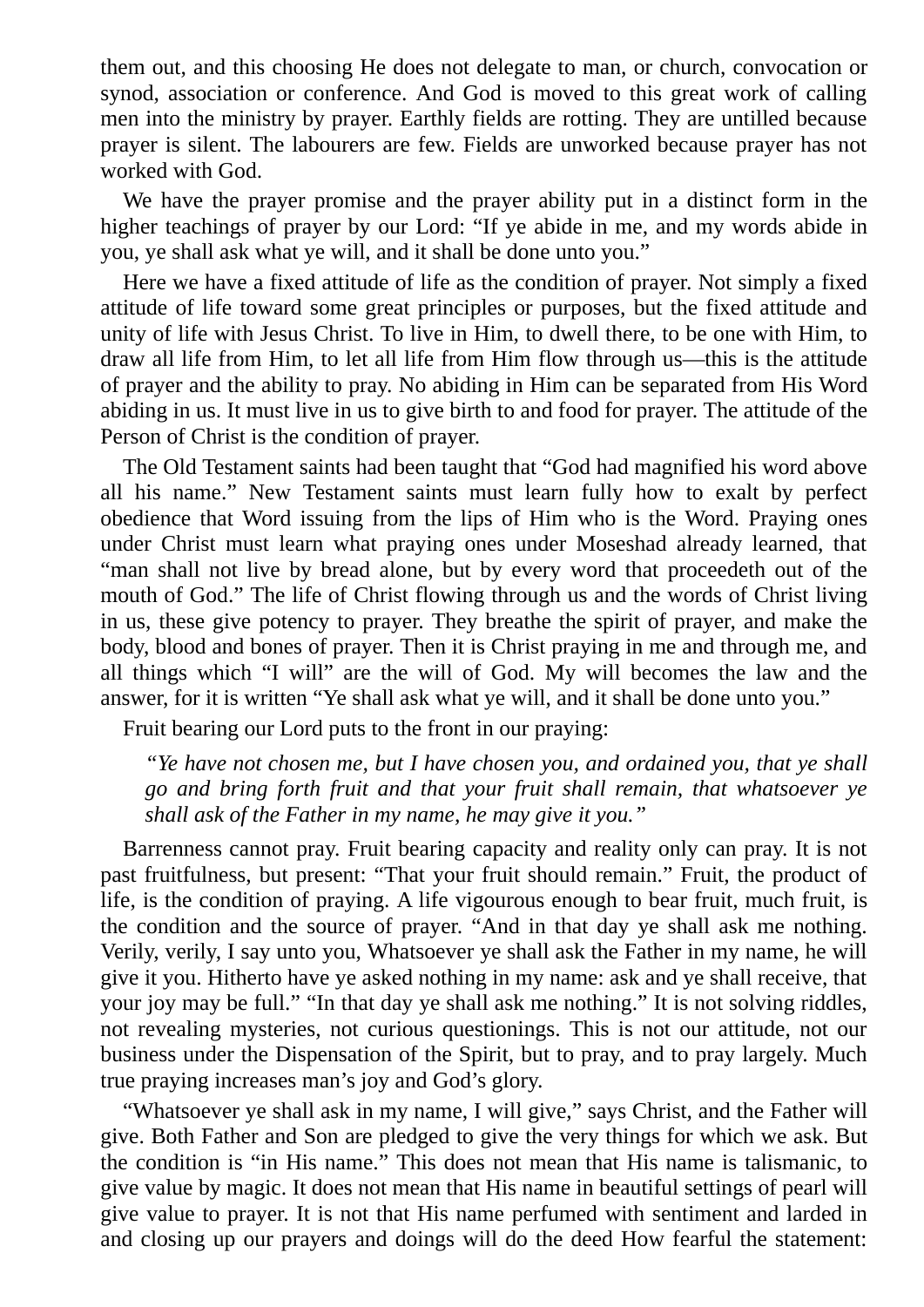"Many will say unto me in that day, Lord, Lord, have we not prophesied in thy name? and in thy name cast out devils? and in thy name done many wonderful works? And then will I profess unto them, I never knew you. Depart from me, ye that work iniquity." How blasting the doom of these great workers and doers who claim to work in His name!

It means far more than sentiment, verbiage, and nomenclature. It means to stand in His stead, to bear His nature, to stand for all for which He stood, for righteousness, truth, holiness and zeal. It means to be one with God as He was, one in spirit, in will and in purpose. It means that our praying is singly and solely for God's glory through His Son. It means that we abide in Him, that Christ prays through us, lives in us and shines out of us; that we pray by the Holy Spirit according to the will of God.

Even amid the darkness of Gethsemane, with the stupor which had settled upon the disciples, we have the sharp warning from Christ to His sluggish disciples, "Watch and pray lest ye enter into temptation. The spirit truly is willing, but the flesh is weak." How needful to hear such a warning, to awaken all our powers, not simply for the great crises of our lives, but as the inseparable and constant attendants of a career marked with perils and dangers on every hand.

As Christ nears the close of His earthly mission, nearer to the greater and more powerful dispensation of the Spirit, His teaching about prayer takes on a more absorbing and higher form. It has now become a graduating school. His connection with prayer becomes more intimate and more absolute. He becomes in prayer what He is in all else pertaining to our salvation, the beginning and the end, the first and the last. His name becomes all potent. Mighty works are to be done by the faith which can pray in His name. Like His nature, His name covers all needs, embraces all worlds, and gets all good.

*"Believest thou not that I am in the Father and the Father in me? The words that I speak unto you I speak not of myself: but the Father that dwelleth in me, he doeth the works.*

*"Believe me that I am in the Father and the Father in me: or else believe me for the very works'sake.*

*"Verily, verily, I say unto you, He that believeth on me, the works that I do shall he do also; and greater works than these shall he do; because I go unto my Father.*

*"And whatsoever ye shall ask in my name, that will I do, that the Father may be glorified in the Son.*

*"If ye shall ask anything in my name I will do it."*

The Father, the Son and the praying one are all bound up together. All things are in Christ, and all things are in prayer in His name. "If ye shall ask anything in my name." The key which unlocks the vast storehouse of God is prayer. The power to do greater works than Christ did lies in the faith which can grasp His name truly and in true praying.

In the last of His life, note how He urges prayer as a preventive of the many evils to which they were exposed. In view of the temporal and fearful terrors of the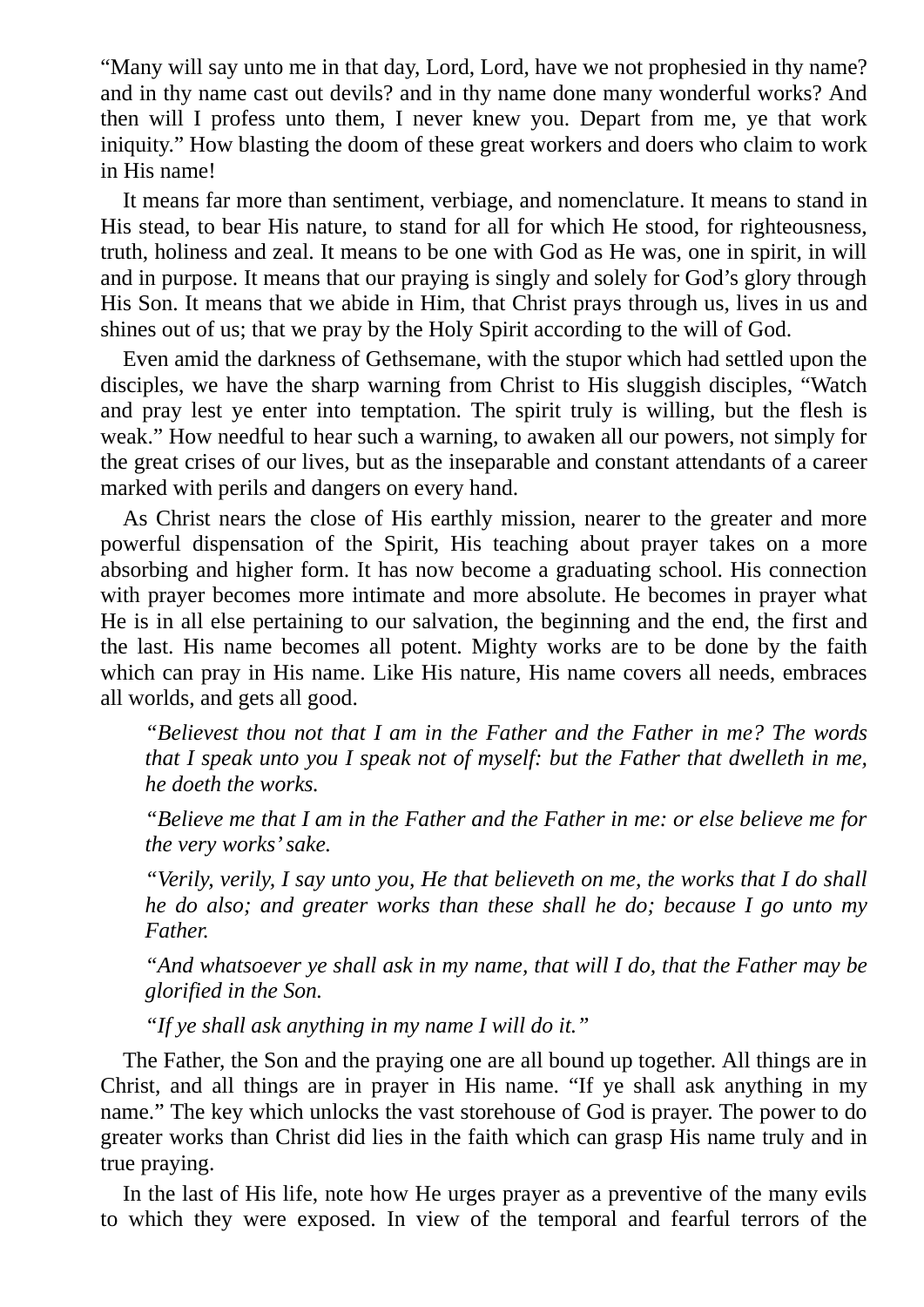destruction of Jerusalem, He charges them to this effect: "Pray ye that your flight be not in winter."

How many evils in this life which can be escaped by prayer! How many fearful temporal calamities can be mitigated, if not wholly relieved, by prayer! Notice how, amid the excesses and stupefying influences to which we are exposed in this world, Christ charges us to pray:

*"And take heed to yourselves, lest at any time your hearts be overcharged with surfeiting, and drunkenness, and cares of this life, and so that day come upon you unawares.*

*"For as a snare shall it come on all them that dwell on the face of the whole earth.*

*"Watch ye therefore and pray always, that ye may be accounted worthy to escape all these things that shall come to pass, and to stand before the Son of man."*

In view of the uncertainty of Christ's coming to judgment, and the uncertainty of our going out of this world, He says: "But of that day and that hour knoweth no man, no, not the angels which are in Heaven, neither the Son, but the Father. Take ye heed, watch and pray, for ye know not when the time is."

We have the words of Jesus as given in His last interview with His twelve disciples, found in the Gospel of John, chapters fourteen to seventeen, inclusive. These are true, solemn parting words. The disciples were to move out into the regions of toil, and peril, bereft of the personal presence of their Lord and Master. They were to be impressed that prayer would serve them in everything, and its use, and unlimited possibilities would in some measure supply their loss, and by it they would be able to command all the possibilities of Jesus Christ and God the Father.

It was the occasion of momentous interest to Jesus Christ. His work was to receive its climax and crown in His death and His resurrection. His glory and the success of His work and of its execution, under the mastery and direction of the Holy Spirit, was to be committed to His apostles. To them it was an hour of strange wonderment and of peculiar, mysterious sorrow, only too well assured of the fact that Jesus was to leave them. All else was dark and impalpable.

He was to give them His parting words and pray His parting prayer. Solemn, vital truths were to be the weight and counsel of that hour. He speaks to them of Heaven. Young men, strong though they were, yet they could not meet the duties of their preaching life and their apostolic life, without the fact, the thought, the hope and the relish of Heaven. These things were to be present constantly in all sweetness, in all their vigour, in all freshness, in all brightness. He spoke to them about their spiritual and conscious connection with Himself, an abiding indwelling, so close and continuous that His own life would flow into them, as the life of the vine flows into the branches. Their lives and their fruitfulness were dependent upon this. Then praying was urged upon them as one of the vital, essential forces. This was the one thing upon which all the Divine force depended, and this was the avenue and agency through which the Divine life and power were to be secured and continued in their ministry.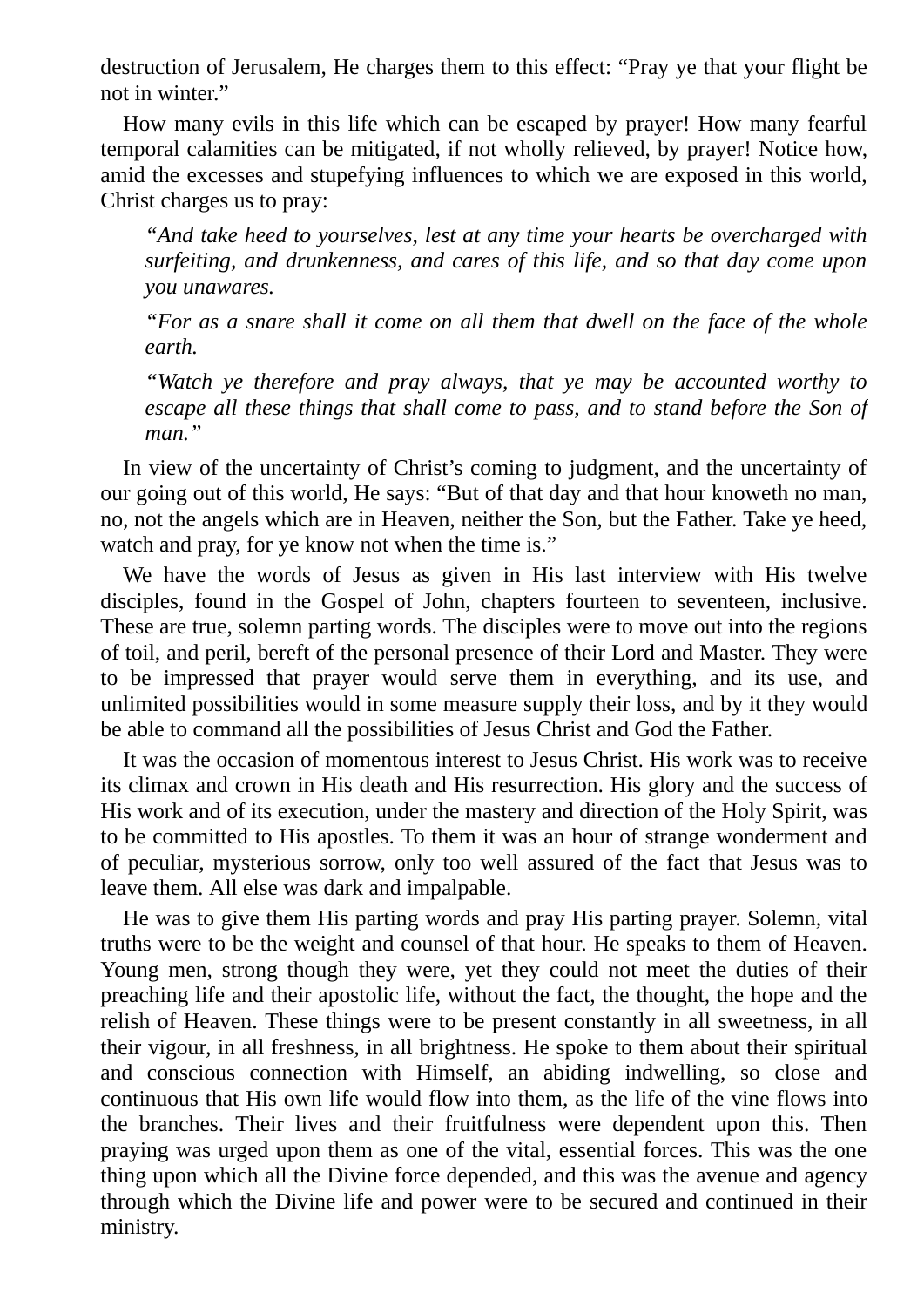He spake to them about prayer. He had taught them many lessons upon this allimportant subject as they had been together. This solemn hour he seizes to perfect his teaching. They must be made to realize that they have an illimitable and exhaustless storehouse of good in God and that they can draw on Him at all times and for all things without stint, as Paul said in after years to the Philippians, "My God shall supply all your need according to His riches in glory by Christ Jesus."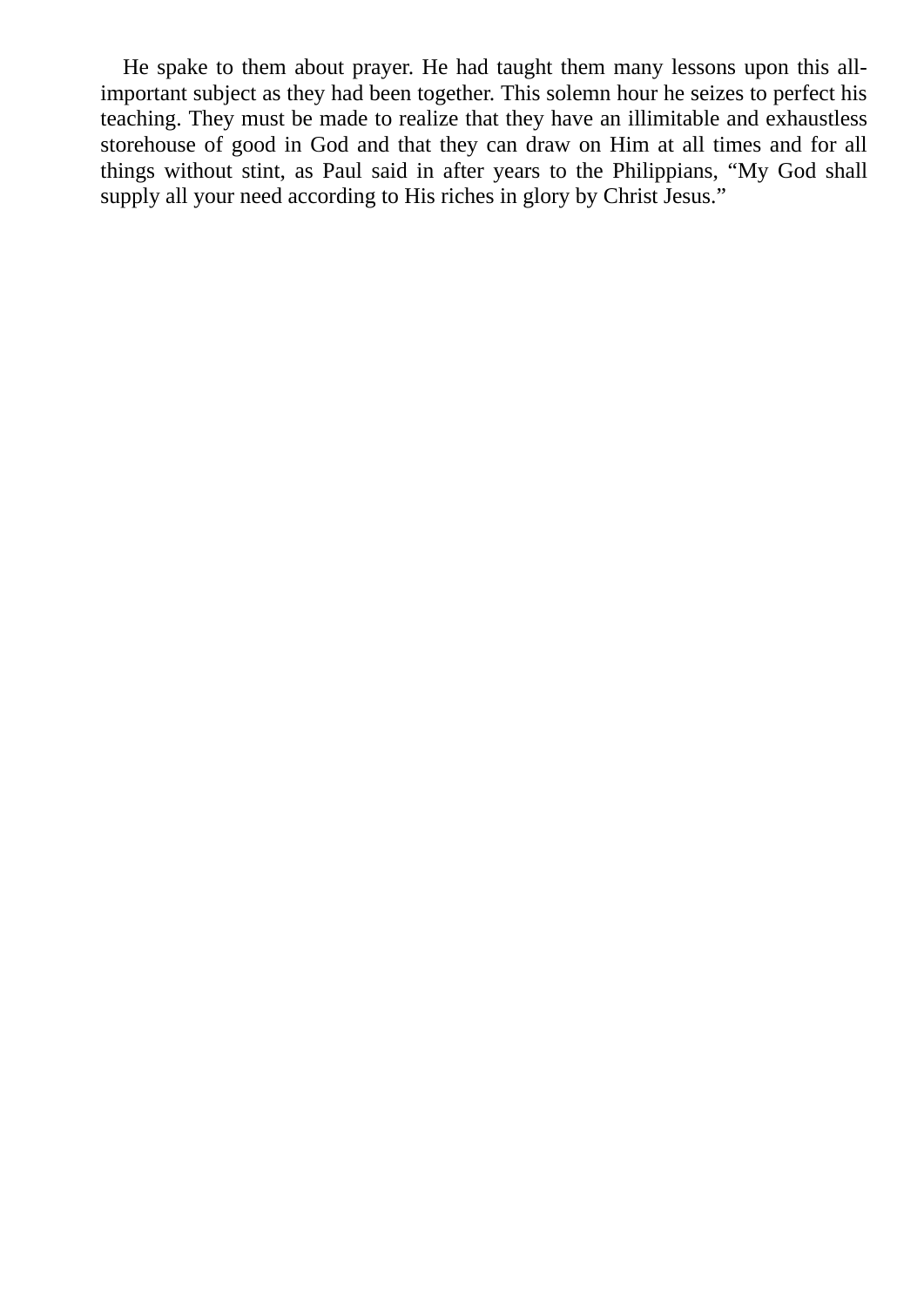#### **VII. JESUS CHRIST AN EXAMPLE OF PRAYER**

*Christ, when He saw that He must die, and that nowHis time was come, He wore His body out: He cared not, as it were, what became of Him: He wholly spent Himself in preaching all day, and in praying all night, preaching in the temple those terrible parables and praying in the garden such prayers, as the seventeenth of John, and "Thy will be done!" even to a bloody sweat.*—Thomas Goodwin.

The Bible record of the life of Jesus Christ gives but a glance of His busy doing, a small selection of His many words, and only a brief record of His great works. But even in this record we see Him as being much in prayer. Even though busy and exhausted by the severe strain and toils of His lift, "in the morning a great while before day, he rose up and went out and departed into a desert place, and there prayed." Alone in the desert and in the darkness with God! Prayer filled the life of our Lord while on earth. His life was a constant stream of incense sweet and perfumed by prayer. When we see how the life of Jesus was but one of prayer, then we must conclude that to be like Jesus is to pray like Jesus and is to live like Jesus. A serious life it is to pray as Jesus prayed.

We cannot follow any chronological order in the praying of Jesus Christ. What were His steps of advance and skill in the Divine art of praying we know not. He is in the act of prayer when we find Him at the fords of the Jordan, when the waters of baptism, at the hands of John the Baptist, are upon Him. So passing over the three years of His ministry, when closing the drama of His life in that terrible baptism of fear, pain, suffering, and shame, we find Him in the spirit, and also in the very act of praying. The baptism of the Cross, as well as the baptism of the Jordan, are sanctified by prayer. With the breath of prayer in His last sigh, He commits His spirit to God. In His first recorded utterances, as well as His first acts, we find Him teaching His disciples how to pray as His first lesson, and as their first duty. Under the shadow of the Cross, in the urgency and importance of His last interview with His chosen disciples, He is at the same all-important business, teaching the world's teachers how to pray, trying to make prayerful those lips and hearts out of which were to flow the Divine deposits of truth.

The great eras of His life were created and crowned with prayer. What were His habits of prayer during His stay at home and His toil as a carpenter in Nazareth, we have no means of knowing. God has veiled it, and guess and speculation are not only vain and misleading, but proud and prurient. It would be presumptuous searching into that which God has hidden, which would make us seek to be wise above that which was written, trying to lift up the veil with which God has covered His own revelation.

We find Christ in the presence of the famed, the prophet and the preacher. He has left His Nazareth home and His carpenter shop by God's call. He is now at a transitional point. He has moved out to His great work. John's baptism and the baptism of the Holy Ghost are prefatory and are to qualify Him for that work. This epochal and transitional period is marked by prayer.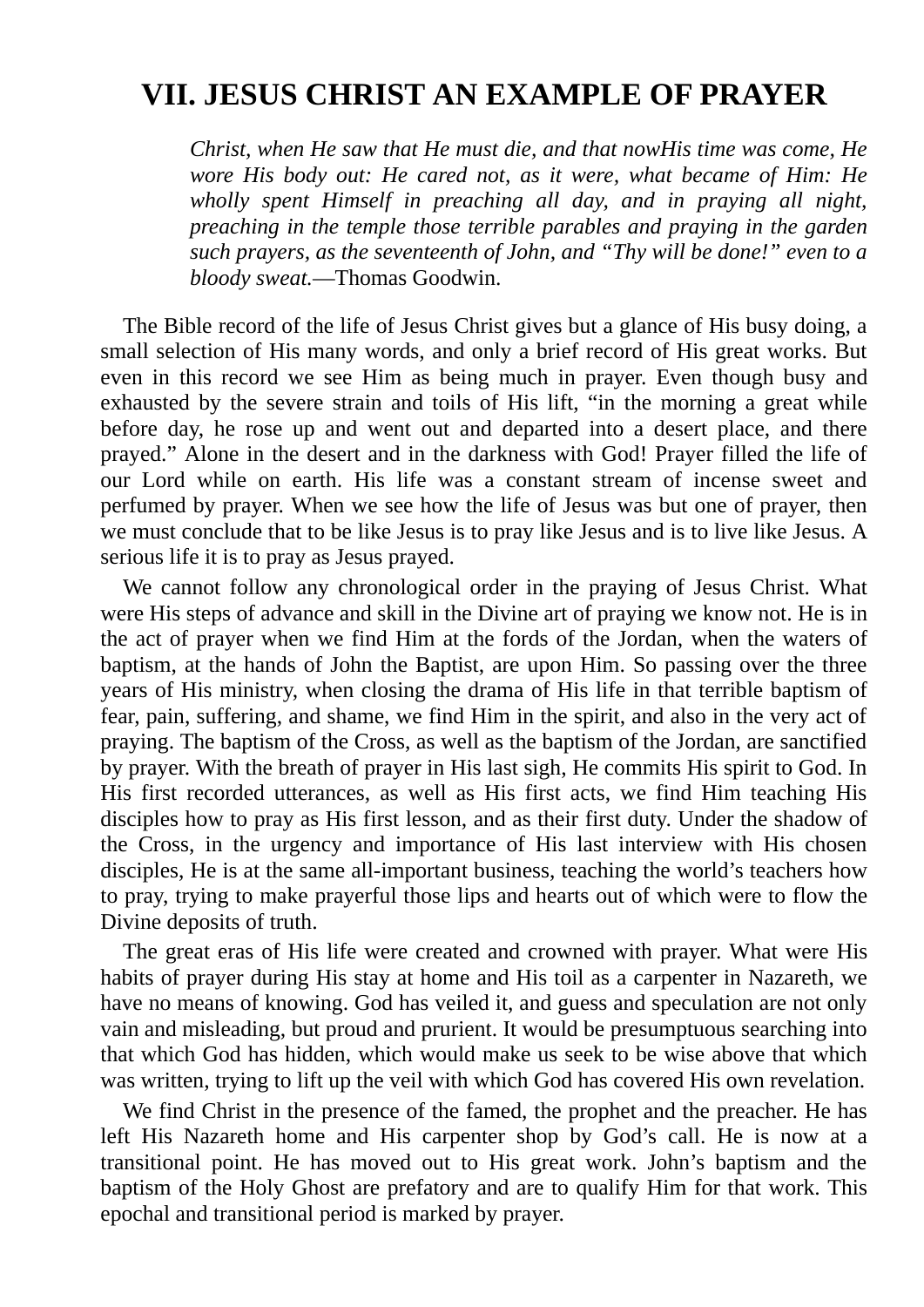*"Now when all the people were baptized, it came to pass that Jesus, being also baptized, and praying, the heaven was opened.*

*"And the Holy Ghost descended in a bodily shape like a dove upon him, and a voice came from heaven, which said, Thou art my beloved Son; in thee I am well pleased."*

It is a supreme hour in His history, different and in striking contrast with, but not in opposition to, the past. The descent and abiding of the Holy Spirit in all His fullness, the opening heavens, and the attesting voice which involved God's recognition of His only Son—all these are the result, if not the direct creation and response to His praying on that occasion.

"As He was praying," so we are to be praying. If we would pray as Christ prayed, we must be as Christ was, and must live as Christ lived. The Christ character, the Christ life, and the Christ spirit, must be ours if we would do the Christ praying, and would have our prayers answered as He had His prayers answered. The business of Christ even now in Heaven at His Father's right hand is to pray. Certainly if we are His, if we love Him, if we live for Him, and if we live close to Him, we will catch the contagion of His praying life, both on earth and in Heaven. We will learn His trade and carry on His business on earth.

Jesus Christ loved all men, He tasted death for all men, He intercedes for all men. Let us ask then, are we the imitators, the representatives, and the executors of Jesus Christ? Then must we in our prayers run parallel with His atonement in its extent. The atoning blood of Jesus Christ gives sanctity and efficiency to our prayers. As worldwide, as broad, and as human as the man Christ Jesus was, so must be our prayers. The intercessions of Christ's people must give currency and expedition to the work of Christ, carry the atoning blood to its benignant ends, and help to strike off the chains of sin from every ransomed soul. We must be as praying, as tearful, and as compassionate as was Christ.

Prayer affects all things. God blesses the person who prays. He who prays goes out on a long voyage for God and is enriched himself while enriching others, and is blessed himself while the world is blessed by his praying. To "live a quiet and peaceable life in all godliness and honesty" is the wealthiest wealth.

The praying of Christ was real. No man prayed as He prayed. Prayer pressed upon Him as a solemn, all-imperative, all-commanding duty, as well as a royal privilege in which all sweetness was condensed, alluring and absorbing. Prayer was the secret of His power, the law of His life, the inspiration of His toil and the source of His wealth, His joy, His communion and His strength.

To Christ Jesus prayer occupied no secondary place, but was exacting and paramount, a necessity, a life, the satisfying of a restless yearning and a preparation for heavy responsibilities.

Closeting with His Father in counsel and fellowship, with vigour and in deep joy, all this was His praying. Present trials, future glory, the history of His Church, and the struggles and perils of His disciples in all times and to the very end of time—all these things were born and shaped by His praying.

Nothing is more conspicuous in the life of our Lord than prayer. His campaigns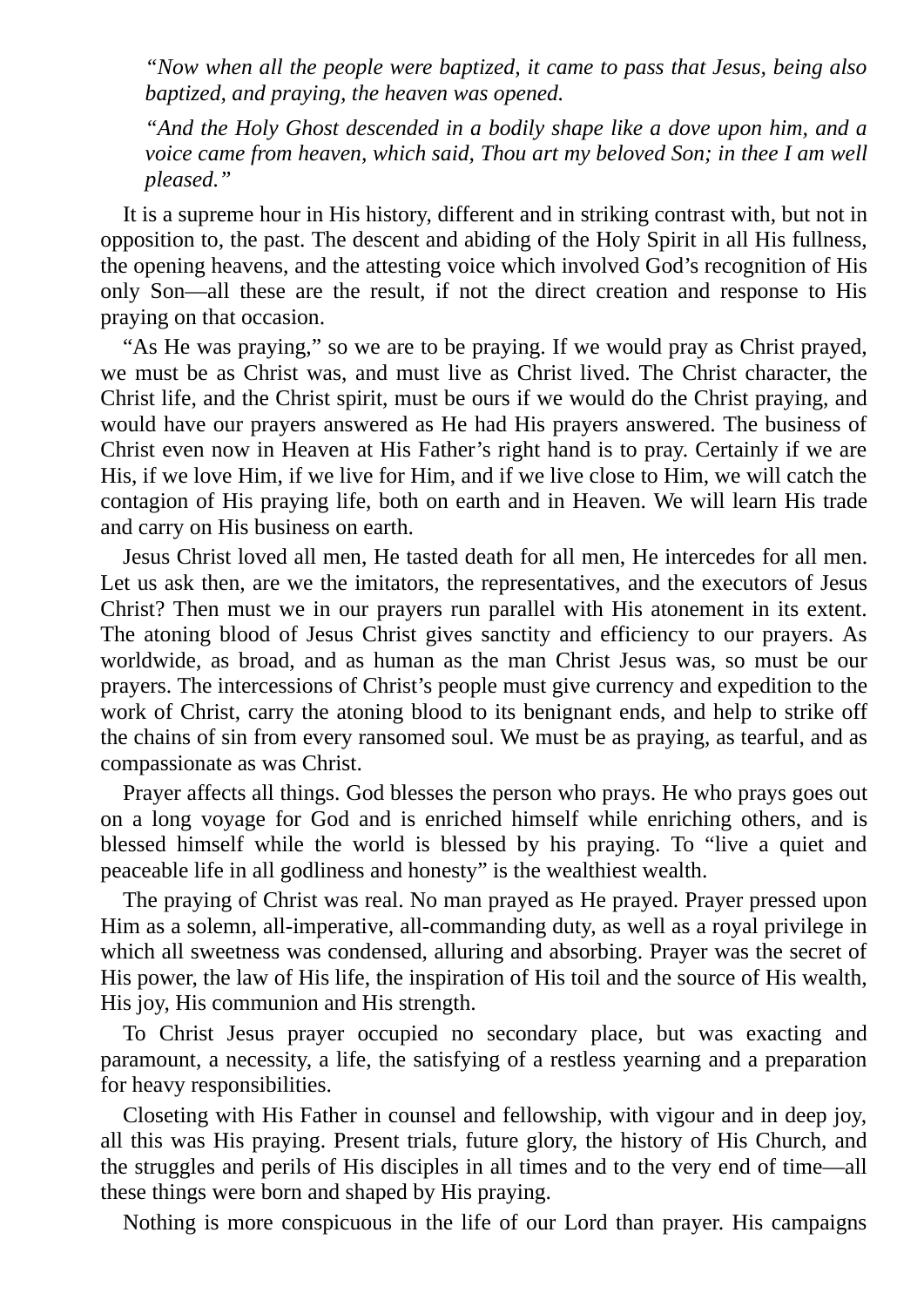were arranged and His victories were gained in the struggles and communion of His all night praying. By prayer He rent the heavens. Moses and Elijah and the transfiguration glory wait on His praying. His miracles and teaching had their power from the same source. Gethsemane's praying crimsoned Calvary with serenity and glory. His sacerdotal prayer makes the history and hastens the triumph of His Church on earth. What an inspiration and command to pray is the prayer life of Jesus Christ while in this world! What a comment it is on the value, the nature and the necessity of prayer!

The dispensation of the Person of Jesus Christ was a dispensation of prayer. A synopsis of His teaching and practice of prayer was that "Men ought aways to pray and not to faint."

As the Jews prayed in the name of their patriarchs and invoked the privileges granted to them by covenant with God; as we have a new Name and a new covenant, more privileged and more powerful and more all-comprehensive, more authoritative and more Divine; and as far as the Son of God is lifted above the patriarchs in divinity, glory and power, by so much should our praying exceed theirs in range of largeness, glory and power of results.

Jesus Christ prayed to God as Father. Simply and directly did He approach God in the charmed and revered circle of the Father. The awful, repelling fear was entirely absent, lost in the supreme confidence of a child.

Jesus Christ crowns His life, His works and His teaching with prayer. How His Father attests His relationship and puts on Him the glory of answered prayer at His Baptism and Transfiguration when all other glories are growing dim in the night which settles on Him! What almighty potencies are in prayer when we are charged and surcharged with but one inspiration and aim! "Father, glorify thy name." This sweetens all, brightens all, conquers all and gets all. "Father, glorify thy name." That guiding star will illumine the darkest night and calm the wildest storm and will make us brave and true. An imperial principle it is. It will make an imperial Christian.

The range and potencies of prayer, so clearly shown by Jesus in life and teaching, but reveal the great purposes of God. They not only reveal the Son in the reality and fullness of His humanity, but also reveal the Father.

Christ prayed as a child. The spirit of a child was found in Him. At the grave of Lazarus "Jesus lifted up His eyes and said, Father." Again we hear Him begin His prayer after this fashion: "In that hour Jesus rejoiced in spirit, and said, I thank thee, O Father." So also on other occasions we find Him in praying addressing God as His Father, assuming the attitude of the child asking something of the Father. What confidence, simplicity and artlessness! What readiness, freeness and fullness of approach are all involved in the spirit of a child! What confiding trust, what assurance, what tender interest! What profound solicitudes,and tender sympathy on the Father's part! What respect deepening into reverence! What loving obedience and grateful emotions glow in the child's heart! What Divine fellowship and royal intimacy! What sacred and sweet emotions! All these meet in the hour of prayer when the child of God meets His Father in Heaven, and when the Father meets His child! We must live as children if we would ask as children. We must act as children if we would pray as children. The spirit of prayer is born of the child spirit.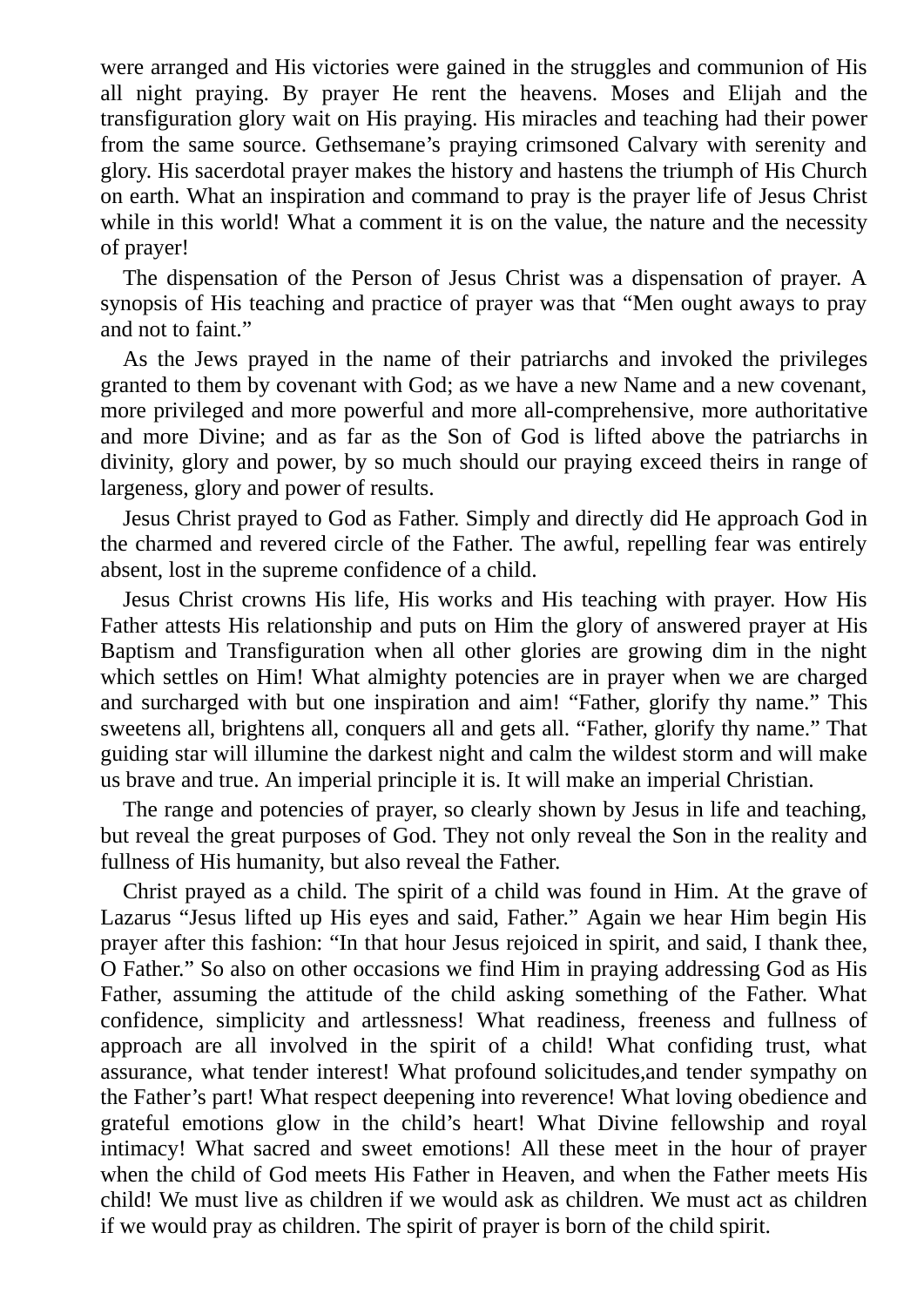The profound reverence in this. relation of paternity must forever exclude all lightness, frivolity and pertness, as well as all undue familiarity. Solemnity and gravity become the hour of prayer. It has been well said: "The worshipper who invokes God under the name of Father and realises the gracious and beneficent love of God, must at the same time remember and recognise God's glorious majesty, which is neither annulled nor impaired, but rather supremely intensified through His fatherly love. An appeal to God as Father, if not associated with reverence and homage before the Divine Majesty, would betray a want of understanding of the character of God." And, we might add, would show a lack of the attributes of a child.

Patriarchs and prophets knew something of the doctrine of the Fatherhood of God to God's family. They "saw it afar off, were persuaded of it, and embraced it," but understood it not, in all its fullness, "God having provided some better thing for us, that they without us should not be made perfect."

"Behold he prayeth!" was God's statement of wonderment and surprise to the timid Ananias in regard to Saul of Tarsus. "Behold he prayeth!" applied to Christ has in it far more of wonderment and mystery and surprise. He, the Maker of all worlds, the Lord of angels and of men, co-equal and co-eternal with the Everlasting God; the "brightness of the Father's glory and the express image of his person"; "fresh from his Father's glory and from his Father's throne."—"Behold he prayeth!" To find Him in lowly, dependent attitude of prayer, the suppliant of all suppliants, His richest legacy and His royal privilege to pray—this is the mystery of all mysteries, the wonder of all wonders.

Paul gives in brief and comprehensive statement the habit of our Lord in prayer in Hebrews 5:7—"Who, in the days of his flesh, when he had offered up prayers and supplications, with strong crying and tears, unto him that was able to save him from death, and was heard in that he feared." We have in this description of our Lord's praying the outgoing of great spiritual forces. He prayed with "prayers and supplications." It was no formal, tentative effort. He was intense, personal and real. He was a pleader for God's good. He was in great need and He must cry with "strong cryings," made stronger still by His tears. In an agony the Son of God wrestled. His praying was no playing a mere part. His soul was engaged, and all His powers were taxed to a strain. Let us pause and look at Him and learn how to pray in earnest. Let us learn how to win in an agony of prayer that which seems to be withholden from us. A beautiful word is that, "feared," which occurs only twice in the New Testament, the fear of God.

Jesus Christ was always a busy man with His work, but never too busy to pray. The divinest of business filled His heart and filled His hands, consumed His time, exhausted His nerves. But with Him even God's work must not crowd out God's praying. Saving people from sin or suffering must not, even with Christ, be substituted for praying, nor abate in the least the time or the intensity of these holiest of seasons. He filled the day with working for God; He employed the night with praying to God. The day-working made the night-praying a necessity. The nightpraying sanctified and made successful the day-working. Too busy to pray gives religion Christian burial, it is true, but kills it nevertheless.

In many cases only the bare fact, yet important and suggestive fact, is stated that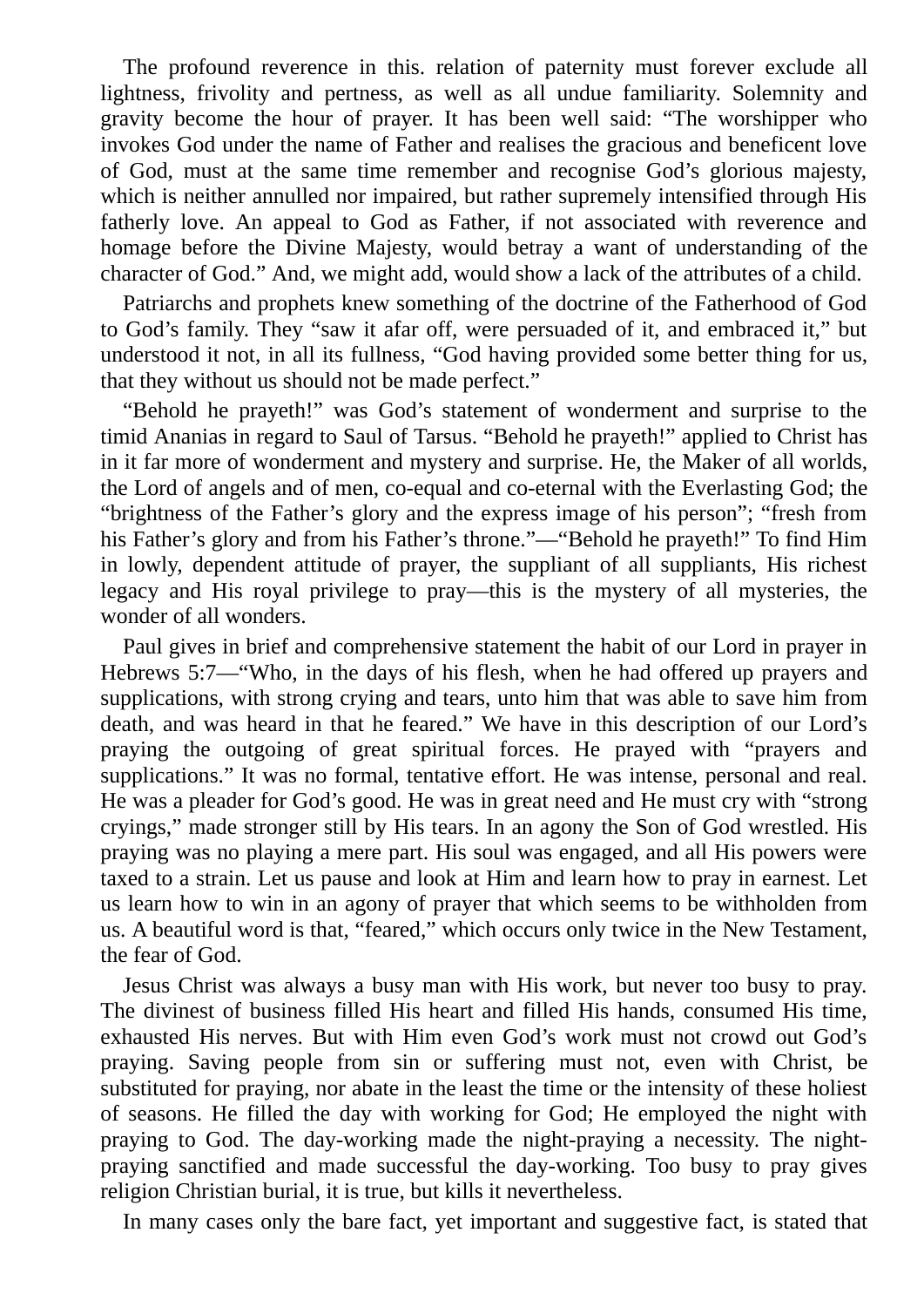He prayed. In other cases the very words which came out of His heart and fell from His lips are recorded. The man of prayer by pre-eminence was Jesus Christ. The epochs of His life were created by prayer, and all the minor details outlines and inlines of His life were inspired, coloured and impregnated by prayer.

The prayer words of Jesus were sacred words. By them God speaks to God, and by them God is revealed and prayer is illustrated and enforced. Here is prayer in its purest form and in its mightiest potencies. It would seem that earth and heaven would uncover head and open ears most wide to catch the words of His praying who was truest God and truest man, and divinest of suppliants, who prayed as never man prayed. His prayers are our inspiration and pattern to pray.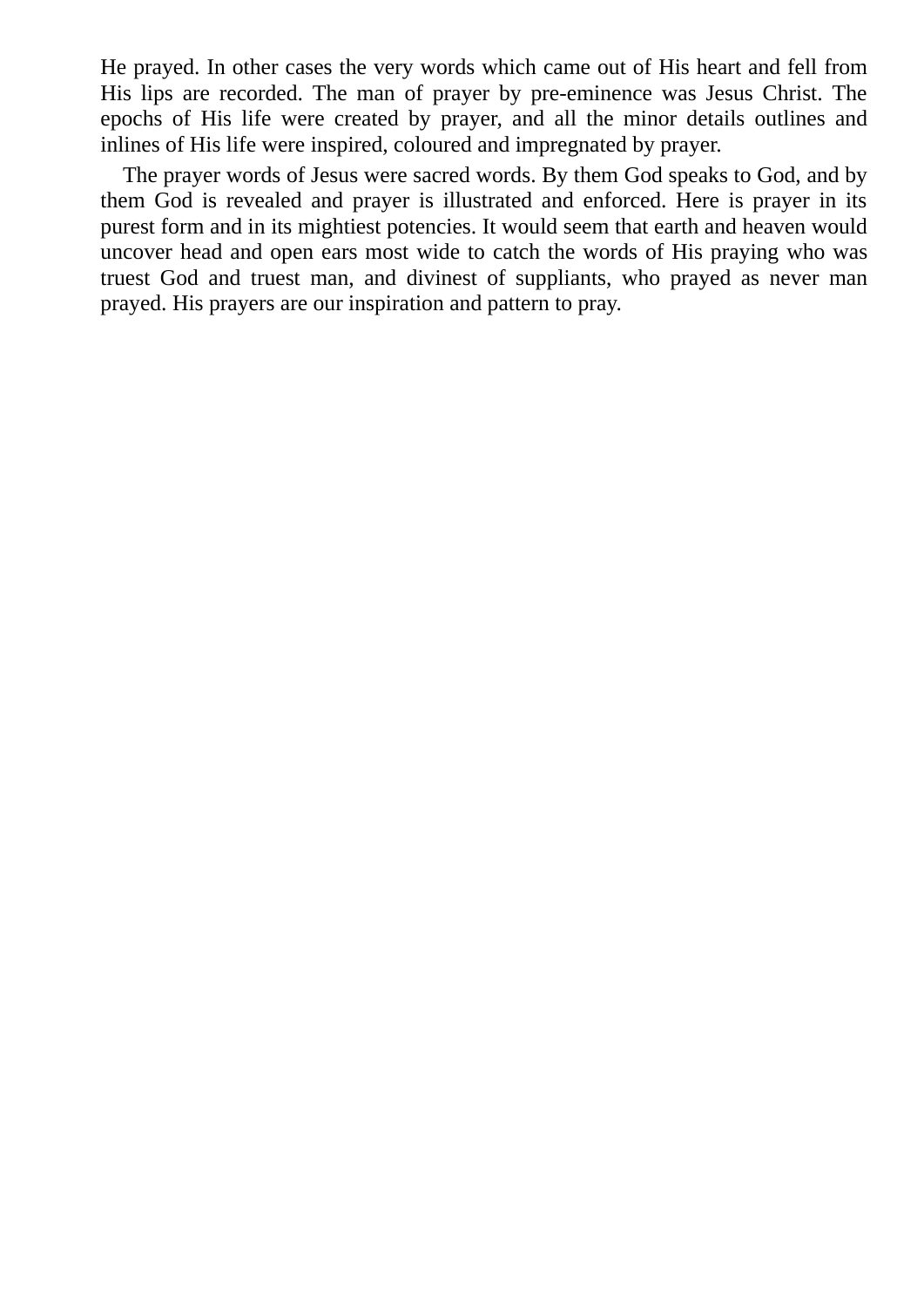## **VIII. PRAYER INCIDENTS IN THE LIFE OF OUR LORD**

*There was a great cape at the south of Africa and so many storms and so much loss of life until it was called the Cape of Death. One day in 1789 a bold navigator shoved the prow of his vessel into the storms that thundered around it and found a calm sea. He then named it the Cape of Good Hope. So there is a cape that jutted out from earth into the sea of eternity called death. All were afraid of it. All navigators, sooner or later, must contend with these murky waters. But once upon a time, nearly two thousand years ago, a brave navigator from heaven came and drove the prow of His frail humanity bark down into the gloomy waters of this cape and lay under its awful power for three days. Emerging therefrom, He found it to be the door to endless calm and joy, and now we call it Good Hope.*—John W. Baker

One of Christ's most impassioned and sublime pæans of prayer and praise is found recorded by both Matthew and Luke, with small verbal contrasts and with some diversity of detail and environments. He is reviewing the poor results of His ministry and remarking upon the feeble responses of man to God's vast outlay of love and mercy. He is arraigning the ingratitude of men to God, and is showing the fearfully destructive results of their indifference with their increased opportunities, favours and responsibilities.

In the midst of these arraignments, denunciations and woes, the seventy disciples return to report the results of their mission. They were full of exhilaration at their success, and evinced it with no little self-gratulation. The spirit of Jesus was diverted, relieved and refreshed by their animation, catching somewhat the contagion of their joy, and sharing in their triumph. He rejoiced, gave thanks, and prayed a prayer wonderful for its brevity, its inspiration and its revelation:

*"In that hour Jesus rejoiced in spirit, and said, I thank thee, O Father, Lord of Heaven and earth, that thou hast hid these things from the wise and prudent, and hast revealed them unto babes: even so, Father; for so it seemed good in thy sight.*

*"All things are delivered to me of my Father; and no man knoweth who the Son is, but the Father; and who the Father is, but the Son, and he to whom the Son will reveal him,"*

The Christ life was in the image of His Father. He was the "express image of His person." And so the spirit of prayer with Christ was to do God's will. His constant asseveration was that He "came to do His Father's will," and not His own will. When the fearful crisis came in His life in Gethsemane, and all its darkness, direness and dread, with the crushing weight of man's sins and sorrows which were pressing down upon Him, His spirit and frame crushed, and almost expiring, then He cried out for relief, yet it was not His will which was to be followed. It was only an appeal out of weakness and death for God's relief in God's way. God's will was to be the law and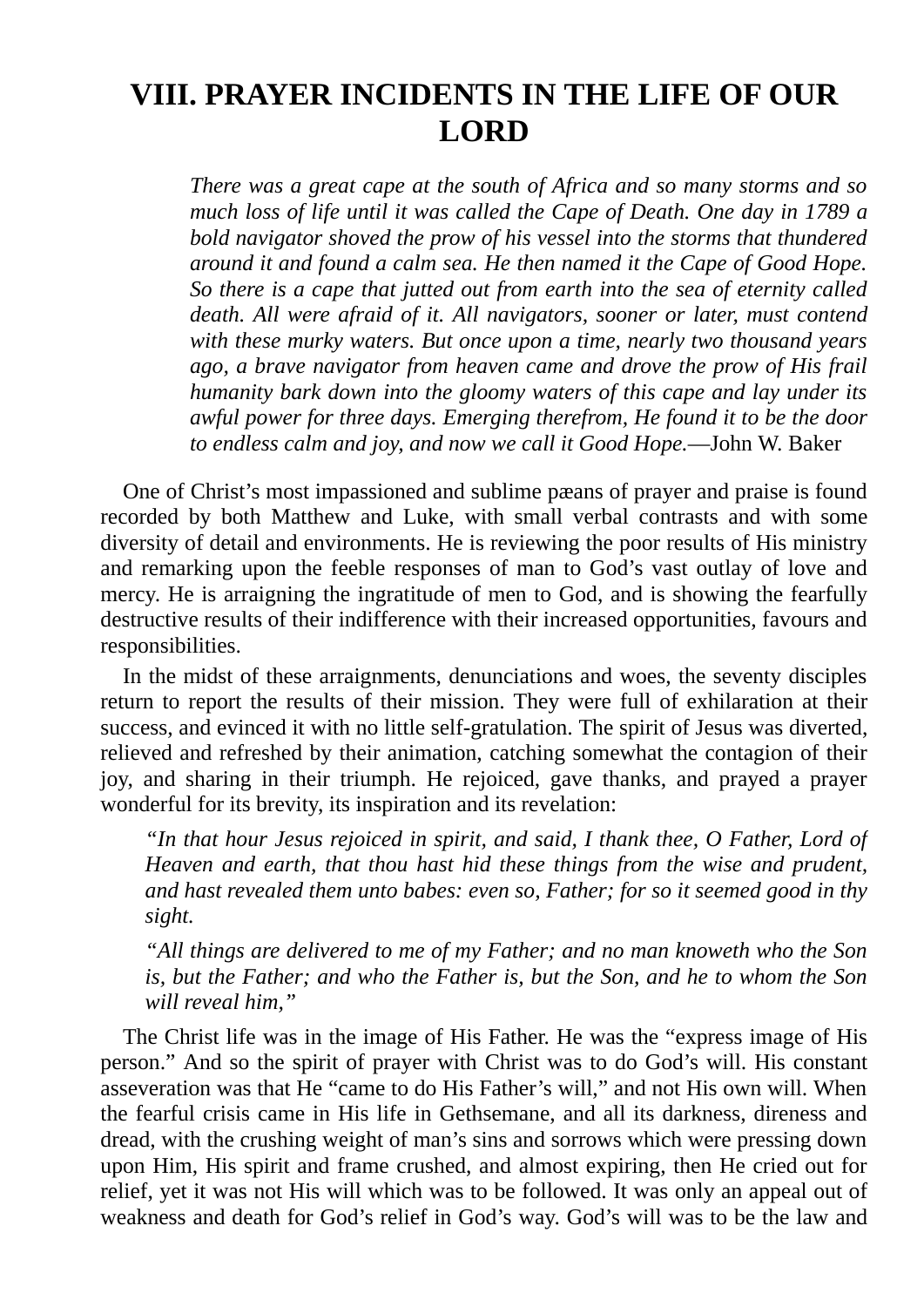the rule of His relief, if relief came.

So he who follows Christ in prayer must have God's will as his law, his rule and his inspiration. In all praying, it is the man who prays. The life and the character flow into the closet. There is a mutual action and reaction. The closet has much to do with making the character, while the character has much to do with making the closet. It is "the effectual fervent prayer of the righteous man which availeth much." It is with them who "call upon the Lord out of a pure heart" we are to consort. Christ was the greatest of prayers because He was the holiest of men. His character is the praying character. His spirit is the life and power of prayer. He is not the best prayer who has the greatest fluency, the most brilliant imagination, the richest gifts, and the most fiery ardour, but he who has imbibed most of the spirit of Christ.

It is he whose character is the nearest to a facsimile of Christ. His prayer referred to just named, in the form of thanksgiving, sets forth the characters upon whom God's power is bestowed and to whom God's person and will are revealed. "Hid these things from the wise and prudent," those, for instance, who are wise in their own eyes, skilled in letters, cultured, learned, philosophers, scribes, doctors, rabbis —"prudent"—one who can put things together, having insight, comprehension, expression. God's revelation of Himself and His will cannot be sought out and understood by reason, intelligence nor great learning. Great men and great minds are neither the channels nor depositories of God's revelation by virtue of their culture, braininess nor wisdom. God's system in redemption and providence is not to be thought out, open only to the learned and wise. The learned and the wise, following their learning and their wisdom, have always sadly and darkly missed God's thoughts and God's ways.

The condition of receiving God's revelation and of holding God's truth is one of the heart, not one of the head. The ability to receive and search out is like that of the child, the babe, the synonym of docility, innocence and simplicity. These are the conditions on which God reveals Himself to men. The world by wisdom cannot know God. The world by wisdom can never receive nor understand God, because God reveals Himself to men's hearts, not to their heads. Only hearts can ever know God, can feel God, can see God, and can read God in His Book of Books. God is not grasped by thought but by feeling. The world gets God by revelation, not by philosophy. It is not apprehension, the mental ability to grasp God, but plasticity, ability to be impressed, that men need. It is not by hard, strong, stern, great reasoning that the world gets God or gets hold of God, but by big, soft, pure hearts. Not so much do men need light to see God as they need hearts to feel God.

Human wisdom, great natural talents, and the culture of the schools, howsoever good they may be, can neither be the repositories nor conservors of God's revealed truth. The tree of knowledge has been the bane of faith, ever essaying to reduce revelation to a philosophy and to measure God by man. In its pride, it puts God out and puts men into God's truth. To become babes again, on our mother's bosom, quieted, weaned, without clamour or protest, is the only position in which to know God. A calmness on the surface, and in the depths of the soul, in which God can mirror His will, His Word and Himself—this is the attitude toward Him through which He can reveal Himself, and this attitude is the right attitude of prayer.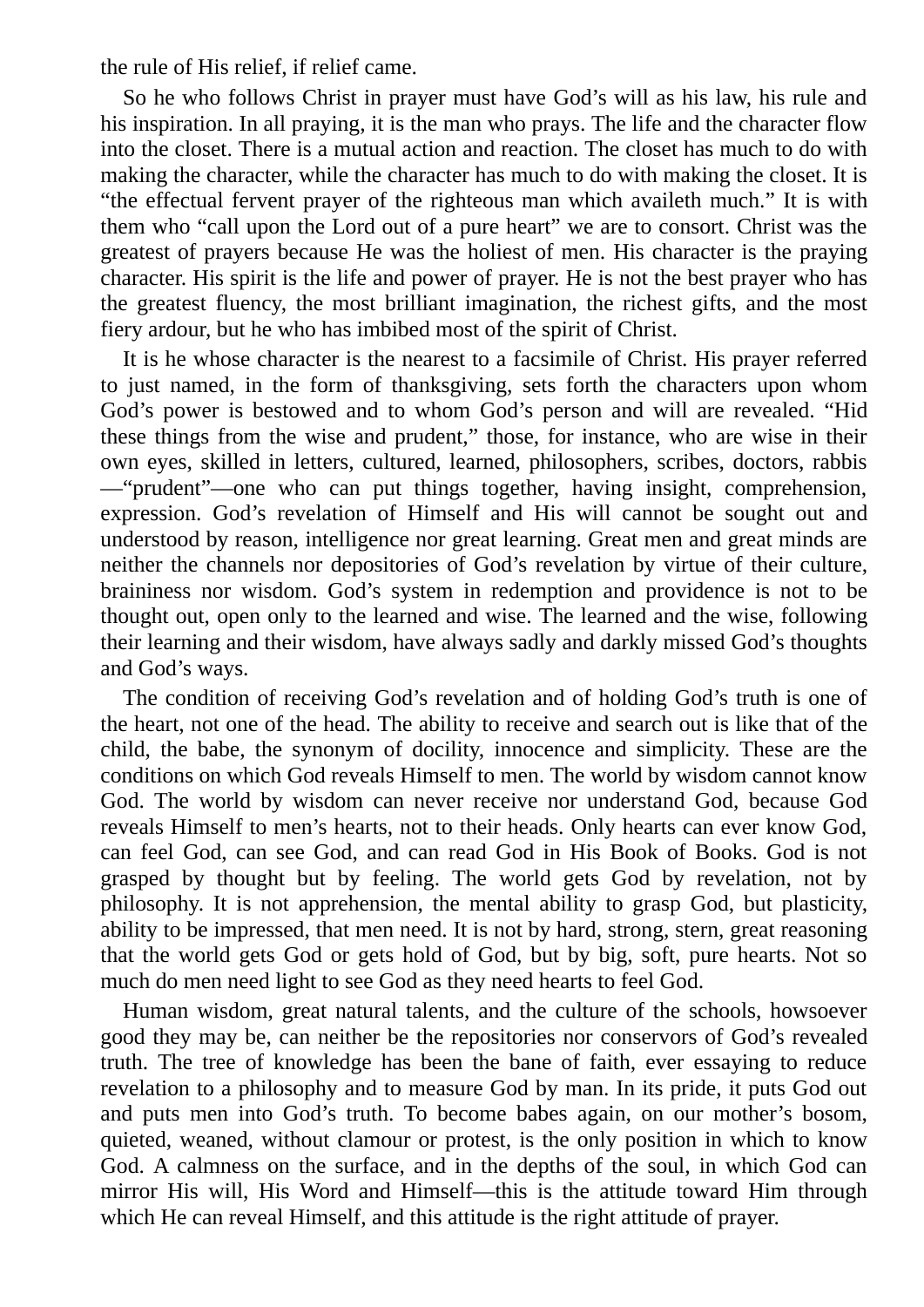Our Lord taught us the lesson of prayer by putting into practice in His life what He taught by His lips. Here is a simple but important statement, full of meaning; "And when he had sent the multitudes away, he went up into a mountain apart topray: and when the evening was come He was there alone."

The multitudes had been fed and were dismissed by our Lord.

The Divine work of healing and teaching must be stayed awhile in order that time, place and opportunity for prayer might be secured,—Prayer, the divinest of all labour, the most important of all ministries. Away from the eager, anxious, seeking multitudes, He has gone while the day is yet bright, to be alone with God. The multitudes tax and exhaust Him, The disciples are tossed on the sea, but calmness reigns on the mountain top where our Lord is kneeling in secret prayer—where prayer rules. "When Jesus therefore perceived that they would come and take him by force, to make him a king, he departed again into a mountain alone."

He must be alone in that moment with God. Temptation was in that hour. The multitude had feasted on the five loaves and the two fishes. Filled with food and excited beyond measure, they would fain make Him king. He flees from the temptation to secret prayer, for here is the source of His strength to resist evil. What a refuge was secret prayer even to Him! What a refuge to us from the world's dazzling and delusive crowns! What safety there is to be alone with God when the world tempts us, allures us, attracts us!

The prayers of our Lord were prophetic and illustrative of the great truth that the greatest measure of the Holy Spirit, the attesting voice and opening Heavens are only secured by prayer. This is suggested by His baptism by John the Baptist, when He prayed as He was baptised, and immediately the Holy Spirit descended upon Him like a dove. More than prophetic and illustrative is this hour to Him. This critical hour is real and personal, consecrating and qualifying Him for God's highest purposes. Prayer to Him, just as it is to us, was a necessity, an absolute, invariable condition of securing God's fullest, consecrating and qualifying power. The Holy Spirit came upon Him in fullness of measure and power in the very act of prayer.

And so the Holy Spirit comes upon us in fullness of measure and power only in answer to ardent and intense praying. The heavens were opened to Christ, and access and communion established and enlarged by prayer. Freedom and fullness of access and closeness of communion are secured to us as the heritage of prayer. The voice attesting His Sonship came to Christ in prayer. The witness of our sonship, clear and indubitable, is secured only by praying. The constant witness of our sonship can only be retained by those who pray without ceasing. When the stream of prayer is shallow and arrested, the evidence of our sonship becomes faint and inaudible.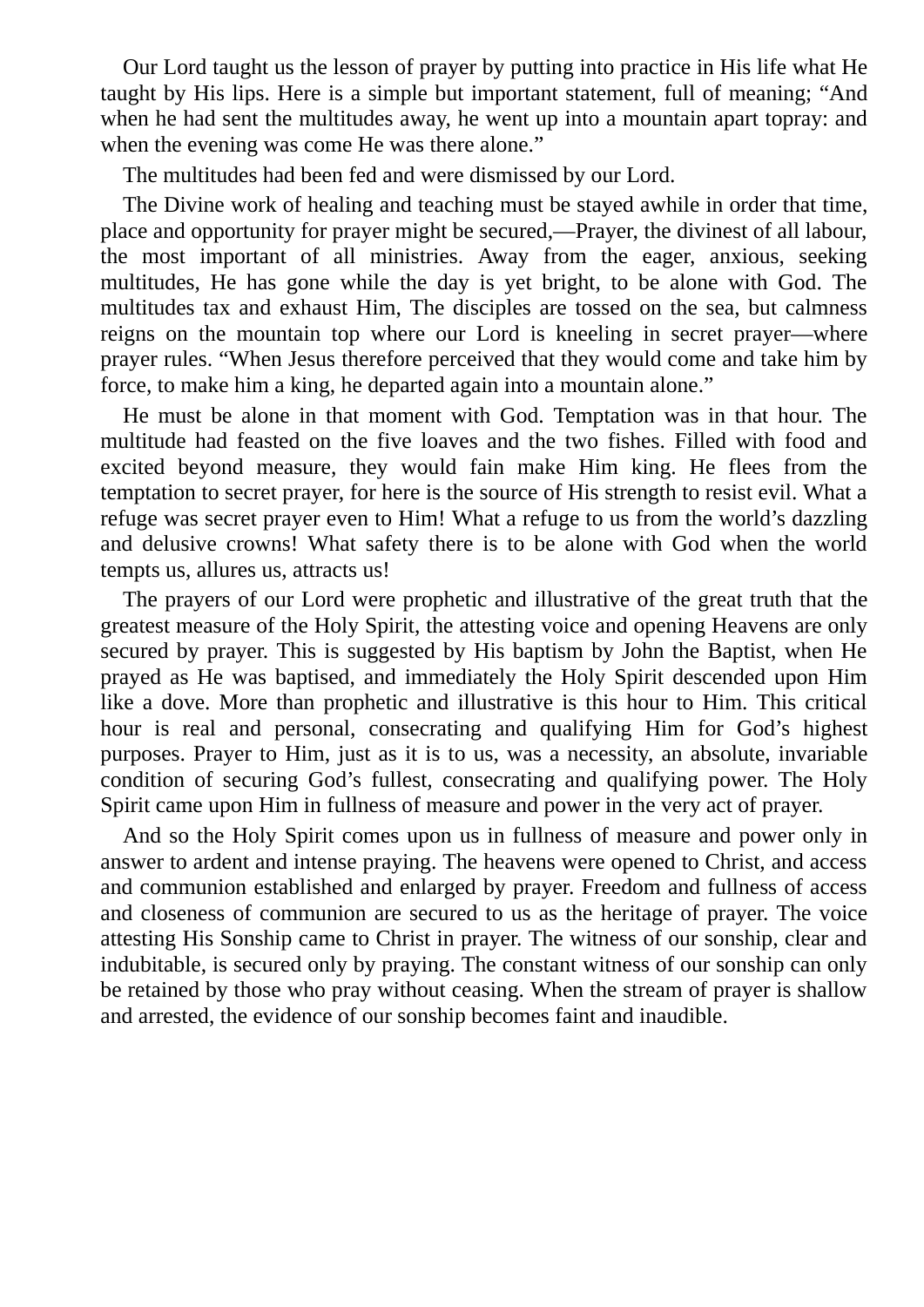## **IX. PRAYER INCIDENTS IN THE LIFE OF OUR LORD** *(Continued)*

*Sin is so unspeakably awful in its evil that it struck down, as to death and hell, the very Son of God Himself. He had been amazed enough at sin before. He had seen sin making angels of heaven into devils of hell. Death and all its terrors did not much move or disconcert our Lord. No. It was not death: It was sin. It was hell-fire in His soul. It was the coals, and the oil, and the rosin, and the juniper, and the turpentine of the fire that is not quenched.*—Alexander Whyte, D.D.

We note that from the revelation and inspiration of a transporting prayer-hour of Christ, as its natural sequence, there sounds out that gracious encouraging proclamation for heavy-hearted, restless, weary souls of earth, which has so impressed, arrested and drawn humanity as it has fallen on the ears of heavy-laden souls, which has so sweetened and relieved men of their toils and burdens:

*"Come unto me, all ye that labor and are heavy laden, and I will give you rest.*

*"Take my yoke upon you, and lean of me; for I am meek and lowly in heart: and ye shall find rest unto your souls.*

*"For my yoke is easy, and my burden is light."*

At the grave of Lazarus and as preparatory to and as a condition of calling him back to life, we have our Lord calling upon His Father in Heaven. "Father, I thank thee that thou hast heard me, and I know that thou hearest me always." The lifting to Heaven of Christ's eyes—how much was there in it! How much of confidence and plea was in that look to Heaven! His very look, the lifting up of His eyes, carried His whole being Heavenward, and caused a pause in that world, and drew attention and help. All Heaven was engaged, pledged and moved when the Son of God looked up at this grave. O for a people with the Christly eye, Heaven lifted and Heaven arresting! As it was with Christ, so ought we to be so perfected in faith, so skilled in praying, that we could lift our eyes to Heaven and say with Him, with deepest humility, and with commanding confidence, "Father, I thank thee that thou hast heard me."

Once more we have a very touching and beautiful and instructive incident in Christ's praying, this time having to do with infants in their mothers' arms, parabolic as well as historical:

*"Then were there brought unto him little children, that he should put his hands on them, and pray: and the disciples rebuked them.*

*"But when Jesus saw it he was much displeased, and said unto them, Suffer the little children to come unto me, and forbid them not; for of such is the kingdom of God.*

*"Verily I say unto you, whosoever shall not receive the kingdom of God as a little child, he shall not enter therein.*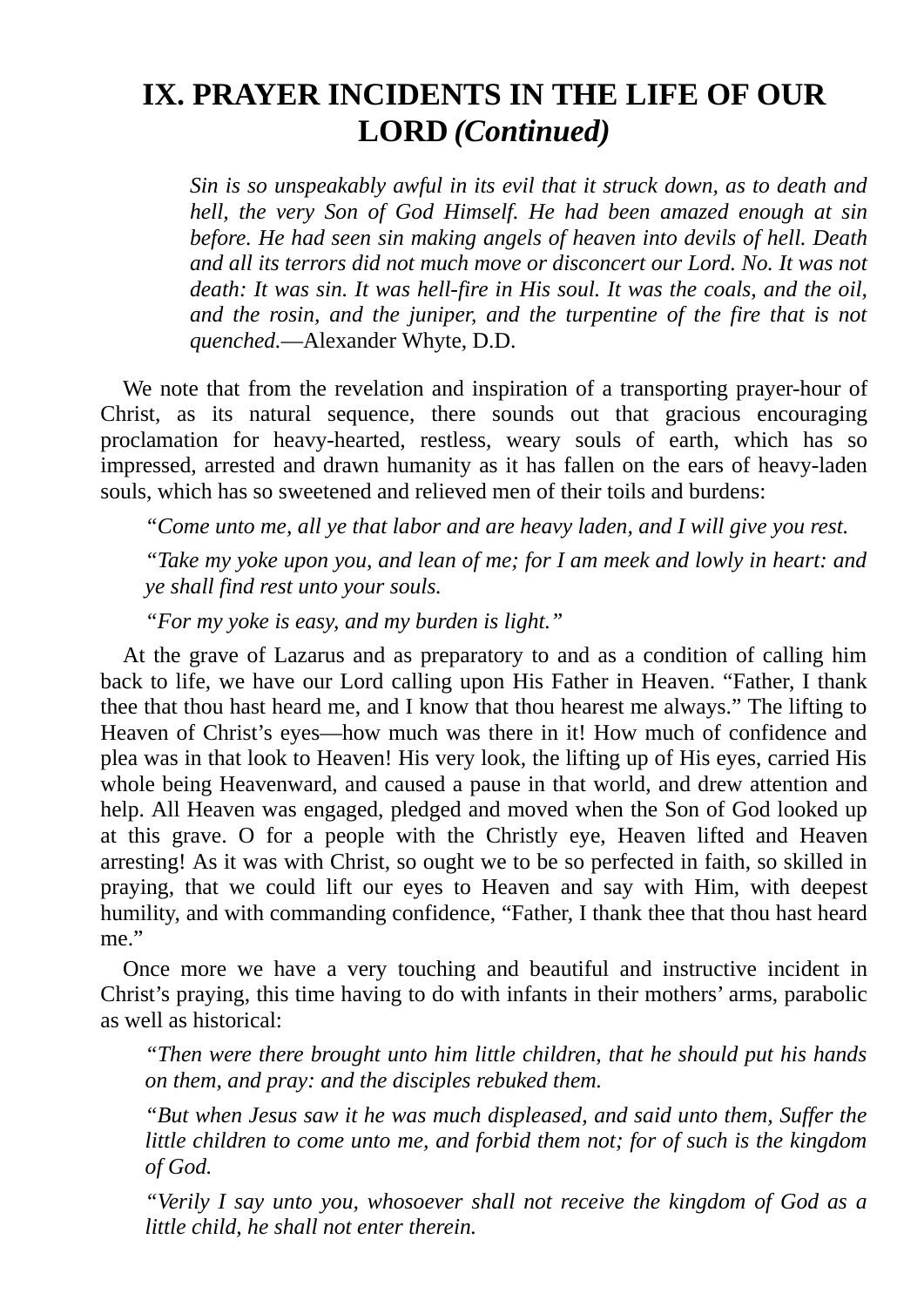#### *"And he took them up in his arms, put his hands upon them and blessed them."*

This was one of the few times when stupid ignorance and unspiritual views aroused His indignation and displeasure. Vital principles were involved. The foundations were being destroyed, and worldly views actuated the disciples. Their temper and their words in rebuking those who brought their infants to Christ were exceedingly wrong. The very principles which He came to illustrate and propagate were being violated. Christ received the little ones. The big ones must become little ones. The old ones must become young ones ere Christ will receive them. Prayer helps the little ones. The cradle must be invested with prayer. We are to pray for our little ones. The children are now to be brought to Jesus Christ by prayer, as He is in Heaven and not on earth. They are to be brought to Him early for His blessing, even when they are infants. His blessing descends upon these little ones in answer to the prayers of those who bring them. With untiring importunity are they to be brought to Christ in earnest, persevering prayer by their fathers and mothers. Before they know, themselves, anything about coming of their own accord, parents are to present them to God in prayer, seeking His blessing upon their offspring and at the same time asking for wisdom, for grace and Divine help to rear them that they may come to Christ when they arrive at the years of accountability of their own accord.

Holy hands and holy praying have much to do with guarding and training young lives and to form young characters for righteousness and Heaven. What benignity, simplicity, kindness, unworldliness and condescension and meekness, linked with prayerfulness, are in this act of this Divine Teacher!

It was as Jesus was praying that Peter made that wonderful confession of his faith that Jesus was the Son of God:

*"And it came to pass, as he was alone praying, his disciples were with him; and he asked them, saying, Whom say the people that I am?*

*"And they said, Some say that thou art John the Baptist; some, Elias; and others, Jeremias or one of the prophets.*

*"He saith unto them, But whom say ye that l am?*

*"And Simon Peter answered and said, Thou art the Christ, the Son of the living God.*

*"And Jesus answered and said unto him, Blessed art thou, Simon Bar-Jona; for flesh and blood hath not revealed it unto thee, but my Father which is in heaven.*

*"And I say also unto thee, that thou art Peter, and upon this rock I will build my church: and the gates of hell shall not prevail against it.*

*"And I will give unto thee the keys of the kingdom of Heaven; and whatsoever thou shalt bind on earth shall be bound in heaven; and whatsoever thou shalt loose on earth shall be loosed in heaven."*

It was after our Lord had made large promises to His disciples that He had appointed unto each of them a kingdom, and that they should sit at His table in His kingdom and sit on thrones judging the twelve tribes of Israel, that He gave those words of warning to Simon Peter, telling him that He had prayed for Peter. "And the Lord said, Simon, Simon, behold Satan hath desired to have you, so that he may sift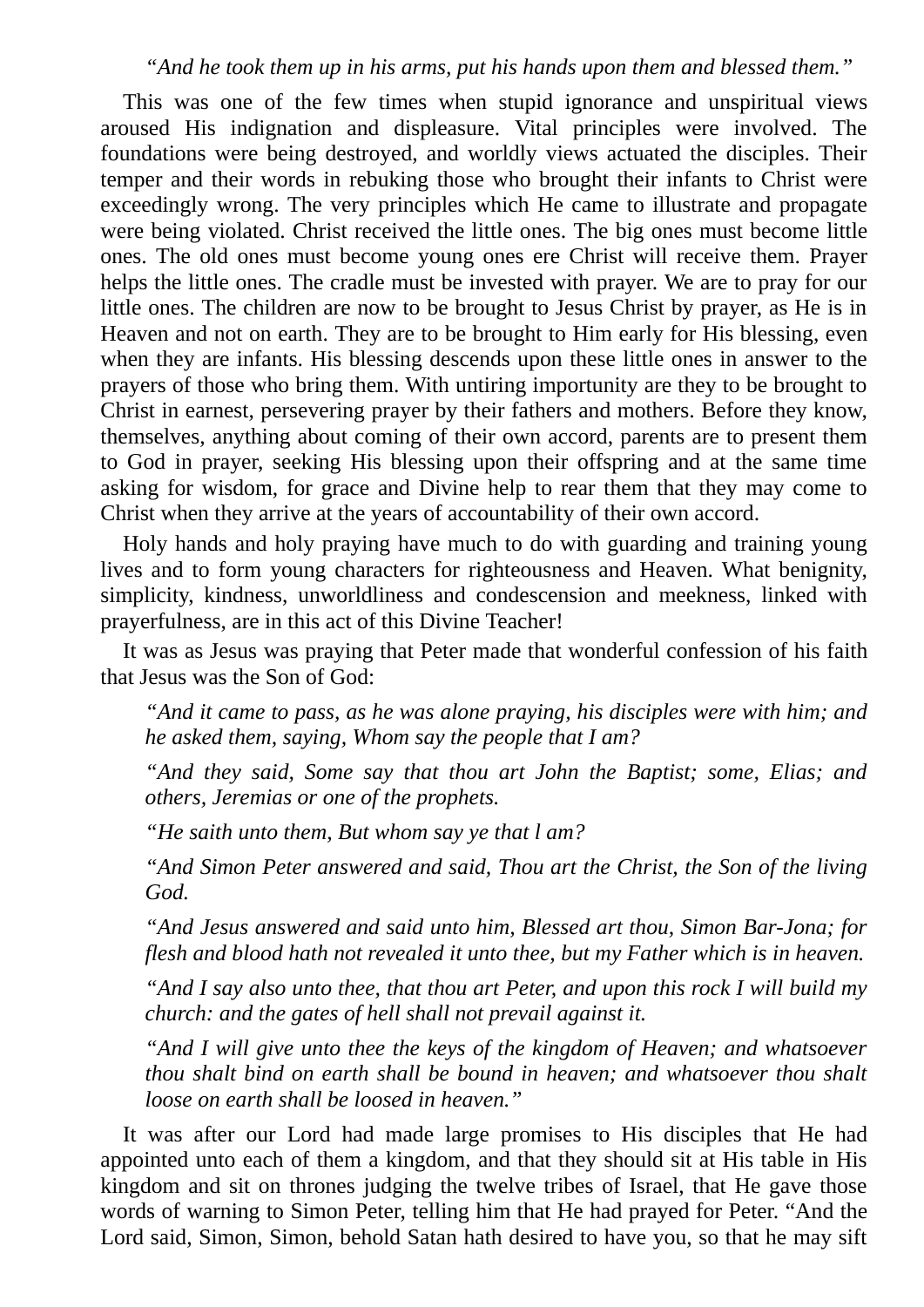you as wheat. But I have prayed for thee that thy faith fail not. And when thou art converted, strengthen thy brethren."

Happy Peter, to have such an one as the Son of God to pray for him! Unhappy Peter, to be so in the toils of Satan as to demand so much of Christ's solicitude! How intense are the demands upon our prayers for some specific cases! Prayer must be personal in order to be to the fullest extent beneficial. Peter drew on Christ's praying more than any other disciple because of his exposure to greater perils, Pray for the most impulsive, the most imperilled ones by name. Our love and their danger give frequency, inspiration, intensity and personality to praying.

We have seen how Christ had to flee from the multitude after the magnificent miracle of feeding the five thousand as they sought to make Him king. Then prayer was His escape and His refuge from this strong worldly temptation. He returns from that night of prayer with strength and calmness, and with a power to perform that other remarkable miracle of great wonder of walking on the sea.

Even the loaves and fishes were sanctified by prayer before He served them to the multitude. "He looked up to Heaven and gave thanks." Prayer should sanctify our daily bread and multiply our seed sown.

He looked up to heaven and heaved a sigh when He touched the tongue of the deaf man who had an impediment in his speech. Much akin was this sigh to that groaning in spirit which He evinced at the grave of Lazarus. "Jesus therefore again groaning in himself, cometh to the grave." Here was the sigh and groan of the Son of God over a human wreck, groaning that sin and hell had such a mastery over man; troubled that such a desolation and ruin were man's sad inheritance. This is a lesson to be ever learned by us. Here is a fact ever to be kept in mind and heart and which must ever, in some measure, weigh upon the inner spirits of God's children. We who have received the first fruit of the Spirit groan within ourselves at sin's waste, and death, and are filled with longings for the coming of a better day.

Present in all great praying, making and marking it, is the man. It is impossible to separate the praying from the man. The constituent elements of the man are the constituents of his praying. The man flows through his praying. Only the fiery Elijah could do Elijah's fiery praying. We can get holy praying only from a holy man. Holy being can never exist without holy doing. Being is first, doing comes afterward. What we are gives being, force and inspiration to what we do. Character, that which is graven deep, ineradicably, imperishably within us, colours all we do.

The praying of Christ, then, is not to be separated from the character of Christ. If He prayed more unweariedly, more self-denyingly, more holily, more simply and directly than other men, it was because these elements entered more largely into His character than into that of others.

The transfiguration marks another epoch in His life, and that was pre-eminently a prayer epoch. Luke gives an account with the animus and aim of the event:

*"And it came to pass about an eight days after these sayings, he took Peter and John and James, and went up into a mountain to pray.*

*"And as he prayed, the fashion of his countenance was altered, and his raiment was white and glistering.*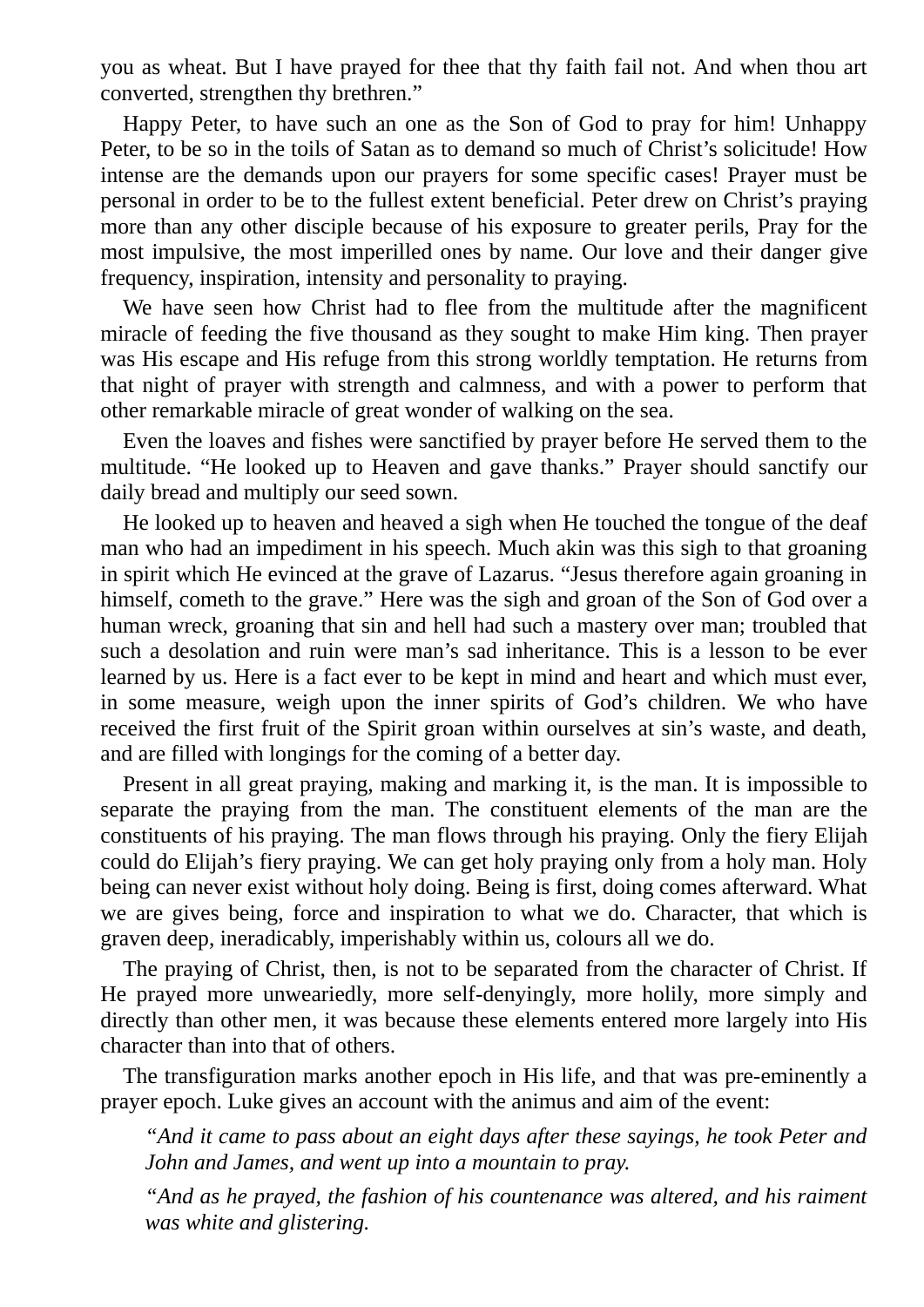*"And, behold, there talked with him two men, which were Moses and Elias:*

*"Who appeared in glory, and spake of his decease which he should accomplish at Jerusalem."*

The selection was made of three of His disciples for an inner circle of associates, in prayer. Few there be who have the spiritual tastes or aptitude for this inner circle. Even these three favoured ones could scarcely stand the strain of that long night of praying. We know that He went up on that mountain to pray, not to be transfigured. But it was as He prayed, the fashion of His countenance was altered and His raiment became white and glistering. There is nothing like prayer to change character and whiten conduct. There is nothing like prayer to bring heavenly visitants and to gild with heavenly glory earth's mountain to us, dull and drear. Peter calls it the holy mount, made so by prayer.

Three times did the voice of God bear witness to the presence and person of His Son, Jesus Christ—at His baptism by John the Baptist, and then at His transfiguration the approving, consoling and witnessing voice of His Father was heard. He was found in prayer both of these times. The third time the attesting voice came, it was not on the heights of His transfigured glory, nor was it as He was girding Himself to begin His conflict and to enter upon His ministry, but it was when He was hastening to the awful end. He was entering the dark mystery of His last agony, and looking forward to it. The shadows were deepening, a dire calamity was approaching and an unknown and untried dread was before Him. Ruminating on His approaching death, prophesying about it, and forecasting the glory which would follow, in the midst of His high and mysterious discourse, the shadows come like a dread eclipse and He bursts out in an agony of prayer:

*"Now is my soul troubled; and what shall I say? Father, save me from this hour: but for this cause came I unto this hour.*

*"The people therefore that stood by, and heard it, said that it thundered: others said, An angel spoke to him.*

*"Jesus answered and said, This voice came not because of me, but for your sakes."*

But let it be noted that Christ is meeting and illuminating this fateful and distressing hour with prayer. How even thus early the flesh reluctantly shrank from the contemplated end!

How fully does His prayer on the cross for His enemies synchronise with all He taught about love to our enemies, and with mercy and forgiveness to those who have trespassed against us! "Then said Jesus, Father, forgive them; for they know not what they do," Apologising for His murderers and praying for them, while they were jeering and mocking Him at His death pains and their hands were reeking with His blood! What amazing generosity, pity and love!

Again, take another one of the prayers on the cross. How touching the prayer and how bitter the cup! How dark and desolate the hour as He exclaims, "My God, my God, why hast thou forsaken me?" This is the last stroke that rends in twain His heart, more exquisite in its bitterness and its anguish and more heart-piercing than the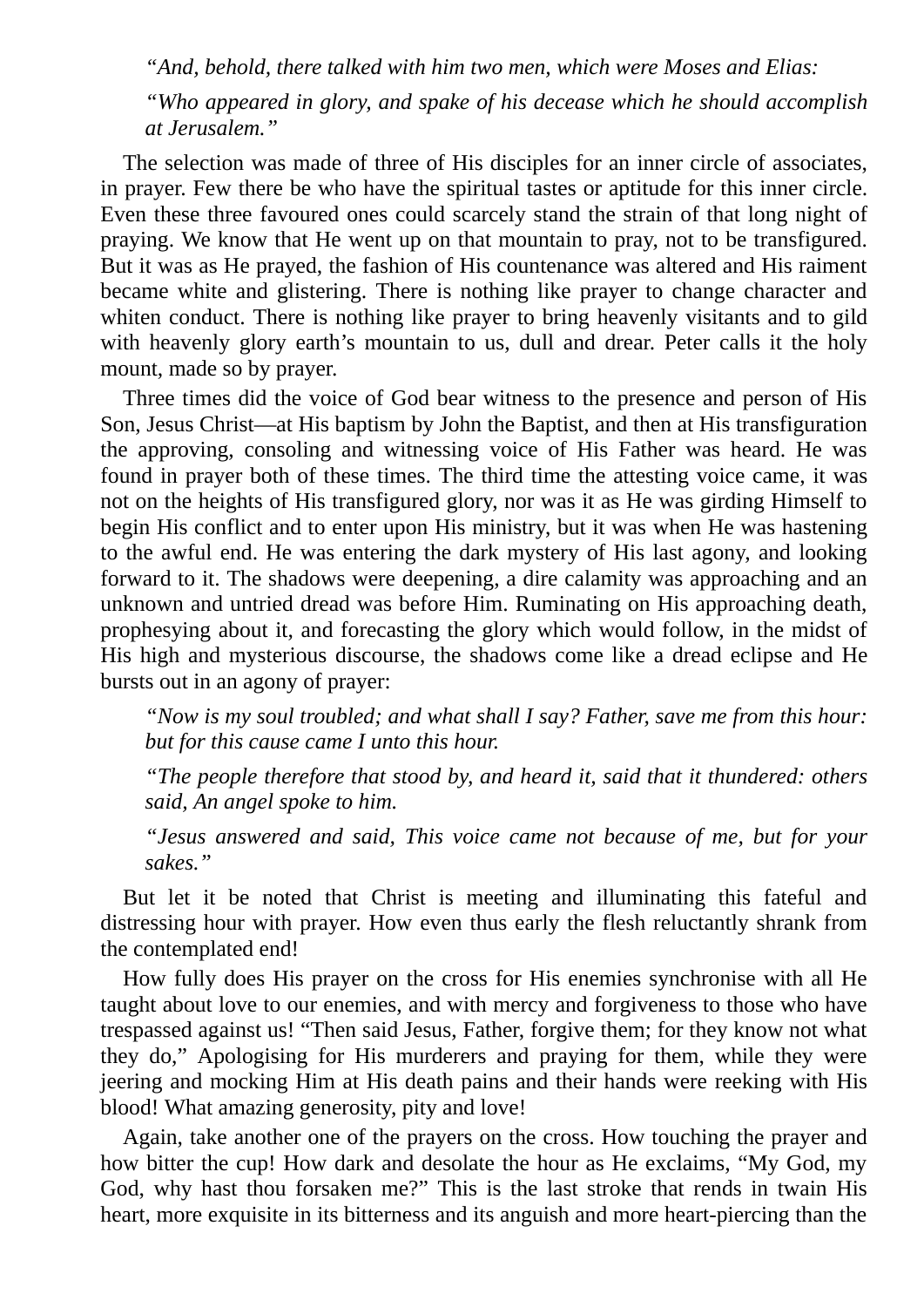kiss of Judas. All else was looked for, all else was put in His book of sorrows. But to have His Father's face withdrawn, God-forsaken, the hour when these distressing words escaped the lips of the dying Son of God! And yet how truthful He is! How childlike we find Him! And so when the end really comes, we hear Him again speaking to His Father: "Father, into thy hands I commit my spirit. And having said this, he gave up the ghost."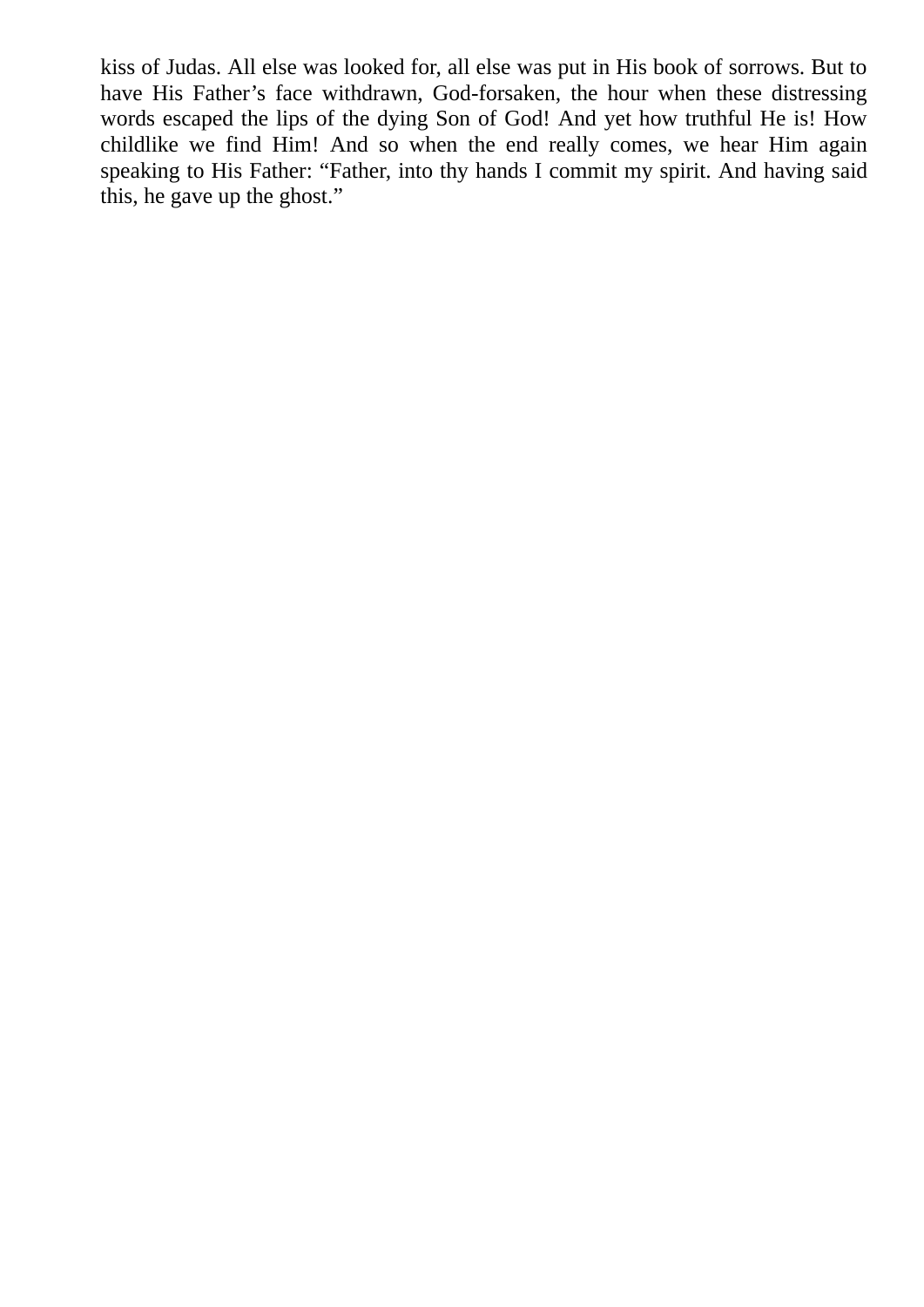#### **X. OUR LORD'S MODEL PRAYER**

*What satisfaction must it be to learn from God Himself with what words and in what manner, He would have us pray to Him so as not to pray in vain! We do not sufficiently consider the value of this prayer; the respect and attention which it requires; the preference to be given to it; its fulness and perfection; the frequent use we should make of it; and the spirit which we should bring with it. "Lord, teach us how to pray."*—Adam Clark

Jesus gives us the pattern prayer in what is commonly known as "The Lord's Prayer." In this model, perfect prayer He gives us a law form to be followed, and yet one to be filled in and enlarged as we may decide when we pray. The outlines and form are complete, yet it is but an outline, with many a blank, which our needs and convictions are to fill in.

Christ puts words on our lips, words which are to be uttered by holy lives. Words belong to the life of prayer. Wordless prayers are like human spirits; pure and high they may be, but too ethereal and impalpable for earthly conflicts and earthly needs and uses. We must have spirits clothed in flesh and blood, and our prayers must be likewise clothed in words to give them point and power, a local habitation, and a name.

This lesson of "The Lord's Prayer," drawn forth by the request of the disciples, "Lord, teach us to pray," has something in form and verbiage like the prayer sections of the Sermon on the Mount. It is the same great lesson of praying to "Our Father which art in Heaven," and is one of insistent importunity. No prayer lesson would be complete without it. It belongs to the first and last lessons in prayer. God's Fatherhood gives shape, value and confidence to all our praying.

He teaches us that to hallow God's name is the first and the greatest of prayers. A desire for the glorious coming and the glorious establishment of God's glorious kingdom follows in value and in sequence the hallowing of God's name. He who really hallows God's name will hail the coming of the Kingdom of God, and will labour and pray to bring that kingdom to pass and to establish it. Christ's pupils in the school of prayer are to be taught diligently to hallow God's name, to work for God's kingdom, and to do God's will perfectly, completely and gladly, as it is done in Heaven.

Prayer engages the highest interest and secures the highest glory of God. God's name, God's kingdom and God's will are all in it. Without prayer His name is profaned, His kingdom fails, and His will is decried and opposed. God's will can be done on earth as it is done in Heaven. God's will done on earth makes earth like Heaven. Importunate praying is the mighty energy which establishes God's will on earth as it is established in Heaven.

He is still teaching us that prayer sanctifies and makes hopeful and sweet our daily toil for daily bread. Forgiveness of sins is to be sought by prayer, and the great prayer plea we are to make for forgiveness is that we have forgiven all those who have sinned against us. It involves love for our enemies so far as to pray for them, to bless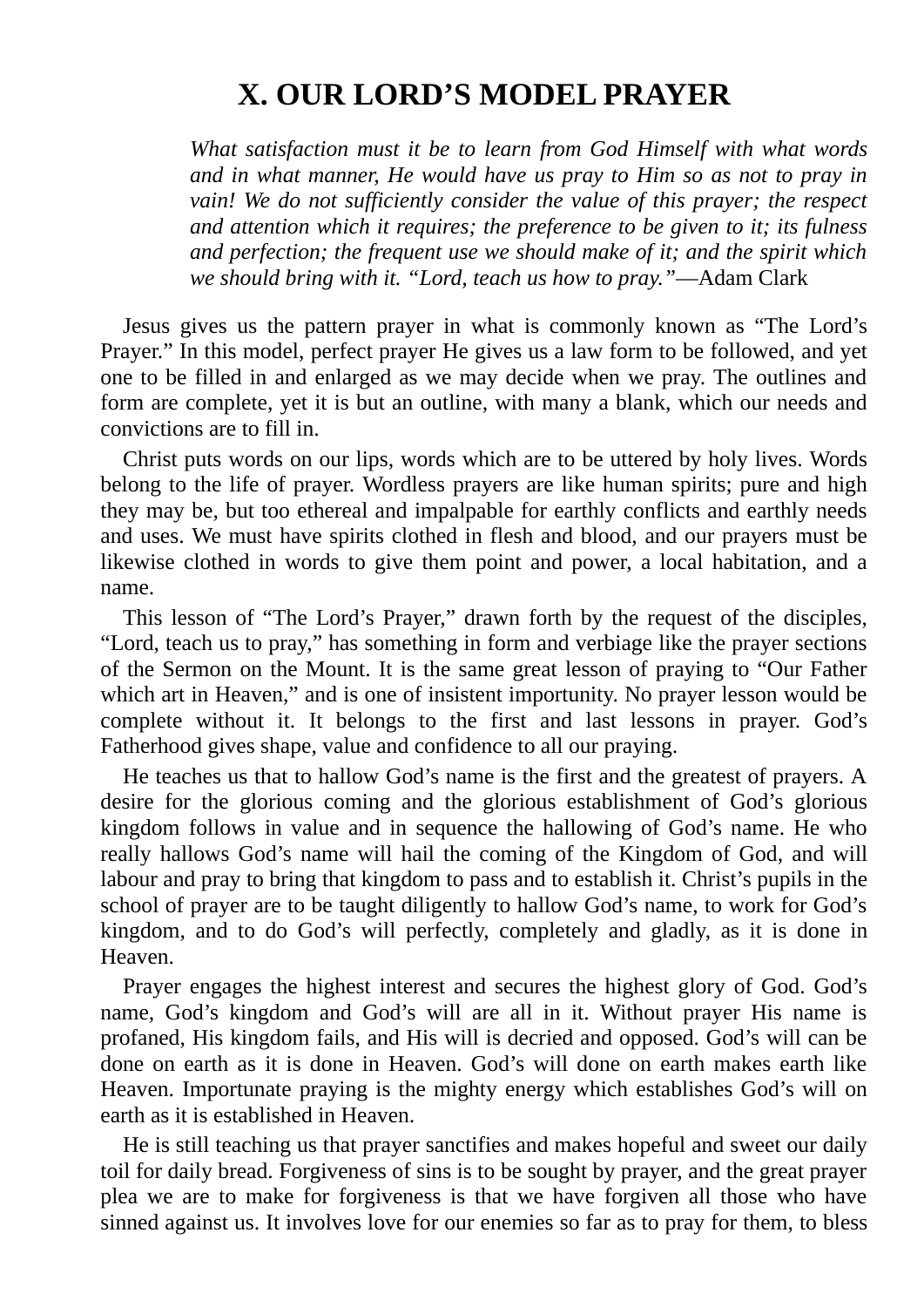them and not curse them, and to pardon their offences against us whatever those offences may be.

We are to pray, "Lead us not into temptation," that is, that while we thus pray, the tempter and the temptation are to be watched against, resisted and prayed against.

All these things He had laid down in this law of prayer, but many a simple lesson of comment, expansion, and expression He adds to His statute law.

In this prayer He teaches His disciples, so familiar to thousands in this day who learned it at their mother's knees in childhood, the words are so childlike that children find their instruction, edification and comfort in them as they kneel and pray. The most glowing mystic and the most careful thinker finds each his own language in these simple words of prayer. Beautiful and revered as these words are, they are our words for solace, help and learning.

He led the way in prayer that we might follow His footsteps. Matchless leader in matchless praying! Lord, teach us to pray as Thou didst Thyself pray!

How marked the contrast between the Sacerdotal Prayer and this "Lord's Prayer," this copy for praying He gave to His disciples as the first elements of prayer. How simple and childlike! No one has ever approached in composition a prayer so simple in its petitions and yet so comprehensive in all of its requests.

How these simple elements of prayer as given by our Lord commend themselves to us! This prayer is for us as well as for those to whom it was first given. It is for the child in the A B C of prayer, and it is for the graduate of the highest institutions of learning. It is a personal prayer, reaching to all our needs and covering all our sins. It is the highest form of prayer for others. As the scholar can never in all his after studies or learning dispense with his A B C, and as the alphabet gives form, colour and expression to all after learning, impregnating all and grounding all, so the learner in Christ can never dispense with the Lord's Prayer. But he may make it form the basis of his higher praying, this intercession for others in the Sacerdotal Prayer.

The Lord's Prayer is ours by our mother's knee and fits us in all the stages of a joyous Christian Life. The Sacerdotal Prayer is ours also in the stages and office of our royal priesthood as intercessors before God. Here we have oneness with God, deep spiritual unity, and unswerving loyalty to God, living and praying to glorify God.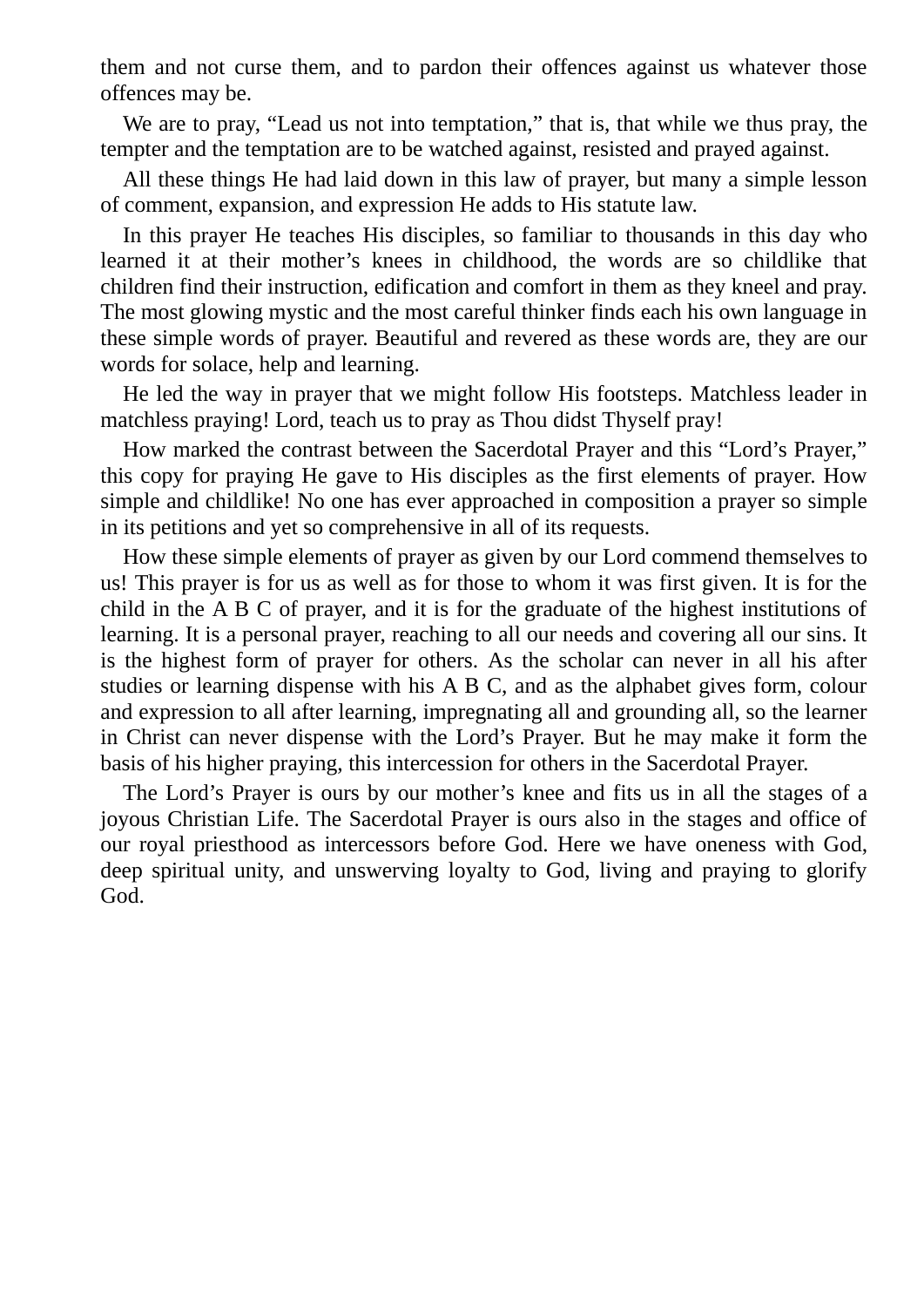#### **XI. OUR LORD'S SACERDOTAL PRAYER**

*Jesus closes His life with inimitable calmness, confidence and sublimity. "I have glorified Thee; I have finished the work which Thou gavest me to do." The annals of earth have nothing comparable to it in real security and sublimity. May we come to our end thus, in supreme loyalty to Christ.*— Edward Bounds

We come now to consider our Lord's Sacerdotal Prayer, as found recorded in the seventeenth chapter of John's Gospel.

Obedience to the Father and abiding in the Father, these belong to the Son, and these belong to us, as partners with Christ in His Divine work of intercession. How tenderly and with what pathos and how absorbingly He prays for His disciples! "I pray for them; I pray not for the world." What a pattern of prayerfulness for God's people! For God's people are God's cause, God's Church and God's Kingdom. Pray for God's people, for their unity, their sanctification, and their glorification. How the subject of their unity pressed upon Him! These walls of separation, these alienations, these riven circles of God's family, and these warring tribes of ecclesiastics—how He is torn and bleeds and suffers afresh at the sight of these divisions! Unity—that is the great burden of that remarkable Sacerdotal Prayer. "That they may be one, even as we are one." The spiritual oneness of God's people—that is the heritage of God's glory to them, transmitted by Christ to His Church.

First of all, in this prayer, Jesus prays for Himself, not now the suppliant as in Gethsemane, not weakness, but strength now. There is not now the pressure of darkness and of hell, but passing for the time over the fearful interim, He asks that He may be glorified, and that His exalted glory may secure glory to His Father. His sublime loyalty and fidelity to God are declared, that fidelity to God which is of the very essence of interceding prayer. Our devoted lives pray. Our unswerving loyalty to God are eloquent pleas to Him and give access and confidence in our advocacy. This prayer is gemmed, but its walls are adamant. What profound and granite truths! What fathomless mysteries! What deep and rich experiences do such statements as these involve:

*"And this is life eternal, that they might know thee, the only true God, and Jesus Christ whom thou hast sent.*

*"And all mine are thine, and thine are mine, and I am glorified in them.*

*"And I have declared unto them thy name, and will declare it, that the love wherewith thou hast loved me may be in them, and I in them.*

*"And now, O Father, glorify thou me with thine own self with the glory which I had with thee before the world was."*

Let us stop and ask, have we eternal life? Do we know God experimentally, consciously, and do we know Him really and personally? Do we know Jesus Christ as a person, and as a personal Saviour? Do we know Him by a heart acquaintance, and know Him well? This, this only, is eternal life. And is Jesus glorified in us? Let us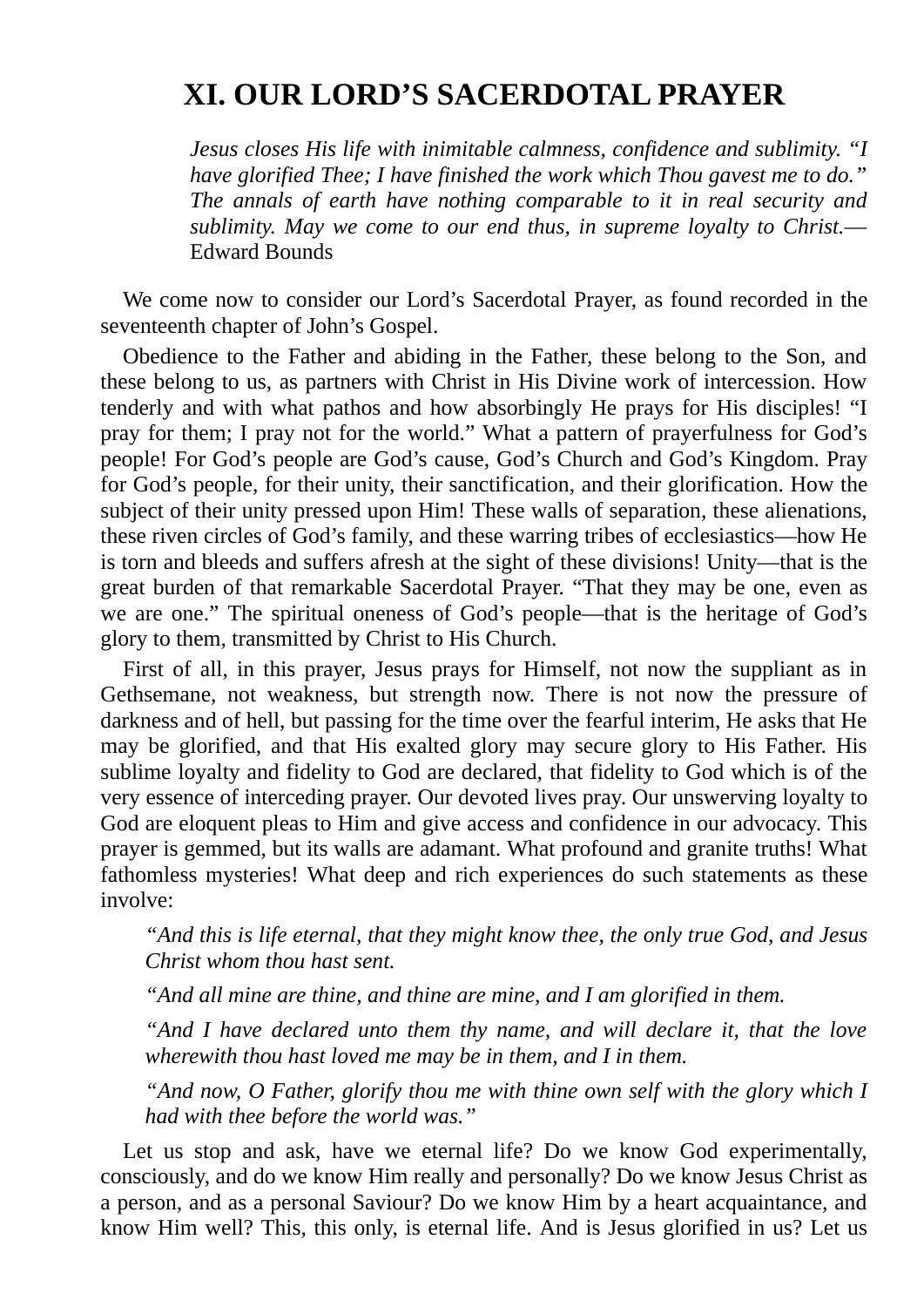continue this personal inquiry. Do our lives prove His divinity? And does Jesus shine brighter because of us? Are we opaque or transparent bodies, and do we darken or reflect His pure light? Once more let us ask: Do we seek God's glory? Do we seek glory where Christ sought it? "Glorify thou me with thy own self." Do we esteem the presence and the possession of God our most excellent glory and our supreme good?

How closely does He bind Himself and His Father to His people! His heart centers upon them in this high hour of holy communion with His Father.

*"I have manifested thy name unto the men which thou gavest me out of the world; thine they were, and thou gavest them me; and they have kept thy word.*

*"Now they have known that all things whatsoever thou hast given me are of thee.*

*"For I have given unto them the words which thou gavest me; and they have received them, and have known surely that I came out from thee, and they have believed that thou didst send me.*

*"I pray for them; I pray not for the world; but for them which thou hast given me; for they are thine.*

*"And all mine are thine, and thine are mine; and I am glorified in them."*

He prays also for keeping for these disciples. Not only were they to be chosen, elected and possessed, but were to be kept by the Father's watchful eyes and by the Father's omnipotent hand. "And now I am no more in the world, but these are in the world, and I come to thee. Holy Father, keep through thine own name those whom thou hast given me, that they may be one, as we are."

He prays that they might be kept by the Holy Father, in all holiness by the power of His Name. He asks that His people may be kept from sin, from all sin, from sin in the concrete and sin in the abstract, from sin in all its shapes of evil, from all sin in this world. He prays that they might not only be fit and ready for Heaven, but ready and fit for earth, for its sweetest privileges, its sternest duties, its deepest sorrows, and its richest joys; ready for all of its trials, consolations and triumphs. "I pray not that thou shouldest take them out of the world, but that thou shouldest keep them from the evil."

He prays that they may be kept from the world's greatest evil, which is sin. He desires that they may be kept from the guilt, the power, the pollution and the punishment of sin. The Revised Version makes it read, "That thou shouldst keep them from the evil one." Kept from the devil, so that he might not touch them, nor find them, nor have a place in them; that they might be all owned, possessed,filled and guarded by God. "Kept by the power of God through faith unto salvation."

He places us in the arms of His Father, on the boom of His Father, and in the heart of His Father. He calls God into service, puts Him to the front, and places us under His Father's closer keeping, under His Father's shadow, and under the covert of His Father's wing. The Father's rod and staff are for our security, for our comfort, for our refuge, for our strength and guidance.

These disciples were not to be taken out of the world, but kept from its evil, its monster evil, which is itself. "This present evil world." How the world seduces,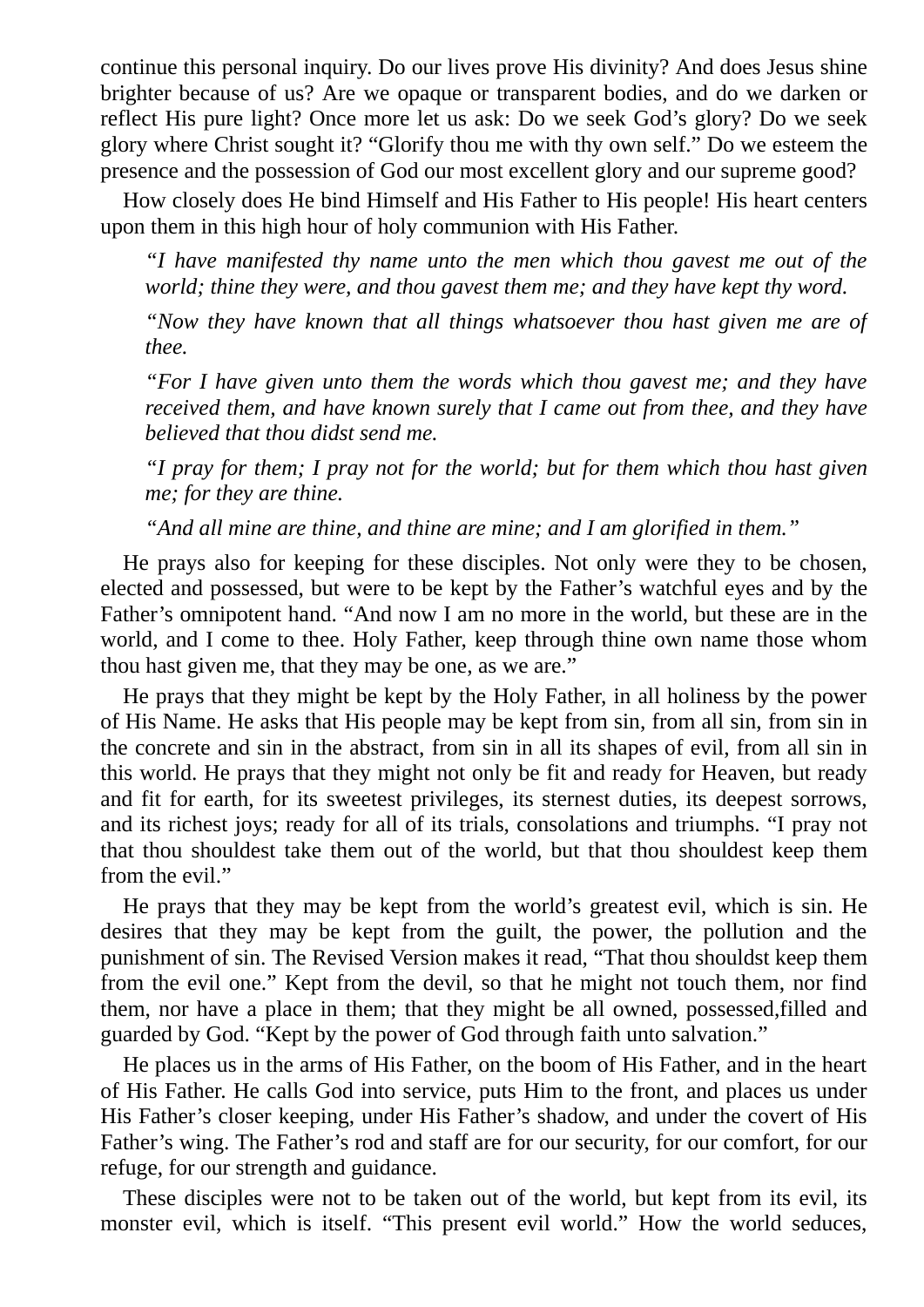dazzles, and deludes the children of men! His disciples are chosen out of the world, out of the world's bustle and earthliness, out of its all-devouring greed of gain, out of its money-desire, money-love, and money-toil. Earth draws and holds as if it was made out of gold and not out of dirt; as though it was covered with diamonds and not with graves.

"They are not of the world, even as I am not of the world." Not only from sin and Satan were they to be kept, but also from the soil, stain and the taint of worldliness, as Christ was free from it Their relation to Christ was not only to free them from the world's defiling taint, its unhallowed love, and its criminal friendships, but the world's hatred would inevitably follow their Christ-likeness. No result so necessarily and universally follows its cause as this. "The world hath hated them because they are not of the world, even as I am not of the world."

How solemn and almost awful the repetition of the declaration, "They are not of the world, even as I am not of the world." How pronounced, radical and eternal was our Lord Christ's divorce from the world! How pronounced, radical and eternal is that of our Lord's true followers from the world! The world hates the disciple as it hated his Lord, and will crucify the disciple just as it crucified his Lord. How pertinent the question, have we the Christ unworldliness? Does the world hate us as it hated our Lord? Are His words fulfilled in us?

*"If the world hate you, ye know that it hated me before it hated you.*

*"If ye were of the world, the world would love his own; but because ye are not of the world, but I have chosen you out of the world, therefore the world hateth you."*

He puts Himself before us clear cut as the full portraiture of an unworldly Christian. Here is our changeless pattern. "They are not of the world even as I am not of the world." We must be cut after this pattern.

The subject of their unity pressed upon Him. Note how He called His Father's attention to it, and see how He pleaded for this unity of His followers: "And now I am no more in the world, but these are in the world and I come to thee. Holy Father, keep through thine own name those whom thou hast given me, that they may be one, as we are."

Again He returns to it as He sees the great crowds flocking to His standard as the ages pass on:

*"That they all may be one; as thou, Father, art in me, and I in thee, that they also may be one in us; that the world may believe that thou hast sent me.*

*"And the glory which thou gavest me I have given them; that they may be one, even as we are one.*

*"I in them and thou in me that they may be made perfect in one; and that the world may know that thou hast sent me, and hast loved them, as thou hast loved me."*

Notice how intently His heart was set on this unity. What shameful history, and what bloody annals has this lack of unity written for God's Church! These walls of separations, these alienations, these riven circles of God's family, these warring tribes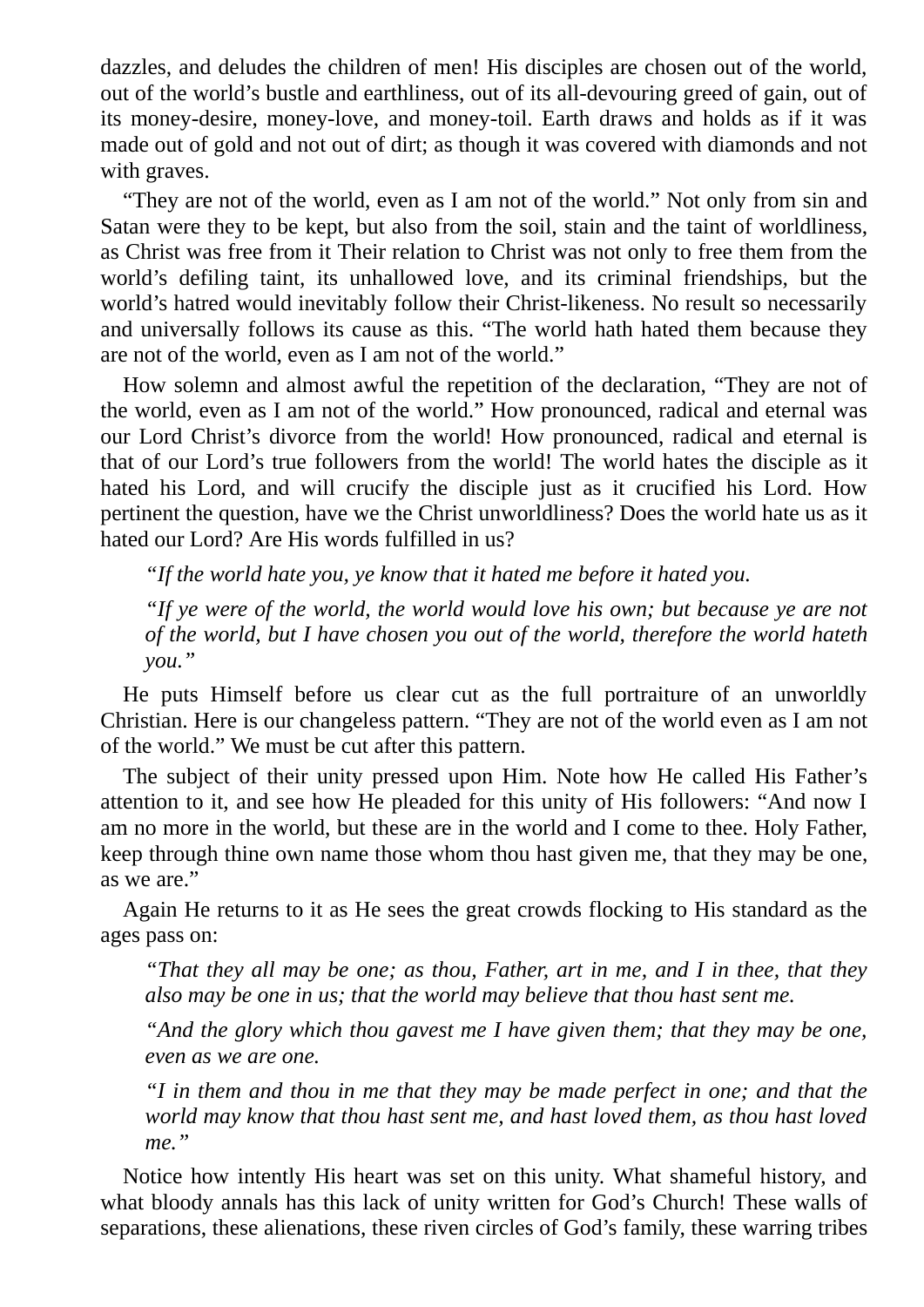of men, and these internecine fratricidal wars! He looks ahead and sees how Christ is torn, how He bleeds and suffers afresh in all these sad things of the future. The unity of God's people was to be the heritage of God's glory promised to them. Division and strife are the devil's bequest to the Church, a heritage of failure, weakness, shame and woe.

The oneness of God's people was to be the one credential to the world of the divinity of Christ's mission on earth. Let us ask in all candor, are we praying for this unity as Christ prayed for it? Are we seeking the peace, the welfare, the glory, the might and the divinity of God's cause as it is found in the unity of God's people?

Going back again, note, please, how He puts Himself as the exponent and the pattern of this unworldliness which He prays may possess His disciples. He sends them into the world just as His Father sent Him into the world. He expects them to be and do, just as He was and as He did for His Father. He sought the sanctification of His disciples that they might be wholly devoted to God and purified from all sin. He desired in them a holy life and a holy work for God. He devoted Himself to death in order that they might be devoted in life to God. For a true sanctification He prayed, a real, whole, and thorough sanctification, embracing soul, body and mind, for time and eternity. With Him the word itself had much to do with their true sanctification. "Sanctify them through thy truth; thy word is truth. And for their sakes I sanctify myself, that they also might be sanctified by the truth."

Entire devotedness was to be the type of their sanctification. His prayer for their sanctification marks the pathway to full sanctification. Prayer is that pathway. All the ascending steps to that lofty position of entire sanctification are steps of prayer, increasing prayerfulness in spirit and increasing prayerfulness in fact. "Pray without ceasing" is the imperative prelude to "the very God of peace sanctify you wholly." And prayer is but the continued interlude and doxology of this rich grace in the heart: "I pray God your whole spirit and soul and body be preserved blameless unto the coming of our Lord Jesus Christ. Faithful is he that calleth you, who also will do it."

We can only meet our full responsibilities and fulfill our high mission when we go forth sanctified as Christ our Lord was sanctified. He sends us into the world just as His Father sent Him into the world. He expects us to be as He was, to do as He did, and to glorify the Father just as He glorified the Father.

What longings He had to have us with Him in Heaven: "Father, I will that they also whom thou hast given me, be with me where I am; that they may behold my glory, which thou hast given me." What response do our truant hearts make to this earnest, loving, Christly longing? Are we as eager for Heaven as He is to have us there? How calm, how majestic and how authoritative is His "I will"!

He closes His life with inimitable calmness, confidence and sublimity. "I have glorified thee on the earth; I have finished the work which thou gavest me to do."

The annals of earth have nothing comparable to it in real serenity and sublimity. May we come to our end thus in supreme loyalty to Christ.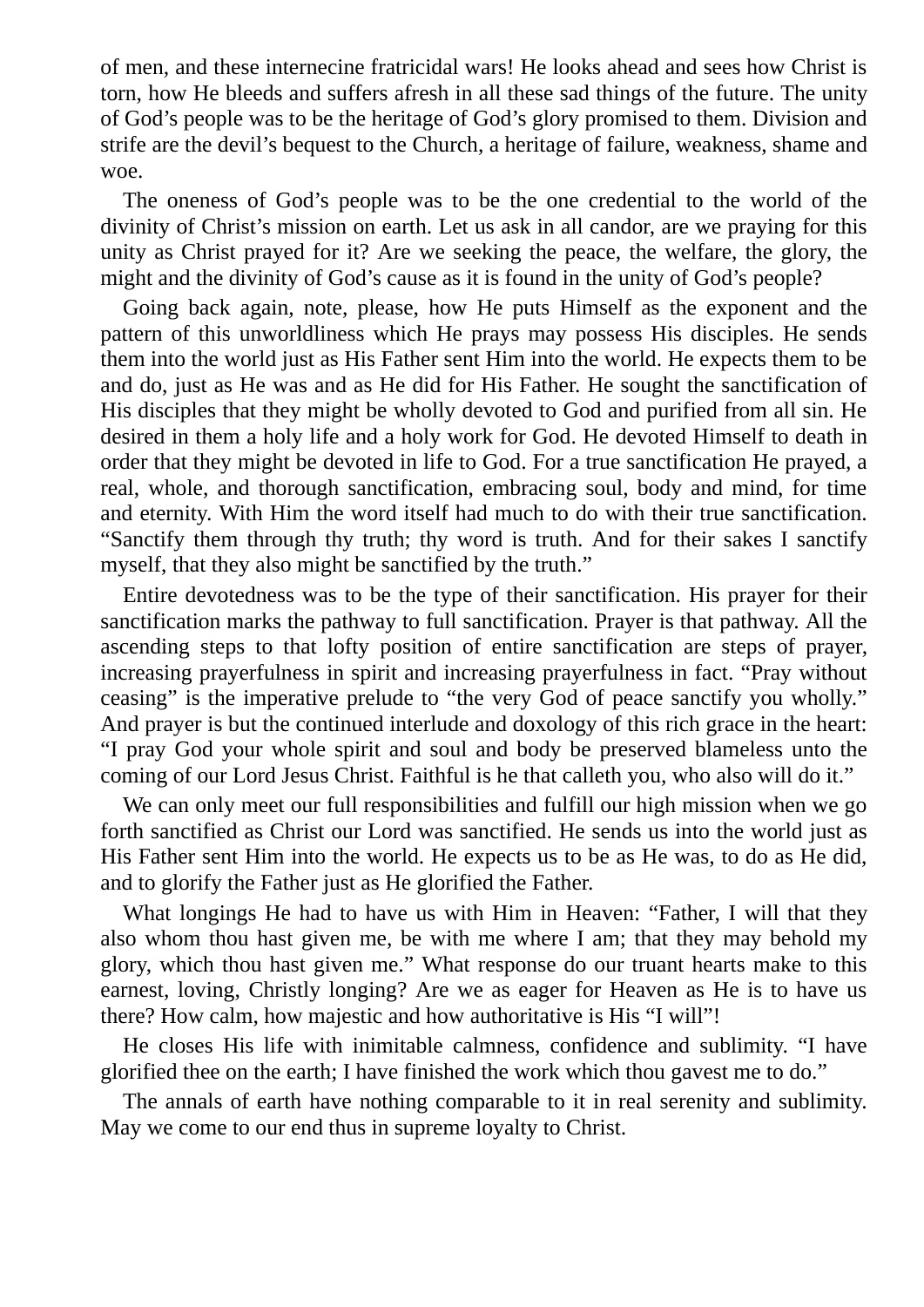#### **XII. THE GETHSEMANE PRAYER**

*The cup! the cup! the cup! Our Lord did not use many words: but He used His few words again and again, till this cup! and Thy will!—Thy will be done, and this cup—was all His prayer. "The cup! The cup! The cup!" cried Christ: first on His feet: and then on His knees: and then on His face… . "Lord, teach us to pray!"*—Alexander Whyte, D.D.

We come to Gethsamane. What a contrast! The sacerdotal prayer had been one of intense feelings of universal grasp, and of world-wide and illimitable sympathy and solicitude for His church. Perfect calmness and perfect poise reigned. Majestic He was and simple and free from passion or disquiet. The Royal Intercessor and Advocate for others, His petitions are like princely edicts, judicial and authoritative. How changed now! In Gethsemane He seems to have entered another region, and becomes another man. His sacerdotal prayer, so exquisite in its tranquil flow, so unruffled in its strong, deep current, is like the sun, moving in meridian, unsullied glory, brightening, vitalising, ennobling and blessing everything. The Gethsemane prayer is that same sun declining in the west, plunged into an ocean of storm and cloud, storm-covered, storm-eclipsed with gloom, darkness and terror on every side.

The prayer in Gethsemane is exceptional in every way. The super-incumbent load of the world's sin is upon Him. The lowest point of His depression has been reached. The bitterest cup of all, His bitter cup, is being pressed to His lips. The weakness of all His weaknesses, the sorrow of all His sorrows, the agony of all His agonies are nowupon Him. The flesh is giving out with its fainting and trembling pulsations, like the trickling of His heart's blood. His enemies have thus far triumphed. Hell is in a jubilee and bad men are joining in the hellish carnival.

Gethsemane was Satan's hour, Satan's power, and Satan's darkness. It was the hour of massing all of Satan's forces for a final, last conflict Jesus had said, "The prince of this world cometh and findeth nothing in me." The conflict for earth's mastery is before Him. The spirit led and drove Him into the stern conflict and severe temptation of the wilderness. But His Comforter, His Leader and His inspiration through His matchless history, seems to have left Him now. "He began to be sorrowful and very heavy," and we hear Him under this great pressure exclaiming, "My soul is exceeding sorrowful, even unto death." The depression, conflict and agony had gone to the very core of His spirit, and had sunk Him to the very verge of death. "Sore amazed" He was.

Surprise and awe depress His soul. "Very heavy" was the hour of hell's midnight which fell upon His spirit. Very heavy was this hour when all the sins of all the world, of every man, of all men, fell upon His immaculate soul, with all their stain and all their guilt.

He cannot abide the presence of His chosen friends. They cannot enter into the depths and demands of this fearful hour. His trusted and set watchers were asleep. His Father's face is hid. His Father's approving voice is silent. The Holy Spirit, who had been with Him in all the trying hours of His life, seems to have withdrawn from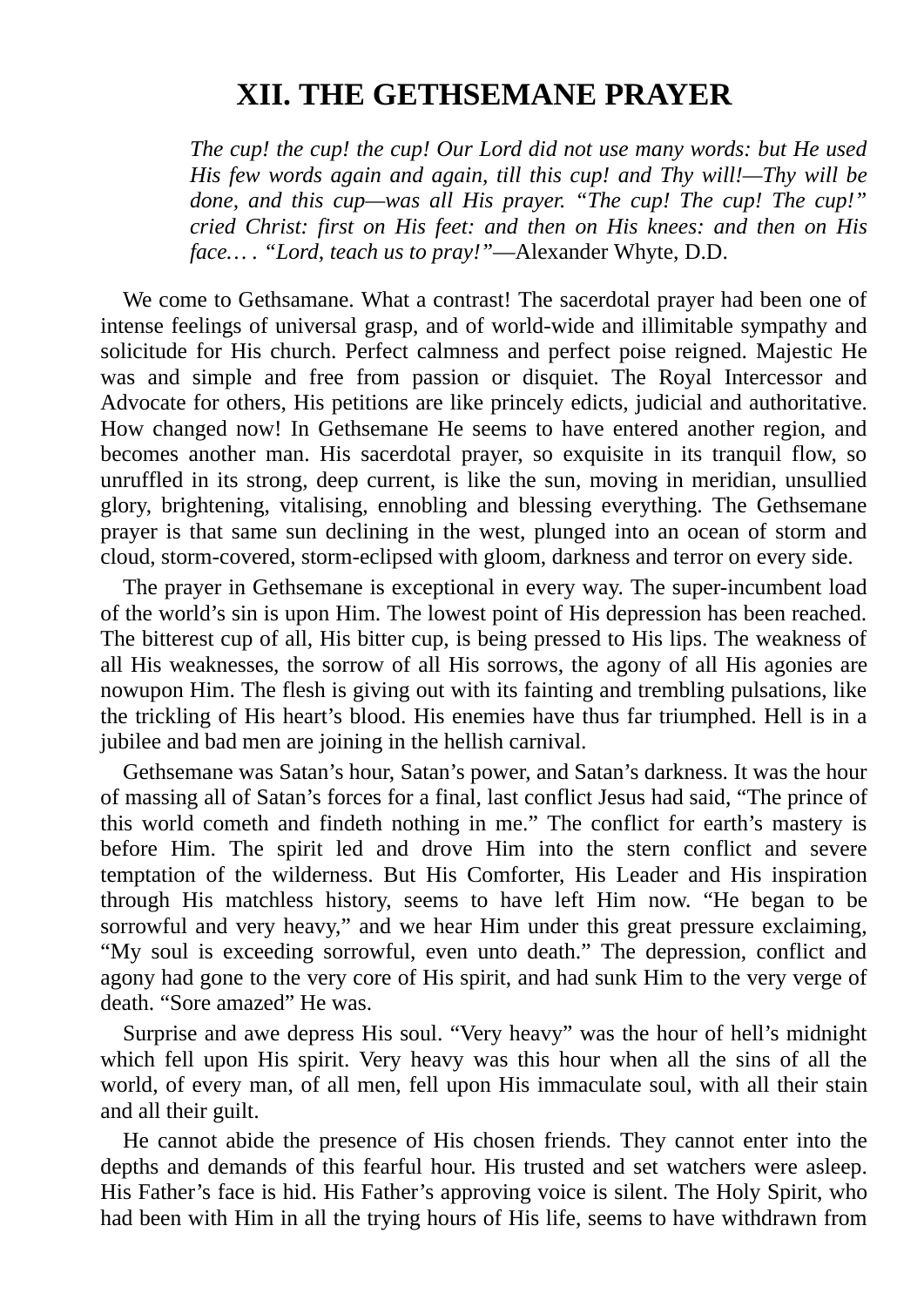the scene. Alone He must drink the cup, alone He must tread the winepress of God's fierce wrath and of Satan's power and darkness, and of man's envy, cruelty and vindictiveness. The scene is well described by Luke:

*"And he came out and went, as he was wont, to the Mount of Olives: and his disciples also followed him.*

*"And when he was at the place, he said unto them, Pray that ye enter not into temptation.*

*"And he was withdrawn from them about a stone's cast, and kneeled down and prayed.*

*"Saying, Father, if thou be willing remove this cup from me; nevertheless, not my will, but thine, be done.*

*"And there appeared an angel unto him from heaven, strengthening him.*

*"And being in an agony he prayed more earnestly; and his sweat was as it were great drops of blood falling down to the ground.*

*"And when he rose up from prayer, and was come to his disciples, he found them sleeping for sorrow.*

*"And said unto them, Why sleep ye? Rise and pray, lest ye enter into temptation."*

The prayer agony of Gethsemane crowns Calvary with glory and while the prayers offered by Christ on the cross are the union of weakness and strength, of deepest agony and desolation, accompanied with sweetest calm, divinest submission and implicit confidence.

Nowhere in prophet or priest, king or ruler, of synagogue or church, does the ministry of prayer assume such marvels of variety, power and fragrance as in the life of Jesus Christ. It is the aroma of God's sweetest spices, aflame with God's glory, and consumed by God's will.

We find in this Gethsemane prayer that which we find nowhere else in the praying of Christ. "O, my Father, if it be possible, let this cup pass from me; nevertheless, not as I will, but as thou wilt." This is different from the whole tenor and trend of His praying and doing. How different from His. sacerdotal prayer! "Father, I will," is the law and life of that prayer. In His last directions for prayer, He makes our will the measure and condition of prayer. "If ye abide in me, and my words abide in you, ye shall ask what ye will, and it shall be done unto you," He said to the Syrophoenician woman, "Great is thy faith! Be it unto thee as thou wilt."

But in Gethsemane His praying was against the declared will of God. The pressure was so heavy upon Him, the cup was so bitter, the burden was so strange and intolerable, that the flesh cried out for relief. Prostrate, sinking, sorrowful unto death, He sought to be relieved from that which seemed too heavy to bear. He prayed, however, not in revolt against God's will, but in submission to that will, and yet to change God's plan and to alter God's purposes He prayed. Pressed by the weakness of the flesh, and by the powers of hell in all their dire, hellish malignity and might, Jesus was on this one only occasion constrained to pray against the will of God. He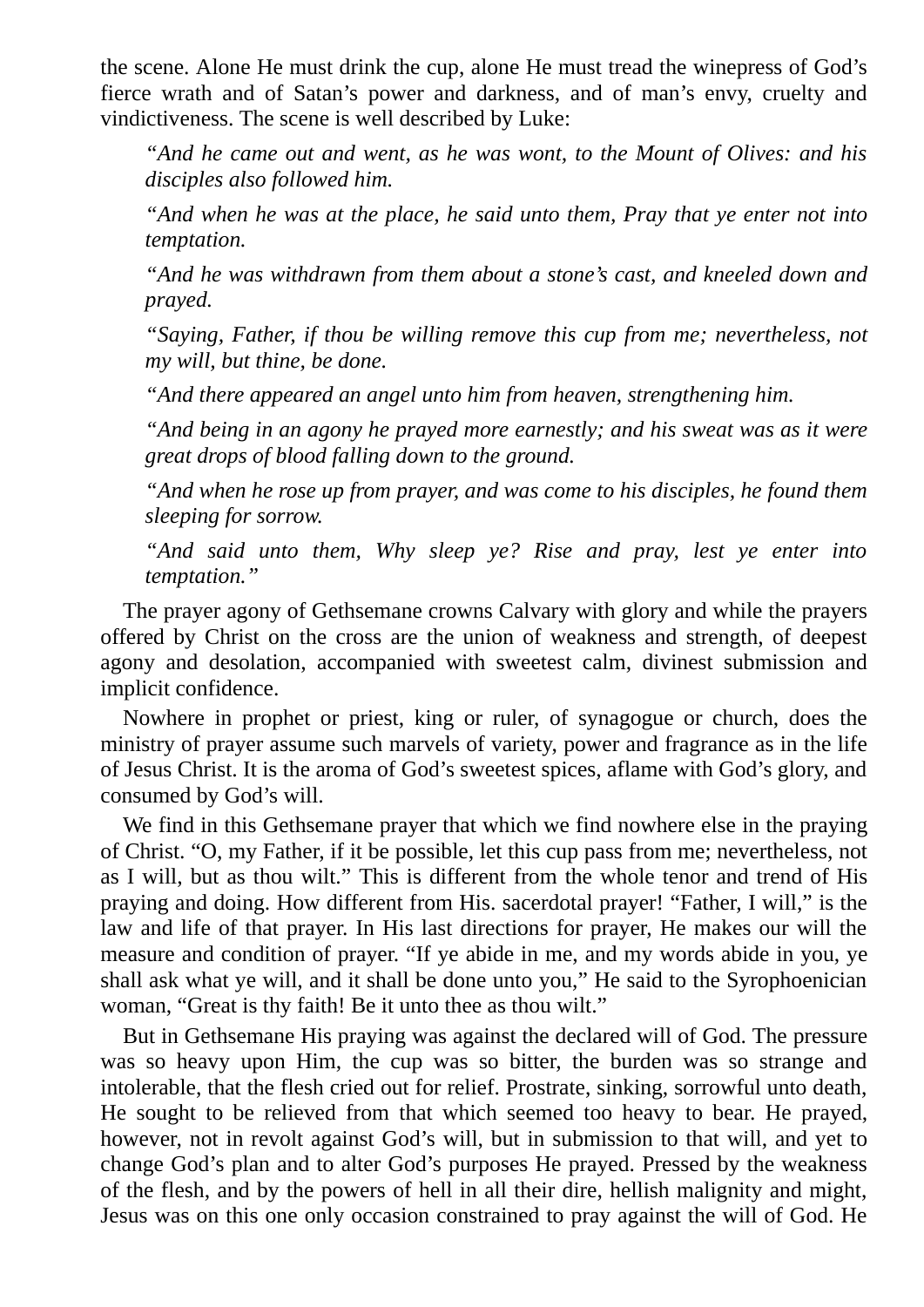did it, though, with great wariness and pious caution. He did it with declared and inviolable submission to God's will. But this was exceptional.

Simple submission to God's will is not the highest attitude of the soul to God. Submission may be seeming, induced by conditions, nothing but all enforced surrender, not cheerful but grudging, only a temporary expedient, a fitful resolve. When the occasion or calamity which called it forth is removed, the will returns to its old ways and to its old self.

Jesus Christ prayed always with this one exception in conformity with the will of God. He was one with God's plan, and one with God's will. To pray in conformity with God's will was the life and law of Christ. The same was law of His praying. Conformity, to live one with God, is a far higher and diviner life than to live simply in submission to God. To pray in conformity—together with God—is a far higher and diviner way to pray than mere submission. At its best state, submission is nonrebellion, an acquiescence, which is good, but not the highest. The most powerful form of praying is positive, aggressive, mightily outgoing and creative. It molds things, changes things and brings things to pass.

Conformity means to "stand perfect and complete in all the will of God." It means to delight to do God's will, to run with eagerness and ardour to carry out His plans. Conformity to God's will involves submission, patient, loving, sweet submission. But submission in itself falls short of and does not include conformity. We may be submissive but not conformed. We may accept results against which we have warred, and even be resigned to them.

Conformity means to be one with God, both in result and in processes. Submission may be one with God in the end. Conformity is one with God in the beginning, and the end. Jesus had conformity, absolute and perfect, to God's will, and by that He prayed. This was the single point where there was a drawing back from God's processes, extorted by insupportable pain, fear and weariness. His submission was abject, loyal and confiding, as His conformity had been constant and perfect. Conformity is the only true submission, the most loyal, the sweetest and the fullest.

Gethsemane has its lessons of humble supplications as Jesus knelt alone in the garden. Of burdened prostration, as He fell on His face, of intense agony, of distressing dread, of hesitancy and shrinking back, of crying out for relief—yet amid it all of cordial submission to God, accompanied with a singleness of purpose for His glory.

Satan will have for each of us his hour and power of darkness and for each of us the bitter cup and the fearful spirit of gloom.

We can pray against God's will, as Moses did, to enter the Promised Land; as Paul did about the thorn in the flesh; as David did for his doomed child; as Hezekiah did to live. We must pray against God's will three times when the stroke is the heaviest, the sorrow is the keenest, and the grief is the deepest. We may lie prostrate all night, as David did, through the hours of darkness. We may pray for hours, as Jesus did, and in the darkness of many nights, not measuring the hours by the clock, nor the nights by the calendar. It must all be, however, the prayer of submission.

When sorrow and the night and desolation of Gethsemane fall in heaviest gloom on us, we ought to submit patiently and tearfully, if need be, but sweetly and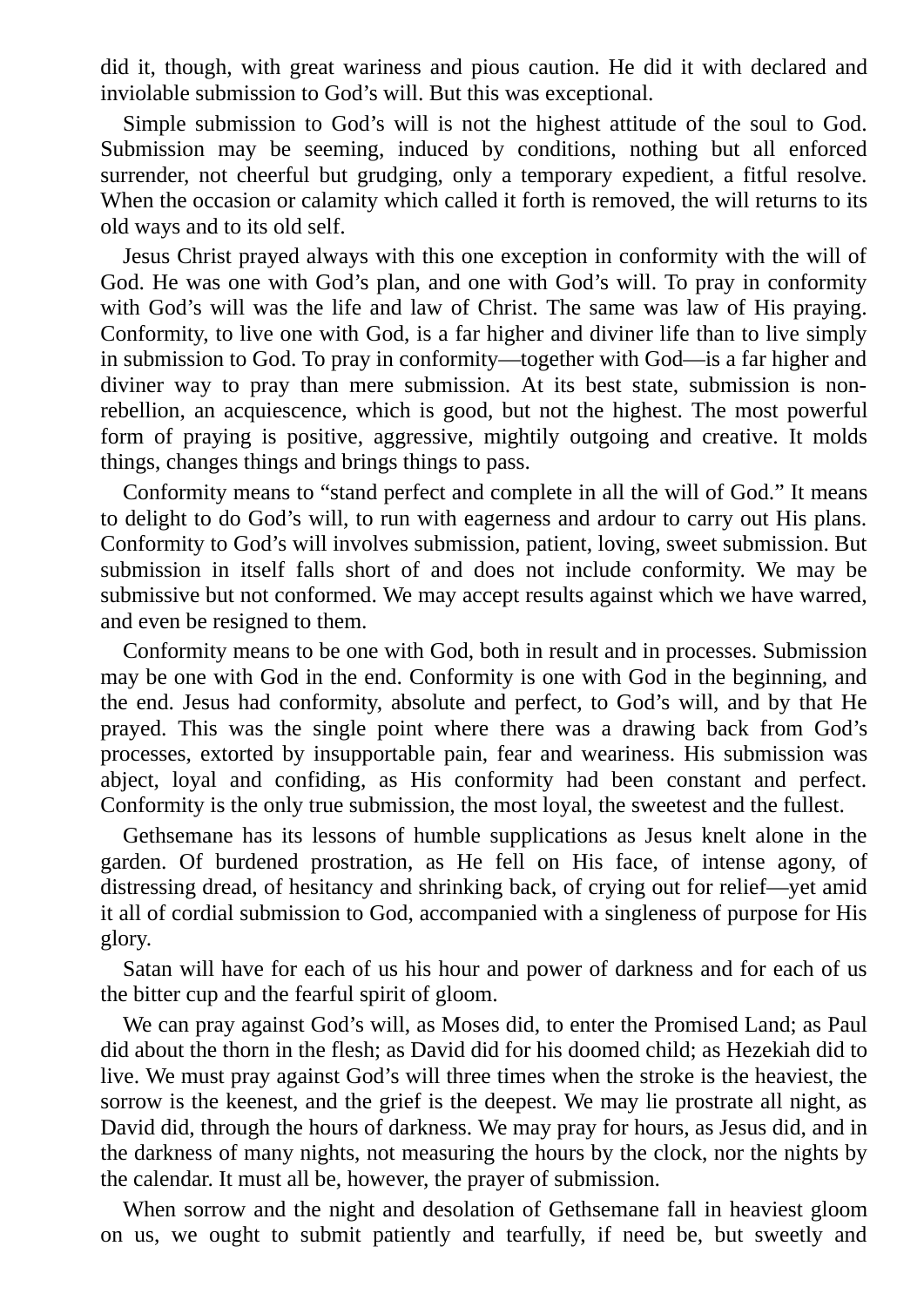resignedly, without tremour, or doubt, to the cup pressed by a Father's hand to our lips. "Not my will, but thine, be done," our broken hearts shall say. In God's own way, mysterious to us, that cup has in its bitterest dregs, as it had for the Son of God, the gem and gold of perfection. We are to be put into the crucible to be refined. Christ was made perfect in Gethsemane, not by the prayer, but by the suffering. "For it became him to make the captain of their salvation perfect through suffering." The cup could not pass because the suffering must go on and yield its fruit of perfection. Through many an hour of darkness and of hell's power, through many a sore conflict with the prince of this world, by drinking many a bitter cup, we are to be made perfect. To cry out against the terrific and searching flame of the crucible of a Father's painful processes is natural and is no sin, if there be perfect acquiescence in the answer to our prayer, perfect submission to God's will, and perfect devotion to His glory.

If our hearts are true to God, we may plead with Him about His way, and seek relief from His painful processes. But the fierce fire of the crucible and the agonising victim with His agonising and submissive prayer, is not the normal and highest form of majestic and all-commanding prayer. We can cry out in the crucible, and can cry out against the flame which purifies and perfects us. God allows this, hears this, and answers this, not by taking us out of the crucible, nor by mitigating the fierceness of the flame, but by sending more than an angel to strengthen us. And yet crying out thus, with full submission, does not answer the real high, world-wide, royal and eternity-reaching behests of prayer.

The prayer of submission must not be so used as to vitiate or substitute the higher and mightier prayer of faith. Nor must it be so stressed as to break down importunate and prevailing prayer, which would be to disarm prayer of its efficiency and discrown its glorious results and would be to encourage listless, sentimental and feeble praying.

We are ever ready to excuse our lack of earnest and toilsome praying, by a fancied and delusive view of submission. We often end praying just where we ought to begin. We quit praying when God waits and is waiting for us to really pray. We are deterred by obstacles from praying, or we succumb to difficulties, and call it submission to God's will. A world of beggarly faith, of spiritual laziness, and of half-heartedness in prayer, are covered under the high and pious name of submission. To have no plan but to seek God's plan and carry it out, is of the essence and inspiration of Christly praying. This is far more than putting in a clause of submission. Jesus did this once in seeking to change the purpose of God, but all His other praying was the output of being perfectly at one with the plans and purposes of God. It is after this order we pray when we abide in Him and when His word abides in us. Then we ask what we will and it is done. It is then our prayers fashion and create things. Our wills then become God's will and His will becomes ours. The two become one, and there is not a note of discord.

"And this is the confidence that we have in him, that, if we ask anything according to his will, he heareth us." And if we know that He hear us, whatsoever we ask, we know that we have the petitions that we desired of Him. And then it proves true: "And whatsoever we ask, we receive of him, because we keep his commandments,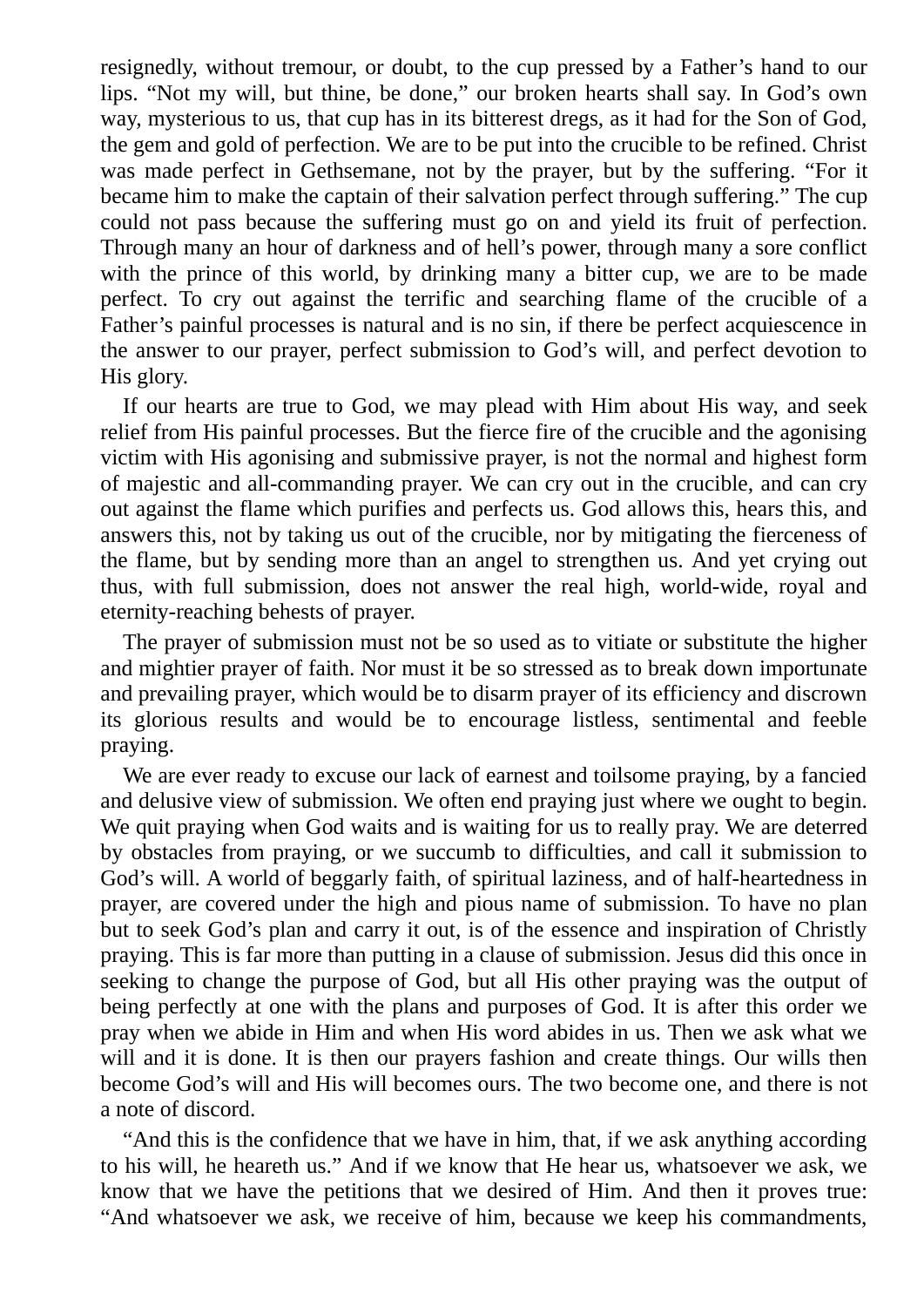and do those things that are pleasing in his sight."

What restraint, forbearance, self-denial, and loyalty to duty to God, and what deference to the Old Testament Scriptures are in that statement of our Lord: "Thinkest thou that I cannot now pray to my Father, and he shall presently give me more than twelve legions of angels? But how then shall the scriptures be fulfilled, that thus it must be?"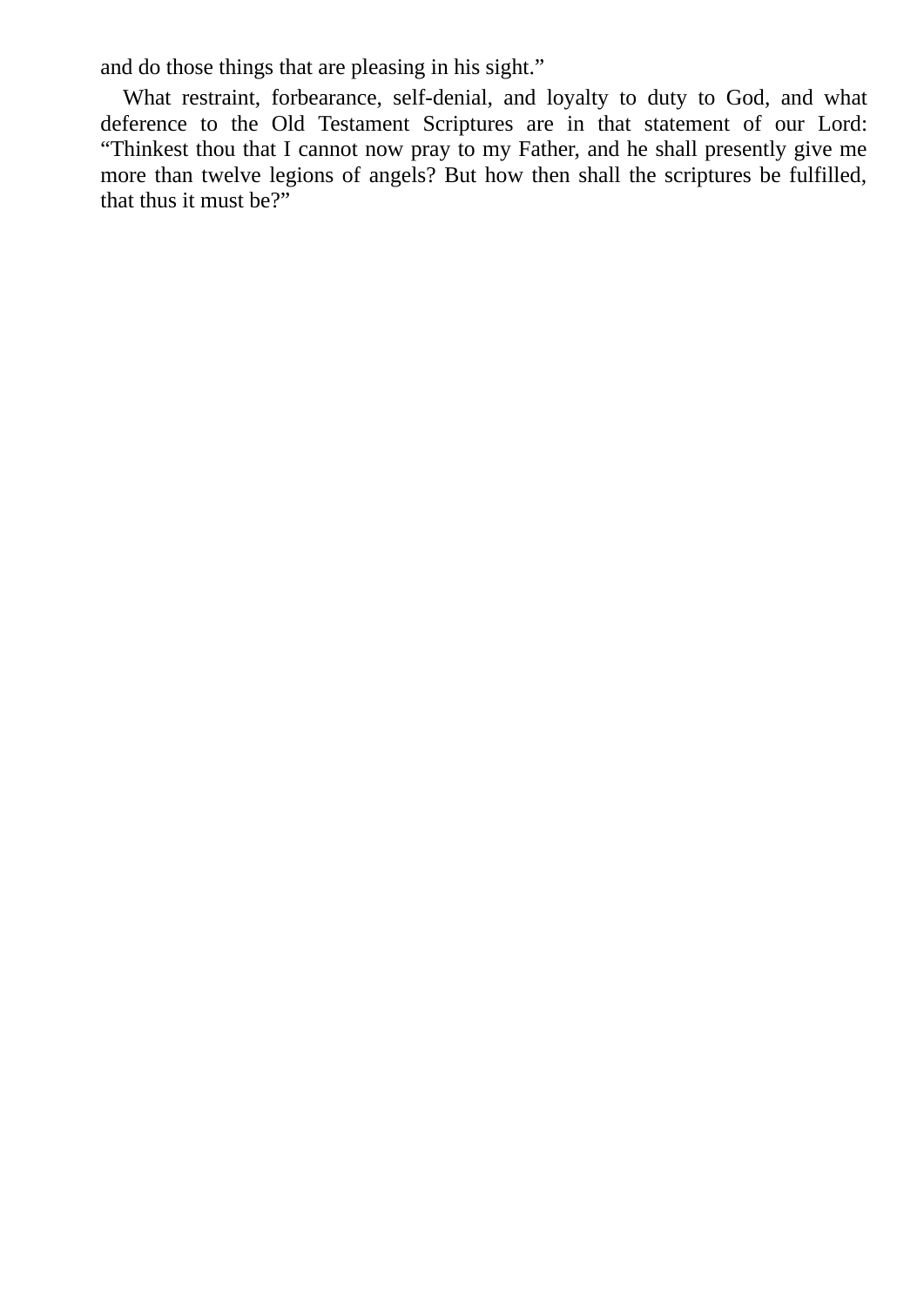## **XIII. THE HOLY SPIRIT AND PRAYER**

*During the great Welsh Revival a minister was said to be very successful in winning souls by one sermon that he preached—hundreds were converted. Far away in a valley news reached a brother minister of the marvelous success of this sermon. He desired to find out the secret of the man's great success.—He walked the long way, and came to the minister's poor cottage, and the first thing he said was: "Brother, where did you get that sermon?" He was taken into a poorly furnished room and pointed to a spot where the carpet was worn threadbare, near a window that looked out upon the everlasting hills and solemn mountains and said, "Brother, there is where I got that sermon. My heart was heavy for men. One night I knelt there—and cried for power as I never preached before. The hours passed until midnight struck, and the stars looked down on a sleeping world, but the answer came not. I prayed on until I saw a faint streak of grey shoot up, then it war silver—silver became purple and gold. Then the sermon came and the power came and men fell under the influence of the Holy Spirit."*— G. H. Morgan

The Gospel without the Holy Spirit would be vain and nugatory. The gift of the Holy Spirit was vital to the work of Jesus Christ in the atonement. As Jesus did not begin His work on earth till He was anointed by the Holy Spirit, so the same Holy Spirit is necessary to carry forward and make effective the atoning work of the Son of God. As His anointing by the Holy Ghost at His baptism was an era in His life, so also is the coming of the Holy Spirit at Pentecost a great era in the work of redemption in making effective the work of Christ's Church.

The Holy Spirit is not only the bright lamp of the Christian Dispensation, its Teacher and Guide, but is the Divine Helper.

He is the enabling agent in God's new dispensation of doing. As the pilot takes his stand at the wheel to guide the vessel, so the Holy Ghost takes up His abode in the heart to guide and empower all its efforts. The Holy Ghost executes the whole gospel through the man by His presence and control of the spirit of the man.

In the execution of the atoning work of Jesus Christ, in its general and more comprehensive operation, or in its minute and personal application, the Holy Spirit is the one efficient Agent, absolute and indispensable.

The gospel cannot be executed but by the Holy Ghost. He only has the regal authority to do this royal work. Intellect cannot execute it, neither can learning, nor eloquence, nor truth, not even the revealed truth can execute the gospel. The marvelous facts of Christ's life told by hearts unanointed by the Holy Spirit will be dry and sterile, or "like a story told by an idiot, full of sound and fury, signifying nothing." Not even the precious blood can execute the gospel. Not any, nor all of these, though spoken with angelic wisdom, angelic eloquence, can execute the gospel with saving power. Only tongues set on fire by the Holy Spirit can witness the saving power of Christ with power to save others.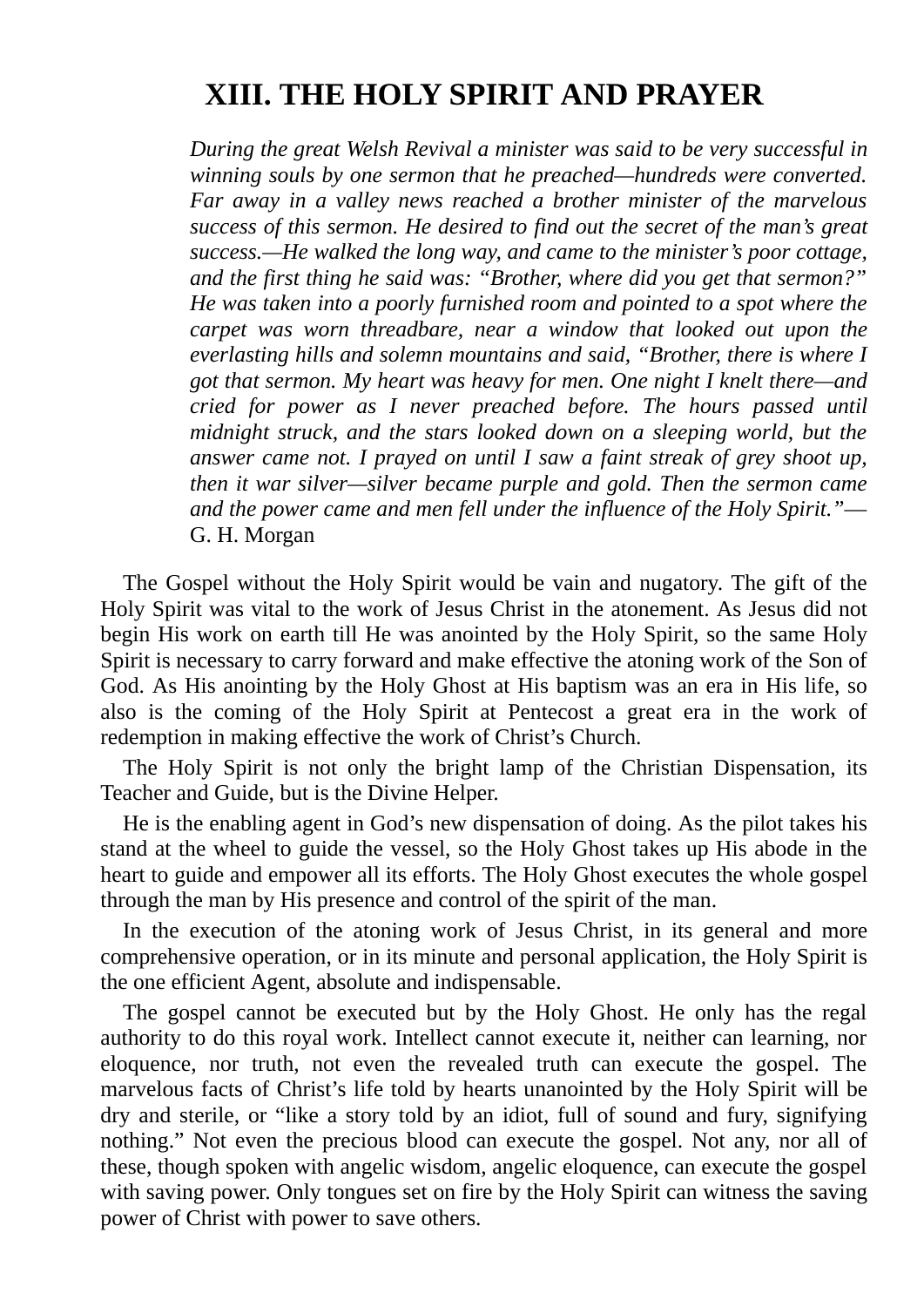No one dared move from Jerusalem to proclaim or utter the message along its streets to the dying multitudes till the Holy Spirit came in baptismal power. John could not utter a word, though he had pillowed his head on Christ's bosom and caught the pulsations of Christ's heart, and though his brain was full of the wondrous facts of that life and of the wondrous words which fell from His lips. John must wait till a fuller and richer endowment than all of these came on him. Mary could not live over that Christ-life in the home of John, though she had nurtured the Christ and stored heart and mind full of holy and motherly memories, till she was empowered by the Holy Spirit.

The coming of the Holy Spirit is dependent upon prayer, for prayer only can compass with its authority and demands, the realm where this Person of the Godhead has His abode. Even Christ was subject to this law of prayer. With Him, it is, it ever has been, and ever will be, "Ask, and it shall be given you; seek and ye shall find; knock, and it shall be opened unto you." To His disconsolate disciples, He said, "I will pray the Father, and He will give you another Comforter." This law of prayer for the Holy Spirit presses on the Master and on the disciples as well. Of so many of God's children it may truly be said, "Ye have Him not because ye ask not." And of many others it might be said, "Ye have Him in faint measure because ye pray for Him in faint measure."

The Holy Spirit is the spirit of all grace and of each grace as well. Purity, power, holiness, faith, love, joy and all grace are brought into being and perfected by Him. Would we grow in grace in particular? Would we be perfect in all graces? We must seek the Holy Spirit by prayer.

We urge the seeking of the Holy Spirit. We need Him, and we need to stir ourselves up to seek Him. The measure we receive of Him will be gauged by the fervour of faith and prayer with which we seek Him. Our ability to work for God, and to pray to God, and live for God, and affect others for God, will be dependent on the measure of the Holy Spirit received by us, dwelling in us, and working through us.

Christ lays down the clear and explicit law of prayer in this regard for all of God's children. The world needs the Holy Spirit to convict it of sin and of righteousness and judgment to come and to make it feel its guiltiness in God's sight. And this spirit of conviction on sinners comes in answer to the prayers of God's people. God's children need Him more and more, need His life, His more abundant life, His super-abundant life. But that life begins and ever increases as the child of God prays for the Holy Spirit. "If ye, then, being evil, know how to give good gifts unto your children, how much more shall your Heavenly Father give the Holy Spirit to them that ask him?" This is the law, a condition brightened by a promise and sweetened by a relationship.

The gift of the Holy Spirit is one of the benefits flowing to us from the glorious presence of Christ at the right hand of God, and this gift of the Holy Spirit, together with all the other gifts of the enthroned Christ, are secured to us by prayer, as the condition. The Bible by express statement, as well as by its general principles and clear and constant intimations, teaches us that the gift of the Holy Spirit is connected with and conditioned in prayer. That the Holy Spirit is in the world as God is in the world, is true. That the Holy Spirit is in the world as Christ is in the world is also true. And it is also true that there is nothing predicated of Him being in us and in the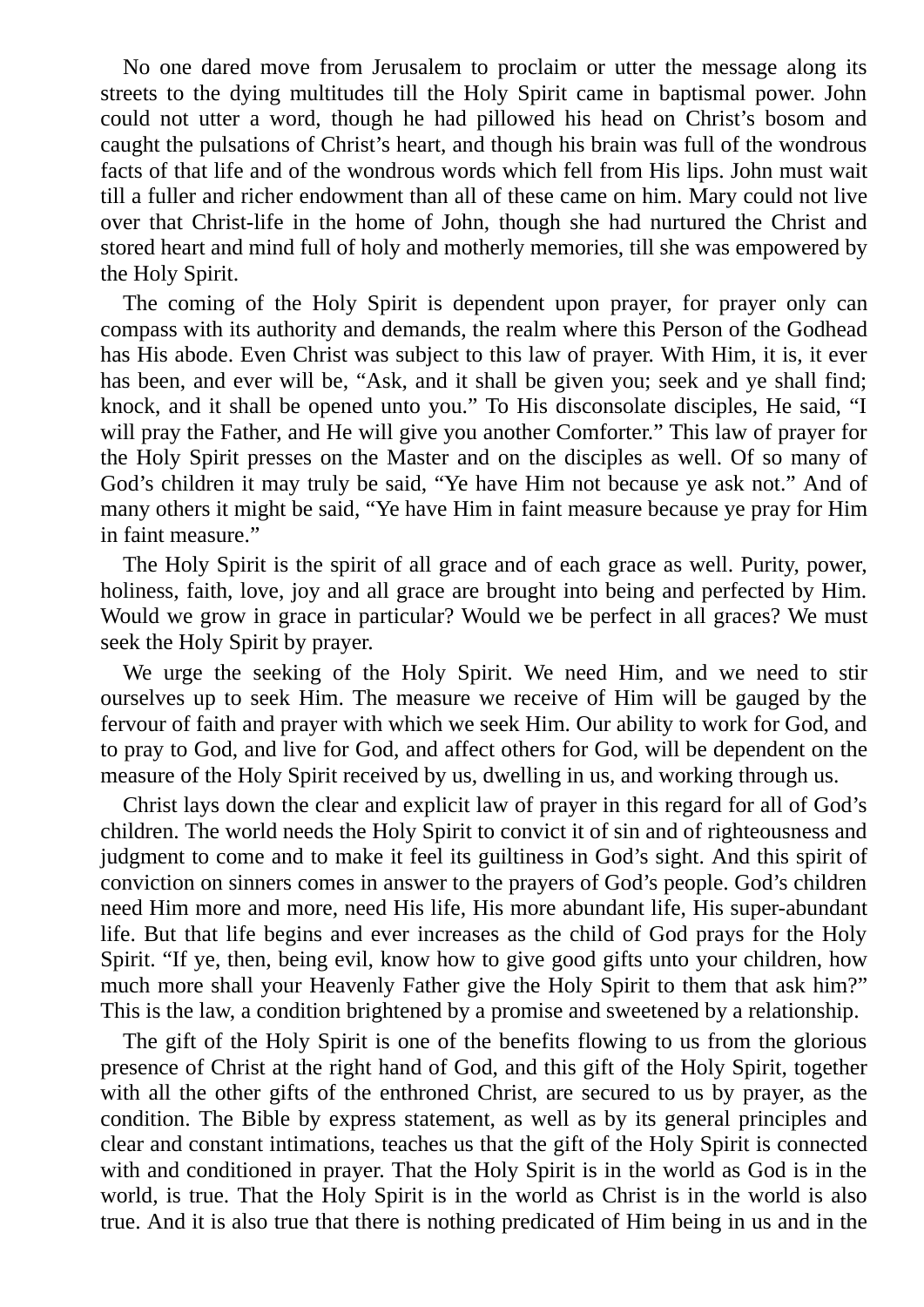world that is not predicated of God and Christ being in us, and in the world. The Holy Spirit was in the world in measure before Pentecost, and in the measure of His operation then He was prayed for and sought for, and the principles are unchanged. The truth is, if we cannot pray for the Holy Spirit we cannot pray for any good thing from God, for He is the sum of all good to us. The truth is we seek after the Holy Spirit just as we seek after God, just as we seek after Christ, with strong cryings and tears, and we are to seek always for more and more of His gifts, and power, and grace. The truth is, that the presence and power of the Holy Spirit at any given meeting is conditioned on praying faith.

Christ lays down the doctrine that the reception of the Holy Spirit is conditioned on prayer, and He Himself illustrated this universal law, for when the Holy Spirit came upon Him at His baptism, He was praying. The Apostolic Church in action illustrates the same great truth.

A few days after Pentecost the disciples were in an agony of prayer, "and when they had prayed, the place was shaken where they were assembled together; and they were all filled with the Holy Spirit." This incident destroys every theory which denies prayer as the condition of the coming and recoming of the Holy Spirit after Pentecost, and confirms the view that Pentecost as the result of a long struggle of prayer is illustrative and confirmatory that God's great and most precious gifts and conditioned on asking, seeking, knocking, prayer, ardent, importunate prayer.

The same truth comes to the front very prominently in Philip's revival at Samaria. Though filled with joy by believing in Christ, and though received into the Church by water baptism, they did not receive the Holy Spirit till Peter and John went down there and prayed with and for them.

Paul's praying was God's proof to Ananias that Paul was in a state which conditioned him to receive the Holy Spirit.

The Holy Spirit is not only our Teacher, our Inspirer and our Revealer, in prayer, but the power of our praying in measure and force is measured by the Spirit's power working in us, as the will and work of God, according to God's good pleasure. In Ephes. 3, after the marvelous prayer of Paul for the Church, he seemed to be apprehensive that they would think he had gone beyond the ability of God in his large asking. And so he closes his appeal for them with the words, that God was able to do exceeding abundantly above all that we ask or think. The power of God to do for us was measured by the power of God in us. "According to," says the Apostle, that is, after the measure of, "the power that worketh in us." The projecting power of praying outwardly was the projecting power of God in us. The feeble operation of God in us brings feeble praying. The mightiest operation of God in us brings the mightiest praying. The secret of prayerlessness is the absence of the work of the Holy Spirit in us. The secret of feeble praying everywhere is the lack of God's Spirit in His mightiness.

The ability of God to answer and work through our prayers is measured by the Divine energy that God has been enabled to put in us by the Holy Spirit. The projecting power of praying is the measure of the Holy Spirit in us. So the statement of James in the fifth chapter of his Epistle is to this effect:

"The fervent effectual prayer of a righteous man availeth much." The prayer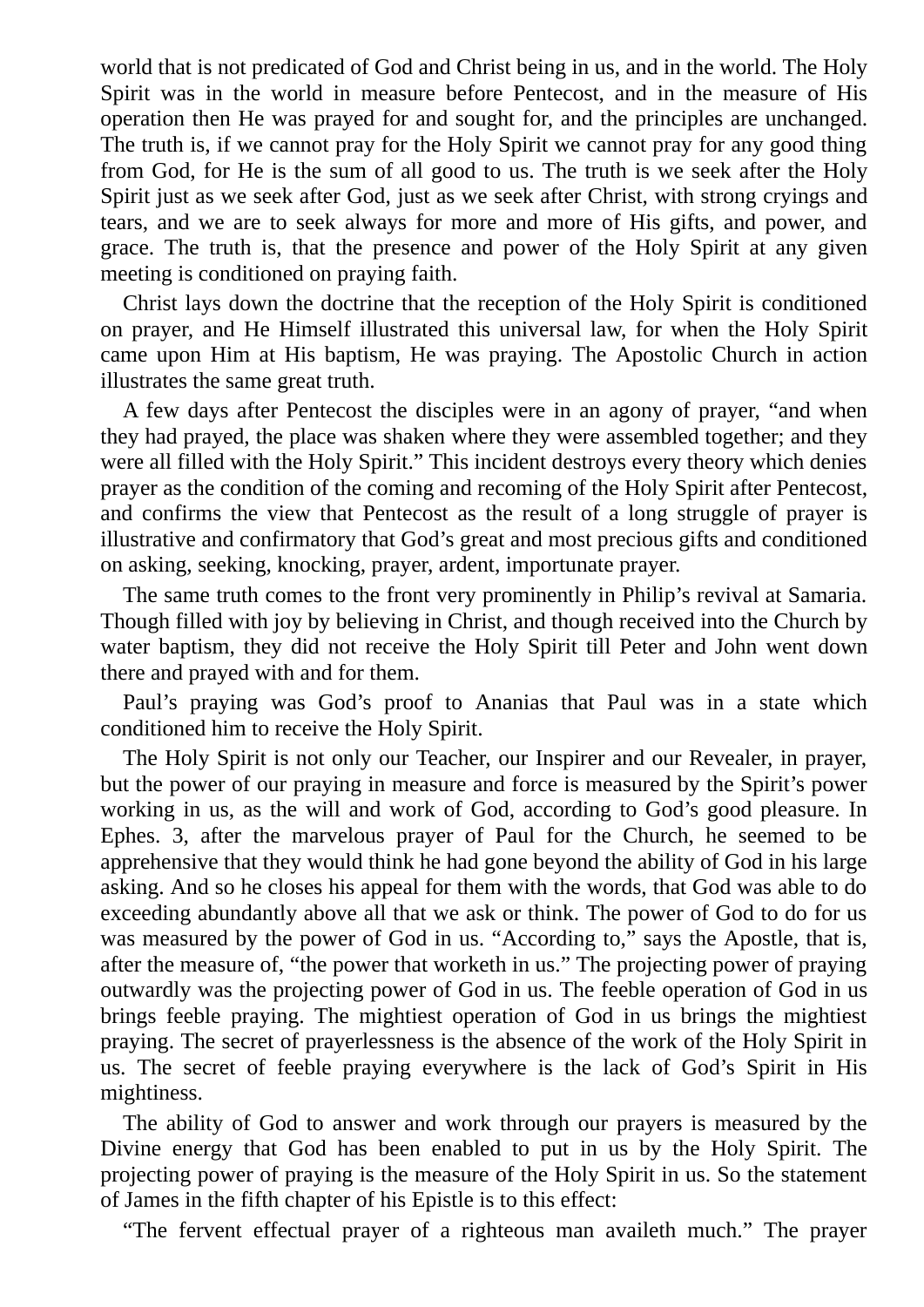inwrought in the heart by the almighty energy of the Holy Spirit works mightily in its results just as Elijah's prayer did.

Would we pray efficiently and mightily? Then the Holy Spirit must work in us efficiently and mightily. Paul makes the principle of universal application. "Whereunto I also labour, striving according to his working, which worketh in me mightily." All labour for Christ which does not spring from the Holy Spirit working in us, is nugatory and vain. Our prayers and activities are so feeble and resultless, because He has not worked in us and cannot work in us His glorious work. Would you pray with mighty results? Seek the mighty workings of the Holy Spirit in your own spirit.

Here we have the initial lesson in prayer for the Holy Spirit which was to enlarge to its full fruitage in Pentecost. It is to be noted that in John 14:16, where Jesus engages to pray the Father to send another Comforter, who would dwell with His disciples and be in them, that this is not a prayer that the Holy Spirit might do His work in making us children of God by regeneration, but it was for that fuller grace and power and Person of the Holy Spirit which we can claim by virtue of our relation as children of God. His work in us to make us the children of God and His Person abiding with us and in us, as children of God, are entirely different stages of the same Spirit in His relation to us. In this latter work, His gifts and works are greater, and His presence, even Himself, is greater than His works or gifts. His work in us prepares us for Himself. His gifts are the dispensations of His presence. He puts and makes us members of the body of Christ by His work. He keeps us in that body by His Presence and Person. He enables us to discharge the functions as members of that body by His gifts.

The whole lesson culminates in asking for the Holy Spirit as the great objective point of all praying. In the direction in the Sermon on the Mount, we have the very plain and definite promise, "If ye, being evil,[]know how to give good gifts unto your children, how much more shall your Father in Heaven give good things to them that ask him?" In Luke we have "good things" substituted by "the Holy Spirit." All good is comprehended in the Holy Spirit and He is the sum and climax of all good things.

How complex, confusing and involved is many a human direction about obtaining the gift of the Holy Spirit as the abiding Comforter, our Sanctifier and the one who empowers us! How simple and direct is our Lord's direction—ASK! This is plain and direct. Ask with urgency, ask without fainting. Ask, seek, knock, till He comes. Your Heavenly Father will surely send Him if you ask for Him. Wait in the Lord for the Holy Spirit. It is the child waiting, asking, urging and praying perseveringly for the Father's greatest gift and for the child's greatest need, the Holy Spirit.

How are we to obtain the Holy Spirit so freely promised to those who seek Him believingly? Wait, press, and persevere with all the calmness and with all the ardour of a faith which knows no fear, which allows no doubt, a faith which staggers not at the promise through unbelief, a faith which in its darkest and most depressed hours against hope believes in hope, which is brightened by hope and strengthened by hope, and which is saved by hope.

Wait and pray—here is the key which unlocks every castle of despair, and which opens' every treasure-store of God. It is the simplicity of the child's asking of the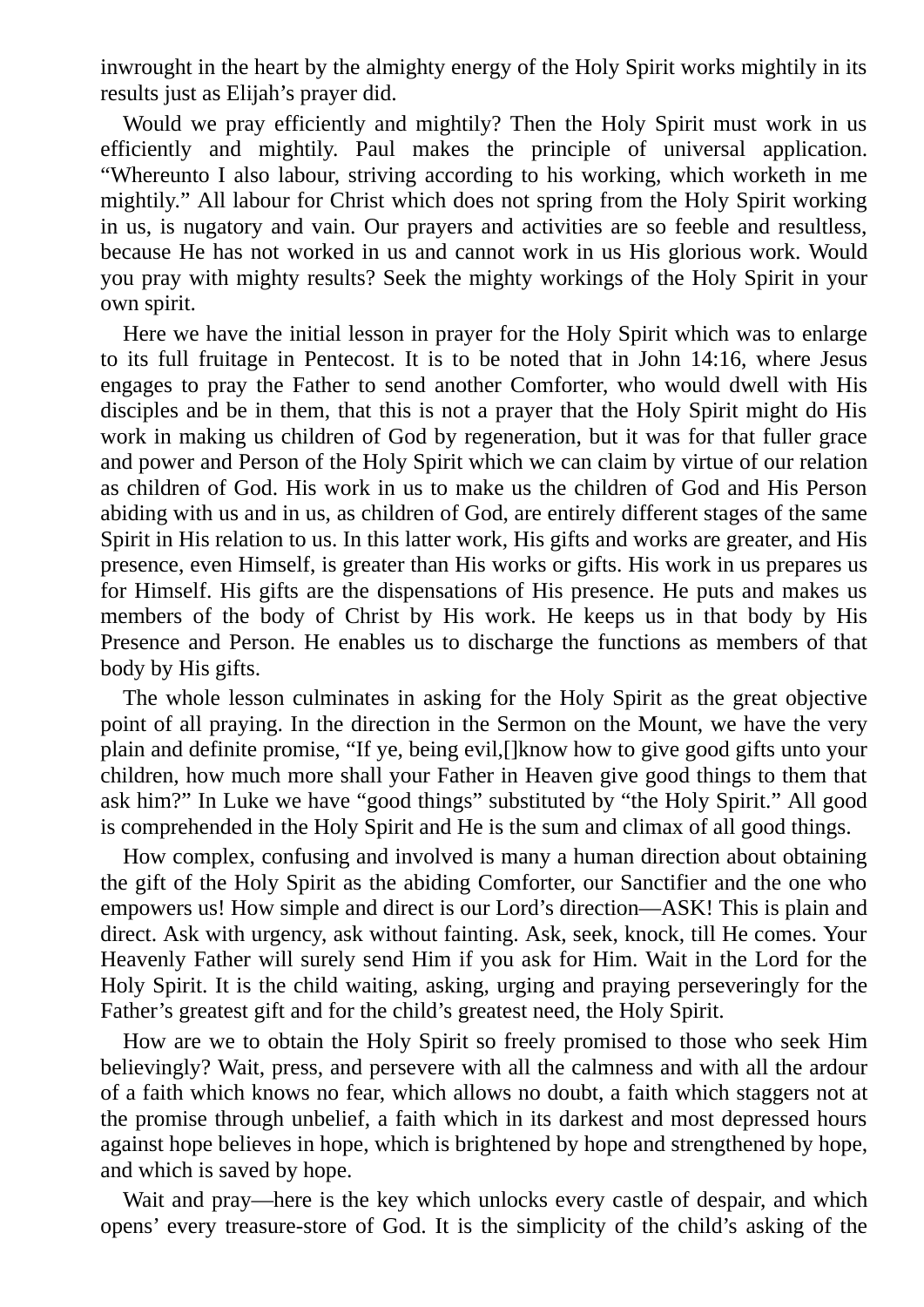Father, who gives with a largeness, liberality, and cheerfulness, infinitely above everything ever known to earthly parents. Ask for the Holy Spirit—seek for the Holy Spirit—knock for the Holy Spirit. He is the Father's greatest gift for the child's greatest need.

In these three words, "ask," "seek" and "knock," given us by Christ, we have the repetition of the advancing steps of insistency and effort. He is laying Himself out in command and promise in the strongest way, showing us that if we will lay ourselves out in prayer and will persevere, rising to higher and stronger attitudes and sinking to deeper depths of intensity and effort, that the answer must inevitibly come. So that it is true the stars would fail to shine before the asking, the seeking and the knocking would fail to obtain what is needed and desired.

There is no elect company here, only the election of undismayed, importunate, never-fainting effort in prayer: "For to him that knocketh, it shall be opened." Nothing can be stronger than this declaration assuring us of the answer unless it be the promise upon which it is based, "And I say unto you, ask and it shall be given you."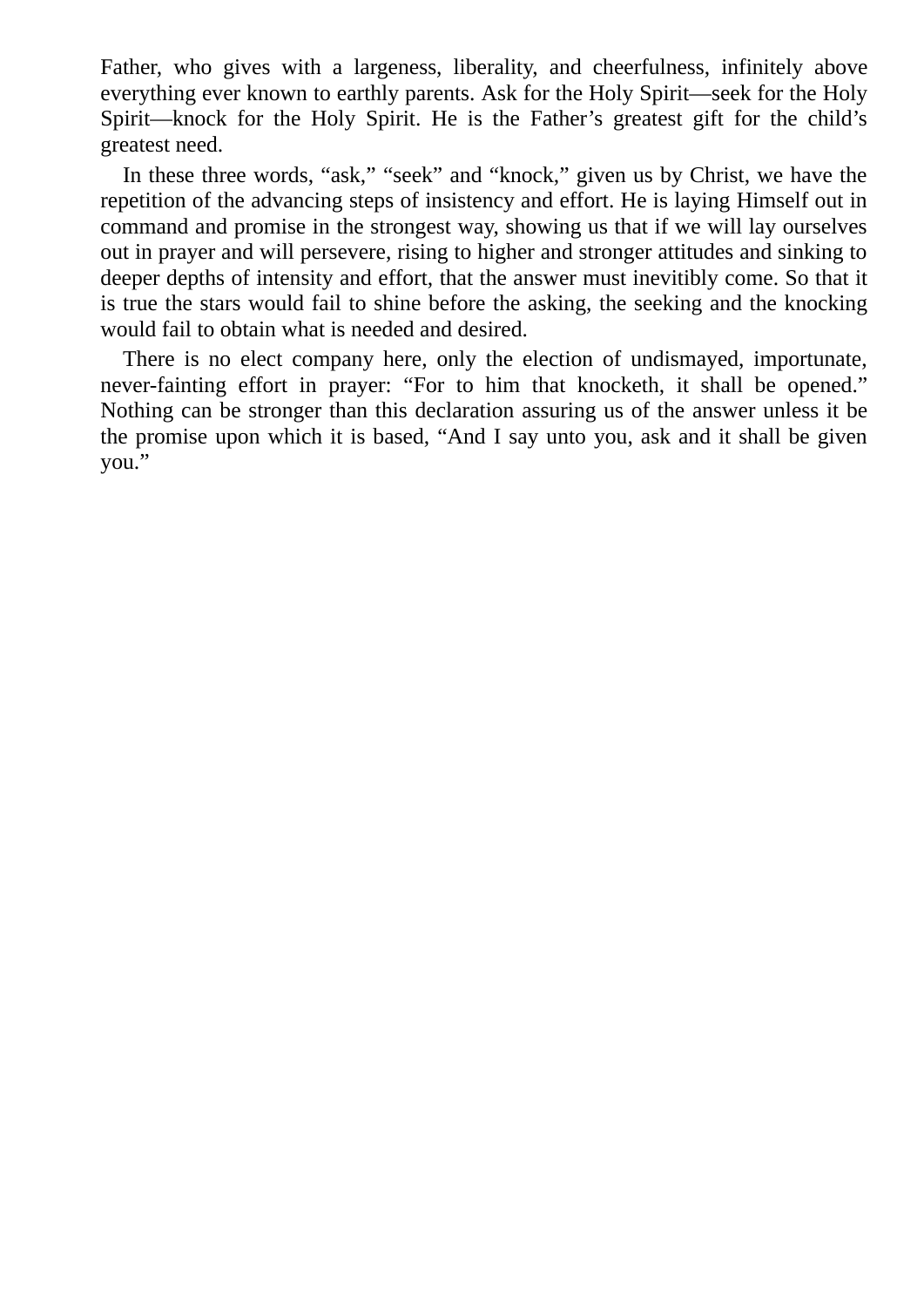#### **XIV. THE HOLY SPIRIT OUR HELPER IN PRAYER**

*We must pray in the Spirit., in the Holy Ghost, if we would pray at all. Lay this, I beseech you, to heart. Do not address yourselves to prayer as to a work to be accomplished in your own natural strength. It is a work of God, of God the Holy Ghost, a work of His in you and by you, and in which you must be fellow-workers with Him—but His work notwithstanding.*— Archbishop Trench

One of the revelations of the New Testament concerning the Holy Spirit is that He is our helper in prayer. So we have in the following incident in our Lord's life the close connection between the Holy Spirit's work and prayer:

*"At that time Jesus rejoiced in spirit and said, I thank thee, O Father, Lord of heaven and earth, that thou hast hid these things from the wise and prudent, and hast revealed them unto babes; even so, Father, for it seemed good in thy sight."—Luke 10:21.*

Here we have revelations of what God is to us. Only the child's heart can know the Father, and only the child's heart can reveal the Father. It is by prayer only that all things are delivered to us by the Father through the Son. It is only by prayer that all things are revealed to us by the Father and by the Son. It is only in prayer that the Father gives Himself to us, which is much more every way than all other things whatsoever.

The Revised Version reads: "At that same hour Jesus rejoiced in the Holy Spirit." This sets forth that great truth not generally known, or if known, ignored, that Jesus Christ was generally led by the Holy Spirit, and that His joy and His praying, as well as His working, and His life, were under the inspiration, law and guidance of the Holy Spirit.

Turn to and read this passage:

Romans 8:26— *"Likewise the spirit also helpeth our infirmities; for we know not what we should pray for as we ought."*

This text is most pregnant and vital, and needs to be quoted. Patience, hope and waiting help us in prayer. But the greatest and the divinest of all helpers is the Holy Spirit. He takes hold of things for us. We are dark and confused, ignorant and weak in many things, in fact in everything pertaining to the Heavenly life, especially in the simple service of prayer. There is an "ought" on us, an obligation, a necessity to pray, a spiritual necessity upon us of the most absolute and imperative kind. But we do not feel the obligation and have no ability to meet it. The Holy Spirit helps us in our weaknesses, gives wisdom to our ignorance, turns ignorance into wisdom, and changes our weakness into strength. The Spirit Himself does this. He helps and takes hold with us as we tug and toil. He adds His wisdom to our ignorance, gives His strength to our weakness. He pleads for us and in us. He quickens, illumines and inspires our prayers. He indites and elevates the matter of our prayers, and inspires the words and feelings of our prayers. He works mightily in us so that we can pray mightily. He enables us to pray always and ever according to the will of God.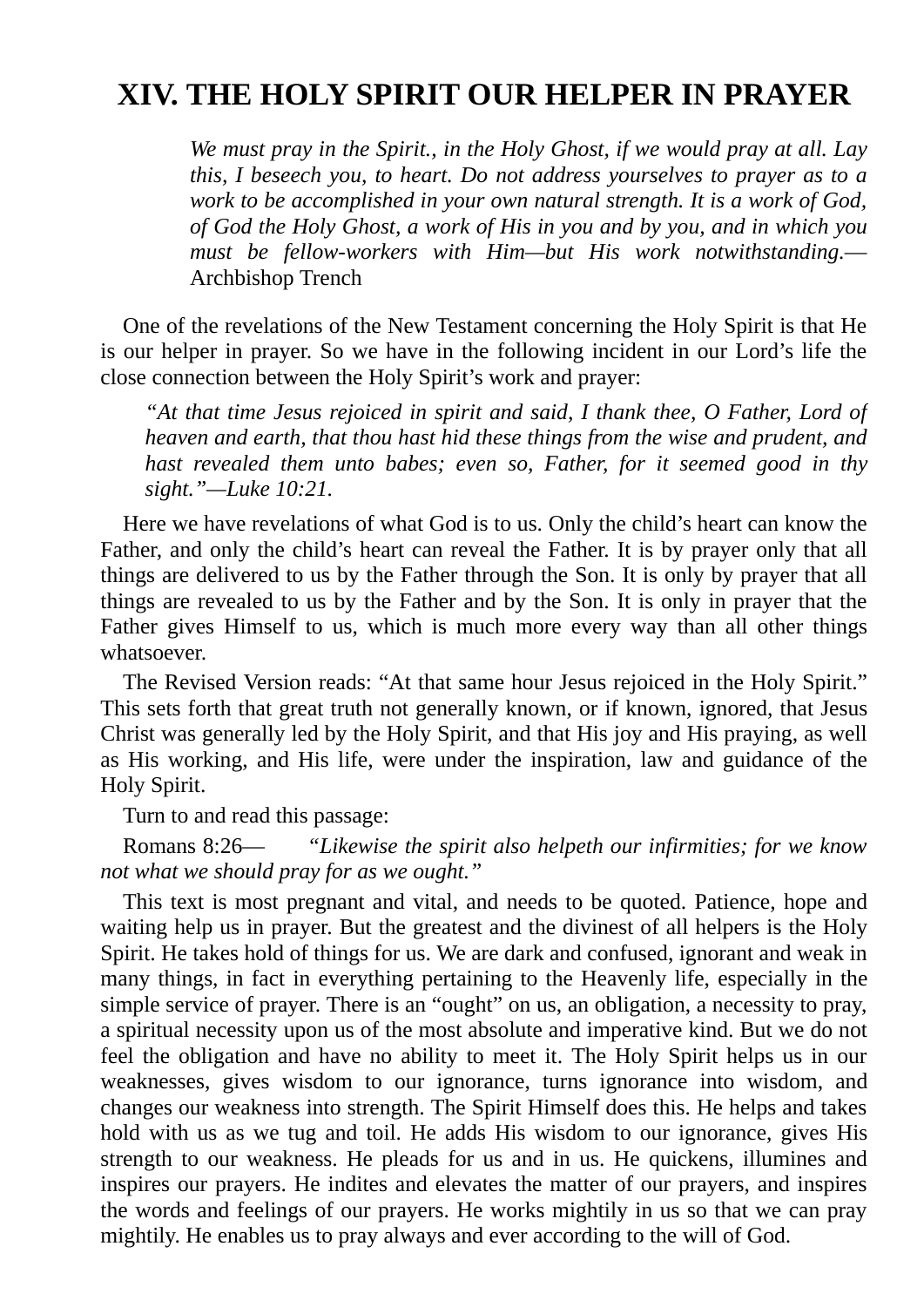In 1 John 5:14 we have these words:

*"And this is the confidence that we have in him, that, if we ask anything according to his will, he heareth us:*

*"And if we know that he hear us, whatsoever we ask, we know that we have the petitions that we desired of him."*

That which gives us boldness and so much freedom and fullness of approach toward God, the fact and basis of that boldness and liberty of approach, is that we are asking "according to the will of God." This does not mean submission, but conformity. "According to" means after the standard, conformity, agreement We have boldness and all freedom of access to God because we are praying in conformity to His will. God records His general will in His Word, but He has this special work in praying for us to do. His "things are prepared for us," as the prophet says, who "wait upon him," How can we know the will of God in our praying? What are the things which God designs specially for us to do and pray? The Holy Spirit reveals them to us perpetually.

*"The Spirit itself maketh intercession for us with groanings which cannot be uttered.*

*"And he that searcheth the hearts knoweth what is the mind of the spirit because he maketh intercession for the saints according to the will of God." Combine this text with those words of Paul in 1 Cor. 2:8 and what follows:*

*"But as it is written, Eye hath not seen, nor ear heard, neither have entered into the heart of man, the things which God hath prepared for them that love him.*

*"But God hath revealed them unto us by his spirit; for the spirit searcheth all things, yea, the deep things of God.*

*"For what man knoweth the things of a man, save the spirit of man which is in him? Even so the things of God knoweth no man, but the spirit of God.*

*"Now we have received, not the spirit of the world, but the spirit which is of God; that we might know the things that are freely given to us of God.*

*"Which things also we speak, not in the words which man's wisdom teacheth, but which the Holy Ghost teacheth, comparing spiritual things with spiritual.*

*"But the natural man receiveth not the things of the Spirit of God; for they are foolishness unto him; neither can he know them, because they are spiritually discerned.*

*"But he that is spiritual judgeth all things, yet he himself is judged of no man.*

*"For who hath known the mind of the Lord, that he may instruct him? But we have the mind of Christ."*

"Revealed to us by the Spirit." Note those words. God searches the heart where the Spirit dwells and knows the mind of the Spirit. The Spirit who dwells in our hearts searches the deep purposes and the will of God to us, and reveals those purposes and that will of God, "that we might know the things which are freely given to us of God." Our spirits are so fully indwelt by the Spirit of God, so responsive and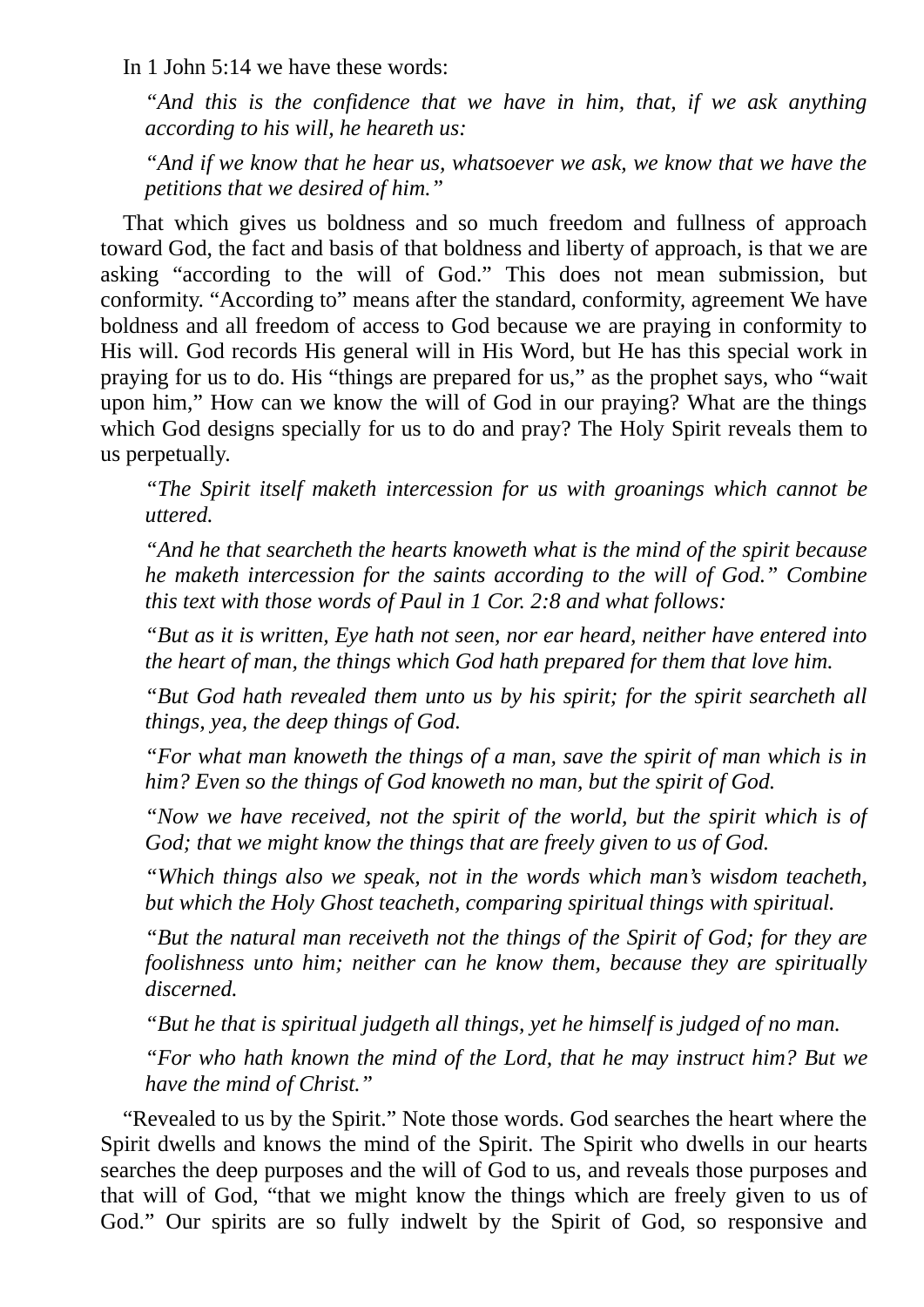obedient to His illumination and to His will, that we ask with holy boldness and freedom the things which the Spirit of God has shown us as the will of God, and faith is assured. Then "we know that we have the petitions that we have asked."

The natural man prays, but prays according to his own will, fancy and desire. If he has ardent desires and groanings, they are the fire and agony of nature simply, and not that of the Spirit. What a world of natural praying there is, which is selfish, selfcontented, self-inspired! The Spirit, when He prays through us, or helps us to meet the mighty "oughtness" of right praying, trims our praying down to the will of God, and then we give heart and expression to His unutterable groanings. Then we have the mind of Christ, and pray as He would pray. His thoughts, purposes and desires are our desires, purposes and thoughts.

This is not a new and different Bible from that which we already have, but it is the Bible we have, applied personally by the Spirit of God. It is not new texts, but rather the Spirit's embellishing of certain texts for us at the time.

It is the unfolding of the word by the Spirit's light, guidance, teaching, enabling us to perform the great office of intercessors on earth, in harmony with the great intercessions of Jesus Christ at the Father's right hand in Heaven.

We have in the Holy Spirit an illustration and an enabler of what this intercession is and ought to be. We are charged to supplicate in the Spirit and to pray in the Holy Spirit. We are reminded that the Holy Spirit "helpeth our infirmities," and that while intercession is an art of so Divine and so high a nature that though we know not what to pray for as we ought, yet the Spirit teaches us this Heavenly science, by making intercession in us "with groanings which cannot be uttered." How burdened these intercessions of the Holy Spirit! How profoundly He feels the world's sin, the world's woe, and the world's loss, and how deeply He sympathises with the dire conditions, are seen in His groanings which are too deep for utterance and too sacred to be voiced by Him. He inspires us to this most Divine work of intercession, and His strength enables us to sigh unto God for the oppressed, the burdened and the distressed creation. The Holy Spirit helps us in many ways.

How intense will be the intercessions of the saints who supplicate in the spirit. How vain and delusive and how utterly fruitless and inefficient are prayers without the Spirit! Official prayers they may be, fitted for state occasions, beautiful and courtly, but worth less than nothing as God values prayer.

It is our unfainting praying which will help the Holy Spirit to His mightiest work in us, and at the same time He helps us to these strenuous and exalted efforts in prayer.

We can and do pray by many inspirations and in many ways which are not of God. Many prayers are stereotyped in manner and in matter, in part, if not as a whole. Many prayers are hearty and vehement, but it is natural heartiness and a fleshly vehemence. Much praying is done by dint of habit and through form. Habit is a second nature and holds to the good, when so directed, as well as to the bad. The habit of praying is a good habit, and should be early and strongly formed; but to pray by habit merely is to destroy the life of prayer and allow it to degenerate into a hollow and sham-producing form, Habit may form the bank for the river of prayer, but there must be a strong, deep, pure current, crystal and life-giving, flowing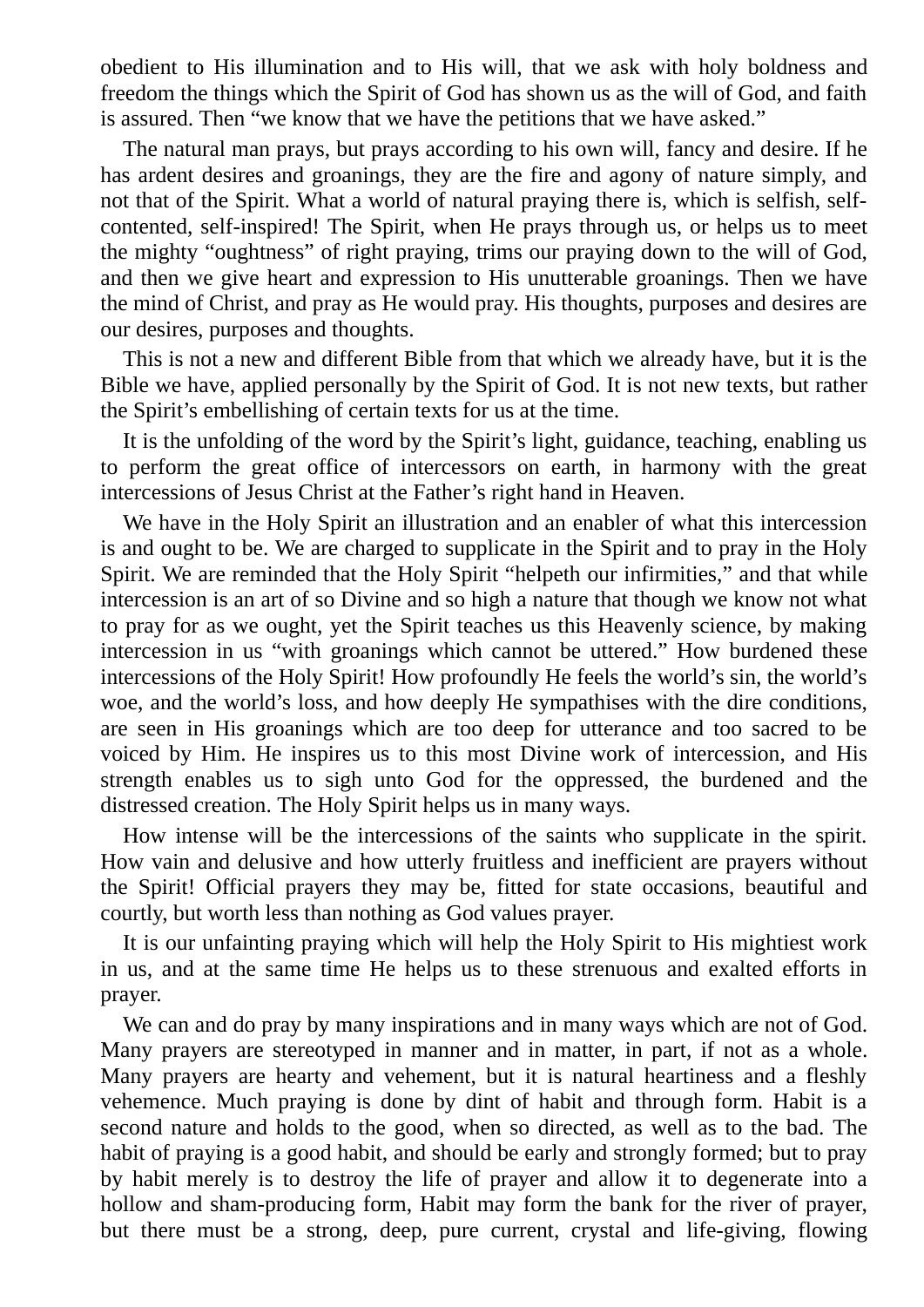between these two banks. Hannah multiplied her praying, "but she poured out her soul before the Lord." We cannot make our prayer habits too marked and controlling if the life-waters be full and overflow the banks.

Our divine example in praying is the Son of God. Our Divine Helper in praying is the Holy Spirit. He quickens us to pray and helps us in praying. Acceptable prayer must be begun and carried on by His presence and inspiration. We are enjoined in the Holy Scriptures to "pray in the Holy Ghost." We are charged to "pray always with all prayer and supplication in the Spirit." We are reminded for our encouragement, that "Likewise the Spirit also helpeth our infirmities; for we know not what we should pray for as we ought; but the Spirit itself maketh intercession for us with groanings which cannot be uttered." "And he that searcheth the hearts knoweth what is the mind of the Spirit, because He maketh intercession for the saints according to the will of God."

So ignorant are we in this matter of prayer; so impotent are all other teachers to impart its lessons to our understanding and heart, that the Holy Spirit comes as the infallible and all-wise teacher to instruct us in this divine art. "To pray with all your heart and all your strength, with the reason and the will, this is the greatest achievement of the Christian warfare on earth." This is what we are taught to do and enabled to do by the Holy Spirit. If no man can say that Jesus is the Christ but by the Spirit's help; for the much greater reason can no man pray save by the aid of God's Spirit. Our mother's lips, now sealed by death, taught us many sweet lessons of prayer; prayers which have bound and held our hearts like golden threads; but these prayers, flowing through the natural channel of a mother's love, can not serve the purposes of our manhood's warring, stormy life. These maternal lessons are but the A B C of praying. For the higher and graduating lessons in prayer we must have the Holy Spirit. He only can unfold to us the mysteries of the prayer-life, its duty and its service.

To pray by the Holy Spirit we must have Him always. He does not, like earthly teachers, teach us the lesson and then withdraw. He stays to help us practise the lesson He has taught. We pray, not by the precepts and lessons He has taught, but we pray by Him. He is both teacher and lesson. We can only know the lesson because He is ever with us to inspire, to illumine, to explain, to help us to do. We pray not by the truth the Holy Spirit reveals to us, but we pray by the actual presence of the Holy Spirit. He puts the desire in our hearts; kindles that desire by His own flame. We simply give lip and voice and heart to His unutterable groanings. Our prayers are taken up by Him and energised and sanctified by His intercession. He prays for us, through us and in us. We pray by Him, through Him and in Him. He puts the prayer in us and we give it utterance and heart.

We always pray according to the will of God when the Holy Spirit helps our praying. He prays through us only "according to the will of God." If our prayers are not according to the will of God they die in the presence of the Holy Spirit. He gives such prayers no countenance, no help. Discountenanced and unhelped by Him, prayers, not according to God's will, soon die out of every heart where the Holy Spirit dwells.

We must, as Jude says, "Pray in the Holy Ghost." As Paul says, "with all prayer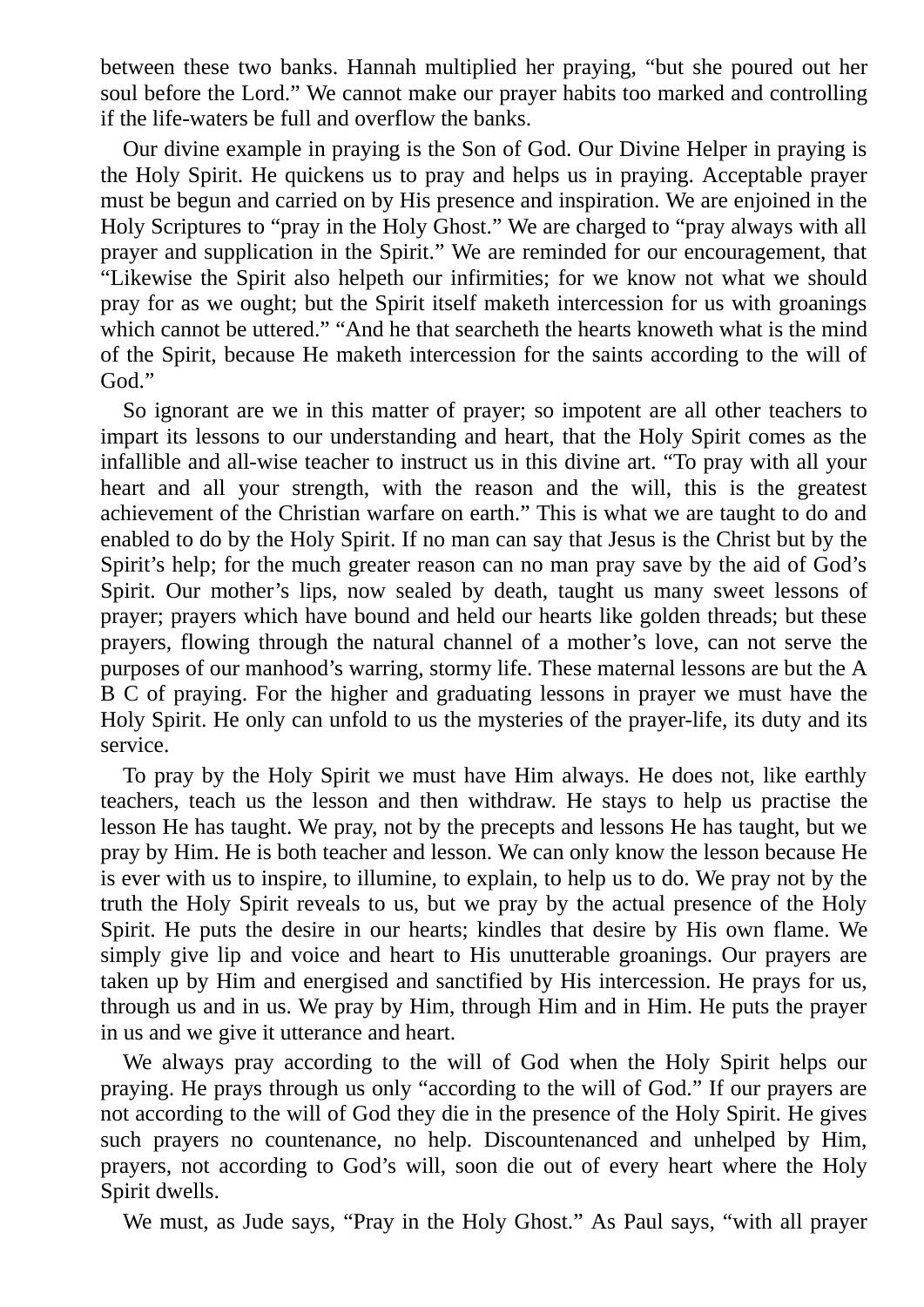and supplication in the Spirit." Never forgetting that "the Spirit also helpeth our infirmities; for we know not what we should pray for as we ought: but the Spirit itself maketh intercession for us with groanings which cannot be uttered." Above all, over all, and through all our praying there must be the Name of Christ, which includes the power of His blood, the energy of His intercession, the fullness of the enthroned Christ. "whatsoever ye ask in my name that will I do."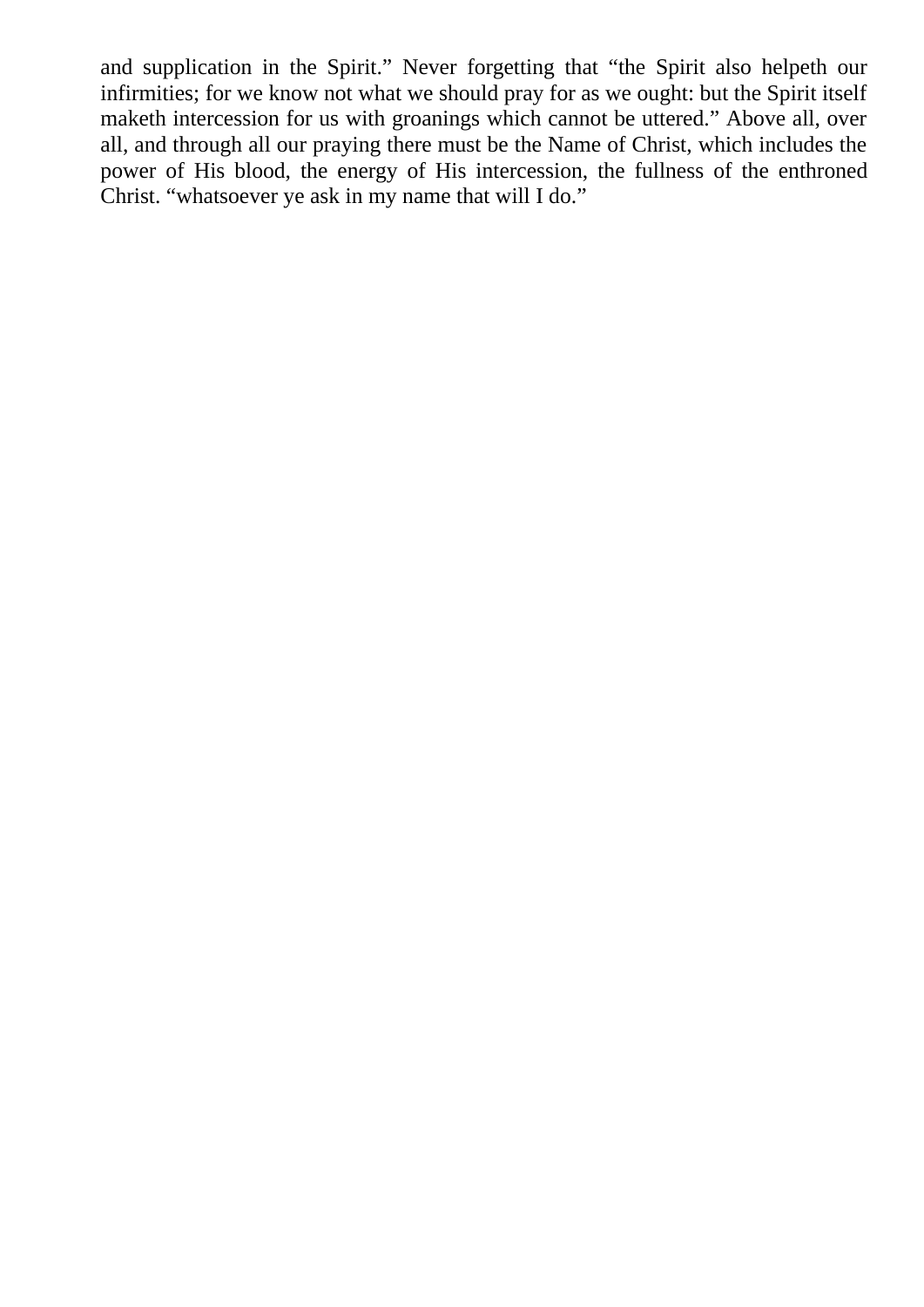#### **Indexes**

Index of Scripture References **Ezekiel** 36 **Matthew** 5:23 18:19 **Mark** 8:22 **John** 5:13 14:16 **Romans** 8:26 **1 Corinthians** 2:8 **Ephesians** 3 3 6 **Philippians** 4:6 4:6 **1 Timothy** 1:8 2:1 2:13 **Hebrews** 5:7 5:7 **James** 1:5 **1 John** 5:14 **Revelation** 4:6 8